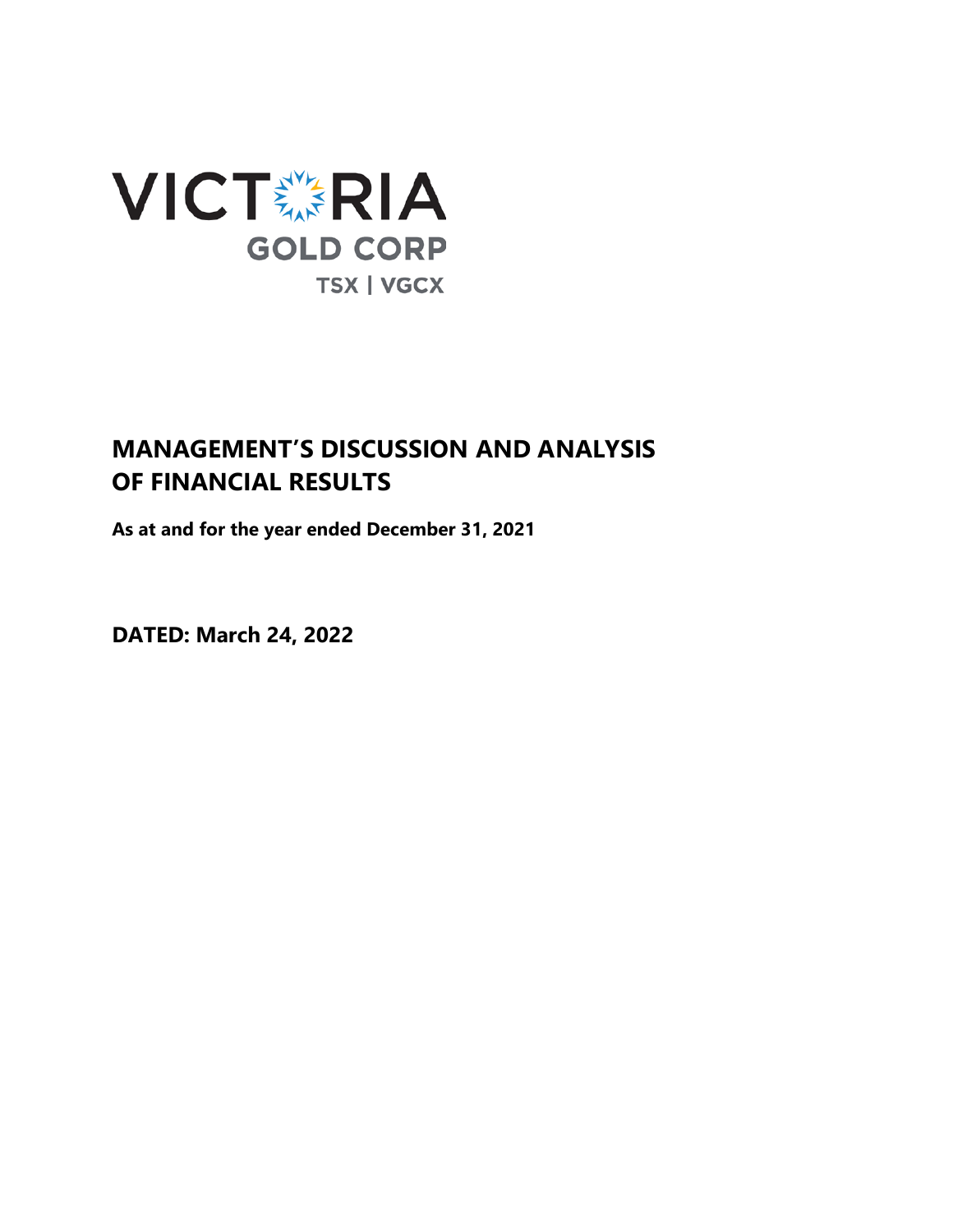# **TABLE OF CONTENTS**

| a)<br>b)<br>C) |  |
|----------------|--|
|                |  |
|                |  |
|                |  |
|                |  |
|                |  |
|                |  |
|                |  |
|                |  |
|                |  |
|                |  |
|                |  |
|                |  |
|                |  |
|                |  |
|                |  |
|                |  |
|                |  |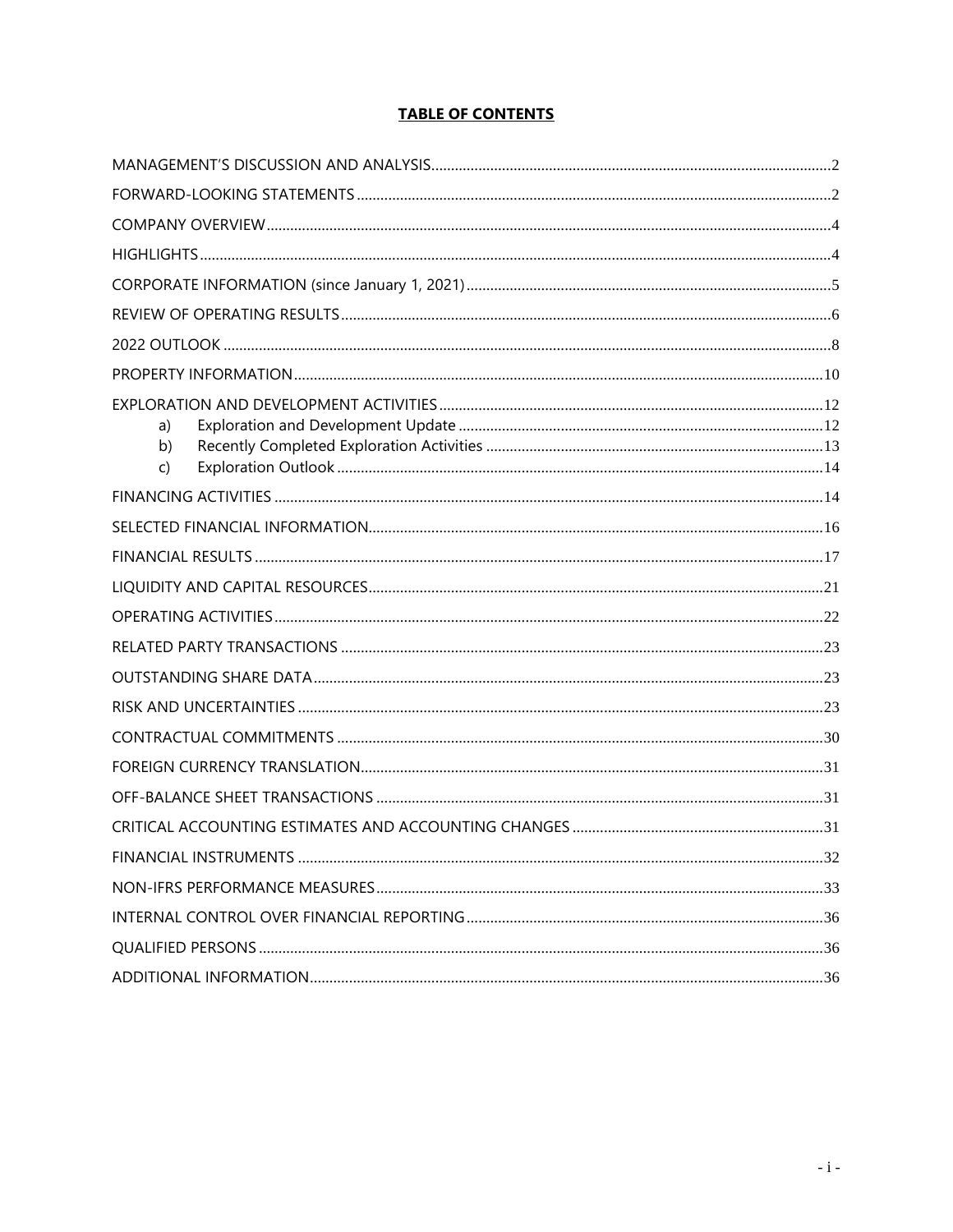# **VICTORIA GOLD CORP.**

#### <span id="page-2-0"></span>**MANAGEMENT'S DISCUSSION AND ANALYSIS**

*This Management's Discussion and Analysis has been prepared as at March 24, 2022 and contains certain "Forward-Looking Statements" within the meaning of the Canadian Securities laws. All statements, other than statements of historical fact, included herein, including, without limitation, statements regarding potential mineralization, mineral resources and mineral reserves, exploration results and future plans and objectives of Victoria Gold Corp. (the "Company" or "Victoria") are forward-looking statements that involve various risks and uncertainties. There can be no assurance that such statements will prove to be accurate and actual results and future events could differ materially from those anticipated in such statements.*

The following management's discussion and analysis ("MD&A") of the operating results and financial position of the Company should be read in conjunction with the accompanying audited consolidated financial statements and the notes thereto of the Company for the year ended December 31, 2021 and December 31, 2020. These consolidated financial statements have been prepared in accordance with International Financial Reporting Standards ("IFRS") as issued by the International Accounting Standards Board and all amounts are expressed in Canadian dollars, unless otherwise stated.

#### <span id="page-2-1"></span>**FORWARD-LOOKING STATEMENTS**

Certain of the information and statements in this MD&A are considered "forward-looking information" or "forward-looking statements" as those terms are defined under Canadian securities laws (collectively referred to as "forward-looking statements"). Any statements that express or involve discussions with respect to predictions, expectations, beliefs, plans, projections, objectives, assumptions or future events or performance (often, but not always, identified by words or phrases such as "believes", "anticipates", "expects", "is expected", "scheduled", "estimates", "pending", "intends", "plans", "forecasts", "targets", or "hopes", or variations of such words and phrases or statements that certain actions, events or results "may", "could", "would", "will", "should" "might", "will be taken", or "occur" and similar expressions) are not statements of historical fact and may be forward-looking statements.

By their nature, forward-looking statements and information involve assumptions, inherent risks and uncertainties, many of which are difficult to predict, and are usually beyond the control of management, that could cause actual results to be materially different from those expressed by these forward-looking statements and information. Victoria believes that the expectations reflected in this forward-looking information are reasonable, but no assurance can be given that these expectations will prove to be correct. Forward-looking information should not be unduly relied upon. This information speaks only as of the date of this MD&A, and the Company will not necessarily update this information, unless required to do so by securities laws.

Victoria's actual results could differ materially from those anticipated. Management has identified the following risk factors which could have a material impact on the Company or the trading price of its shares: the impacts of the pandemic virus outbreak; the Company's community relationships; financing requirements; failure by the Company to maintain its obligations under its debt facilities; operations; production estimates; compliance with environmental laws and liability for environmental contamination; volatility in the price of gold; shortages of critical supplies; lack of availability of infrastructure; deficient or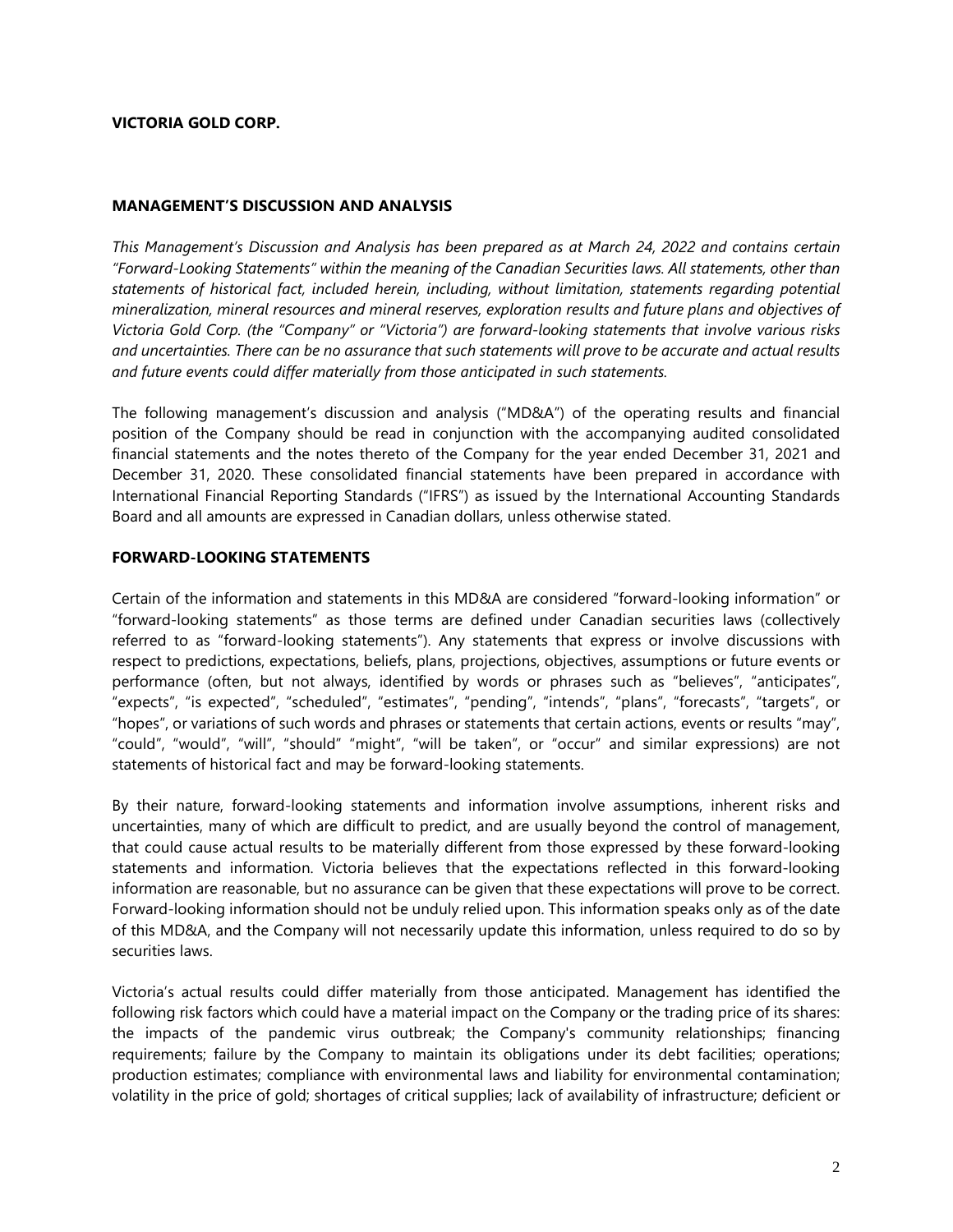vulnerable title to mining concessions; easements and surface rights; workforce and labour relations; inherent safety hazards and the health and safety of the Company's employees and contractors; the Company's ability to obtain, maintain or renew regulatory approvals, permits and licenses; the imprecision of mineral reserve and resource estimates; key talent recruitment and retention of key personnel; volatility in the market price of the Company's shares; the potential influence of the Company's largest shareholders; measures to protect endangered species and critical habitats; the cost of non-compliance and compliance costs; exploration and development; the Company's reliance on one project; illegal mining; information systems and the potential of cyber-attacks on those systems; the adequacy of the Company's insurance; uncertainty as to reclamation and decommissioning; anti-bribery and anti-corruption laws; climate change; the potential for litigation; limits of disclosure and internal controls; security risks to the Company; its assets and its personnel; conflicts of interest; the risk that the Company will not declare dividends; and social media and the Company's reputation.

This report discloses certain information including "Total Cash Costs" and "All in Sustaining Costs" that are not part of IFRS or Canadian GAAP. This information may not be comparable to data reported by other issuers. See "Non-IFRS Performance Measures" in this MD&A for a reconciliation of this information to our financial results.

There can be no assurance that such statements will prove to be accurate, as Victoria's actual results and future events could differ materially from those anticipated in this forward-looking information as a result of the factors discussed under the heading "Risk Factors" in the AIF available at www.sedar.com.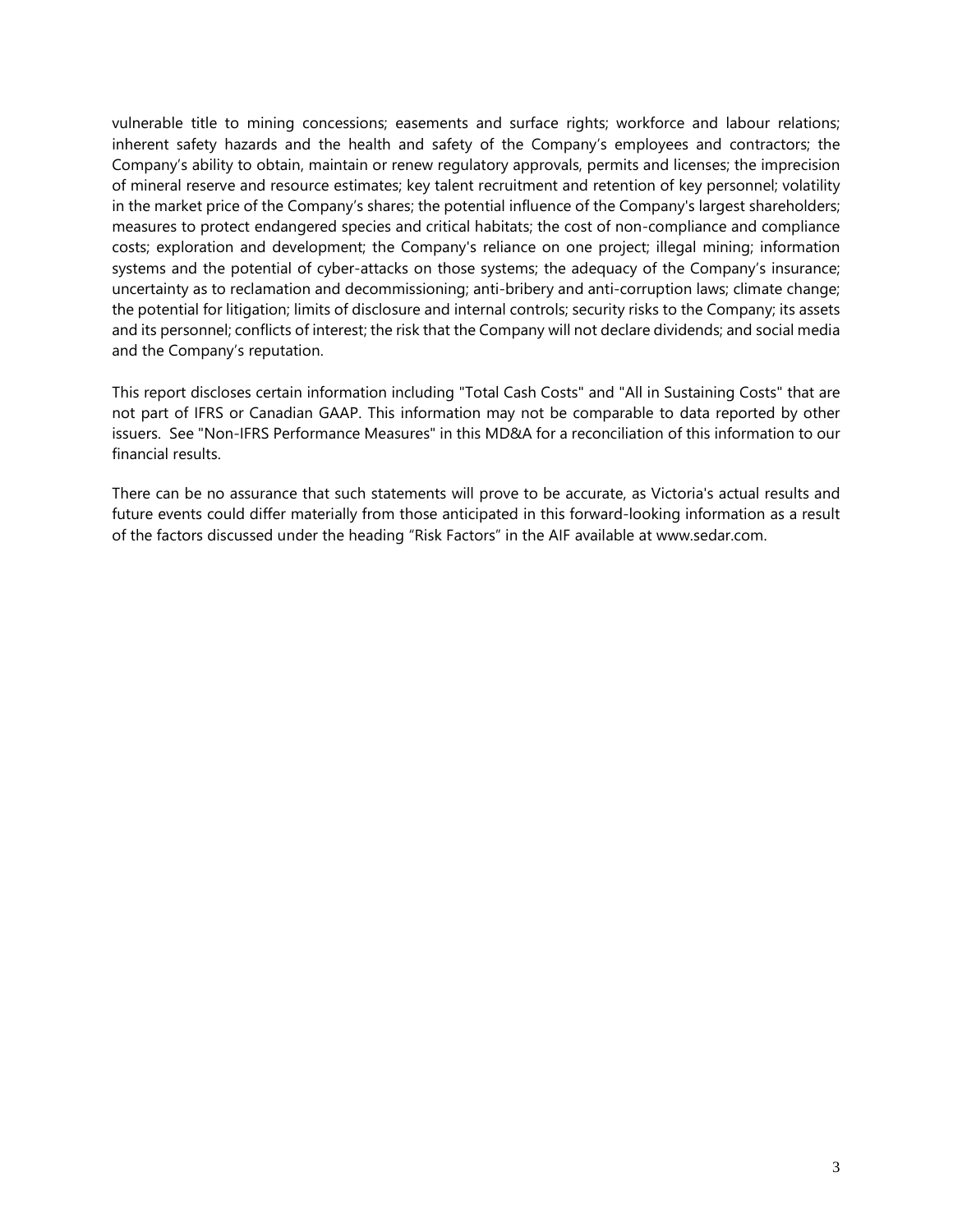# <span id="page-4-0"></span>**COMPANY OVERVIEW**

Victoria is a gold mining company whose flagship asset is its 100% owned Dublin Gulch property which hosts the Eagle and Olive Gold deposits as well as the Nugget, Lynx and Rex Peso targets. Dublin Gulch is situated in central Yukon, Canada, approximately 375 kilometers north of the capital city of Whitehorse. The property covers an area of approximately 555 square kilometers, is accessible by road year-round and is powered by the Yukon energy grid.

# <span id="page-4-1"></span>**HIGHLIGHTS**

# **Operational highlights – Fourth Quarter and Year Ended 2021**

- **Mine production** was 2.5 million tonnes of ore in the quarter. Mine production for the year was 9.5 million tonnes of ore.
- **Ore stacked** on the heap leach pad in the quarter was 2.5 million tonnes at an average grade of 0.83 grams per tonne (g/t). Ore stacked for the year was 9.2 million tonnes at an average grade of 0.85 grams per tonne (g/t).
- **Gold production** was 49,496 ounces in the quarter. Gold production for the year was 164,222 ounces.

# **Financial highlights – Fourth Quarter and Year Ended 2021**

- **Gold sold** in the quarter was 49,219 ounces, at an average realized price<sup>1</sup> of \$2,251 (US\$1,786) per oz. Gold sold for the year was 158,736 ounces, at an average realized price<sup>1</sup> of \$2,243 (US\$1,790) per oz.
- Recognized **revenue** of \$110.6 million based on sales of 49,219 ounces of gold in the quarter. Recognized revenue of \$356.5 million based on sales of 158,736 ounces of gold for the year.
- **Operating earnings** were \$47.4 million in the quarter. Operating earnings were \$142.6 million for the year.
- **Net income** of \$45.7 million, or \$0.73 per share outstanding in the quarter. Net income of \$110.4 million, or \$1.77 per share outstanding for the year.
- **Cash costs**<sup>1</sup> of \$905 (US\$718) per oz and all-in sustaining costs ("**AISC**")[1](#page-4-2) of \$1,326 (US\$1,052) per oz of gold sold in the quarter. Cash costs<sup>1</sup> of \$909 (US\$725) per oz and AISC<sup>1</sup> of \$1,496 (US\$1,193) per oz of gold sold for the year.
- **EBITDA**<sup>1</sup> of \$66.1 million in the quarter. EBITDA<sup>1</sup> of \$220.0 million for the year.
- **Free cash flow**<sup>1</sup> of \$31.1 million, or \$0.50 per share<sup>1</sup> in the quarter. Free cash flow<sup>1</sup> of \$26.8 million, or of  $$0.43$  per share<sup>1</sup> for the year.
- **Cash and cash equivalents** of \$31.3 million at December 31, 2021 after net repayment of \$63.5 million principal payments against the Company's debt facilities for the year.

<span id="page-4-2"></span><sup>&</sup>lt;sup>1</sup> Refer to "Non-IFRS Performance Measures" section.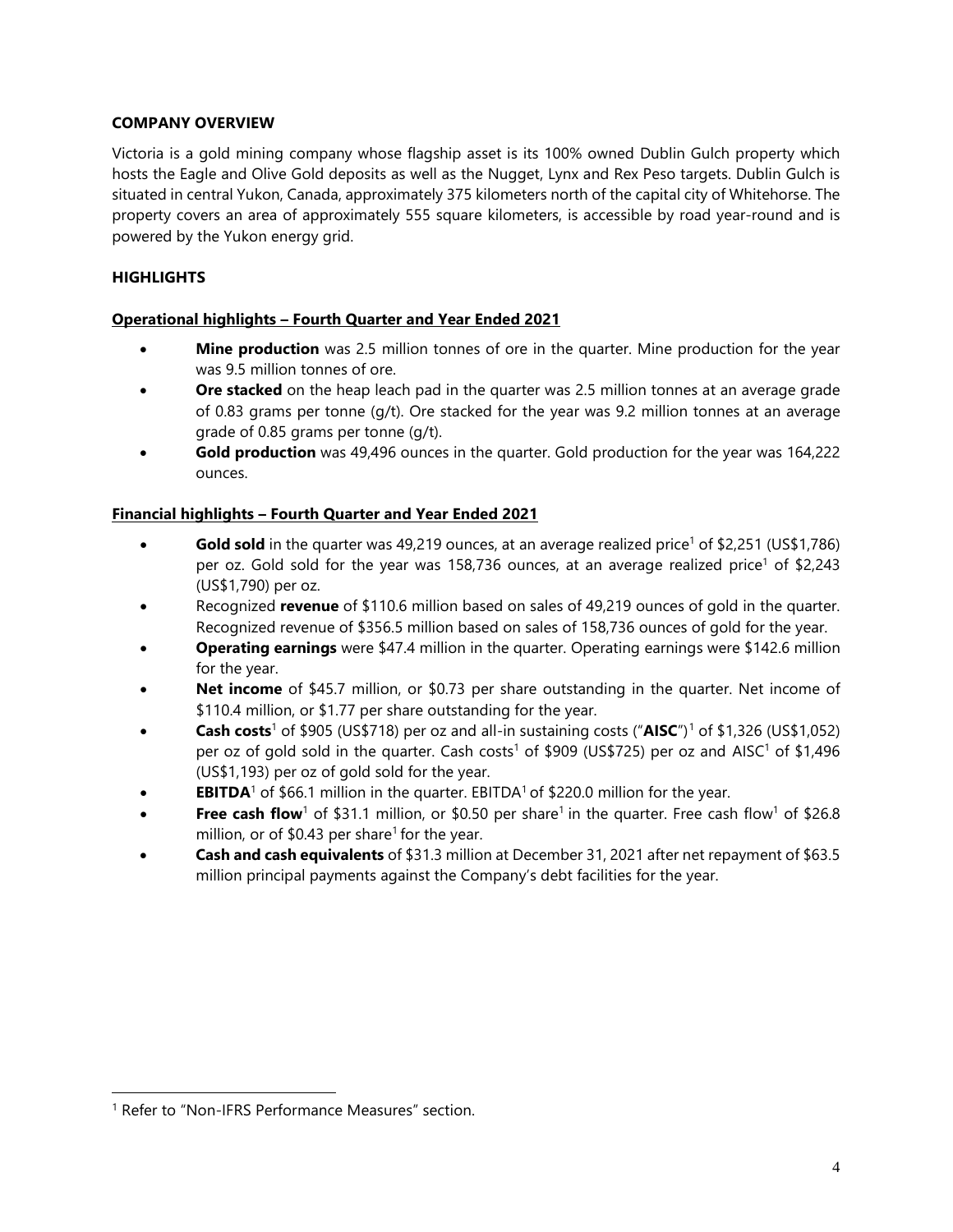# <span id="page-5-0"></span>**CORPORATE INFORMATION (since January 1, 2021)**

On May 12, 2021, the Company announced that a securities class action has been commenced in the Supreme Court of British Columbia, naming as defendants the Company, certain of its directors and officers, and underwriters who participated in a secondary offering of securities of Victoria that was completed in September 2020. The Company believes the allegations in the claim are meritless and intends to vigorously defend the action.

On May 14, 2021, the Company announced that it had adopted a shareholder rights plan (the "Rights Plan") effective May 14, 2021. The Rights Plan is designed to ensure that all Victoria shareholders are treated fairly in connection with any take-over bid and to protect against "creeping bids", which involve the accumulation of more than 20%, on an aggregate basis, of Victoria's common shares through purchases exempt from applicable take over-bid rules.

On May 27, 2021, the Company received approval from the Toronto Stock Exchange (the "TSX") to purchase for cancellation, from time to time over a 12-month period, up to 3,122,493 Common Shares (the "NCIB Program"). Purchases for cancellation under the NCIB Program may commence on June 1, 2021 and will terminate on May 31, 2022 or on such earlier date as the NCIB Program is complete.

On June 23, 2021, the Company announced the results of its Annual General Meeting held on June 23, 2021. All seven individuals nominated as directors were approved. The Board of Directors consists of T. Sean Harvey, Chairman, John McConnell, Michael McInnis, Christopher Hill, Letha MacLachlan Q.C, Joseph Ovsenek and Stephen Scott. Shareholders also voted in favour of appointing Ernst & Young LLP as auditor of the Company for the ensuing year.

On September 12, 2021, the Company announced the following personnel promotions: (1) Hugh Coyle, Vice-president Environment; (2) Jim Dainard, Vice-president Finance; (3) Helena Kuikka, P.Geo., Vicepresident Exploration, and; (4) Kelly Parker, Vice-president & General Manager.

On September 15, 2021, the Company announced that it had been included in the Toronto Stock Exchange's 2021 TSX30, a flagship program recognizing the 30 top-performing TSX stocks over a three-year period based on dividend-adjusted share price appreciation. Over the three-year period considered, the price of Victoria shares rose 251%.

On January 24, 2022, the Company announced that John McConnell and the Victoria Gold team were the recipient of the AME 2021 E.A. Scholz Award for excellence in mine development. The recipient of the AME 2021 E.A. Scholz Award are leaders who have made a significant contribution to the mineral exploration and development industry.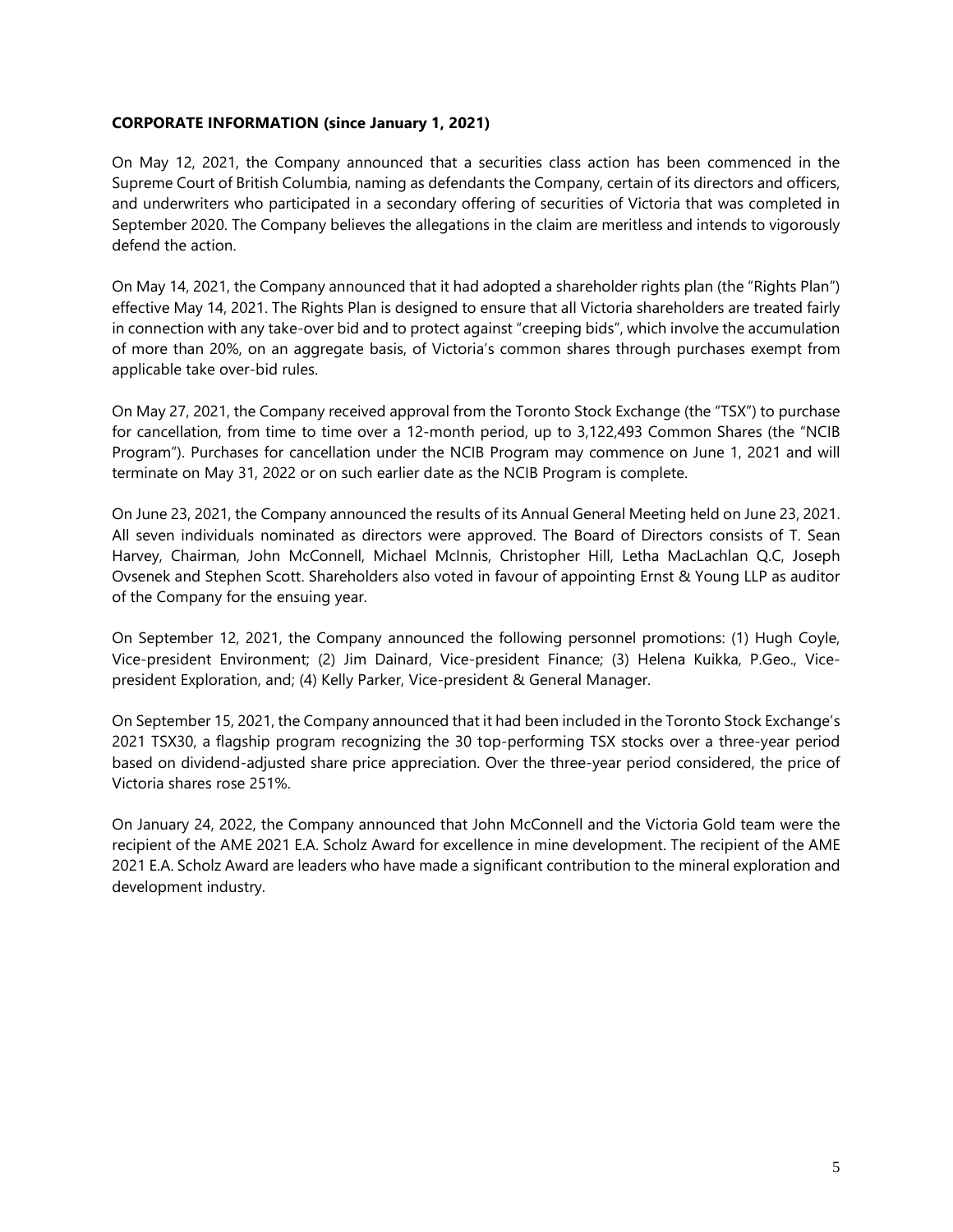# <span id="page-6-0"></span>**REVIEW OF OPERATING RESULTS**

|                                       |                | <b>THREE MONTHS ENDED</b> |                      | <b>YEARS ENDED</b>   |                              |
|---------------------------------------|----------------|---------------------------|----------------------|----------------------|------------------------------|
|                                       |                | December 31,<br>2021      | December 31,<br>2020 | December 31,<br>2021 | December 31,<br>$2020^{(1)}$ |
| <b>Operating data</b>                 |                |                           |                      |                      |                              |
| Ore mined                             | t              | 2,515,702                 | 2,247,243            | 9,488,128            | 7,529,181                    |
| Waste mined                           | $^\mathrm{t}$  | 3,200,397                 | 3,084,892            | 15,028,269           | 12,370,280                   |
| <b>Total mined</b>                    | $\mathsf{t}$   | 5,716,099                 | 5,332,135            | 24,516,397           | 19,899,461                   |
| Strip ratio                           | w:o            | 1.27                      | 1.37                 | 1.58                 | 1.64                         |
| Mining rate                           | tpd            | 62,132                    | 57,997               | 67,168               | 54,369                       |
| Ore stacked on pad                    | $\mathfrak{t}$ | 2,539,309                 | 2,316,522            | 9,157,313            | 7,271,334                    |
| Ore stacked grade                     | g/t Au         | 0.83                      | 0.81                 | 0.85                 | 0.84                         |
| Throughput (stacked)                  | tpd            | 27,601                    | 25,174               | 25,089               | 19,866                       |
| Gold ounces produced                  | <b>OZ</b>      | 49,496                    | 42,436               | 164,222              | 116,644                      |
| Gold ounces sold                      | <b>OZ</b>      | 49,219                    | 40,023               | 158,736              | 102,551                      |
| <b>Financial data</b>                 |                |                           |                      |                      |                              |
| Revenue <sup>(3)</sup>                | \$             | 110,647,040               | 98,221,599           | 356,453,633          | 178,747,827                  |
| Gross profit                          | \$             | 49,786,942                | 43,159,771           | 150,973,347          | 76,315,208                   |
| Net income                            | \$             | 45,660,450                | 54,851,137           | 110,368,157          | 14,891,909                   |
| EBITDA <sup>(2)</sup>                 | \$             | 66,124,708                | 80,785,792           | 219,986,506          | 65,534,196                   |
| Free cash flow(2)                     | \$             | 31,116,423                | 20,615,245           | 26,804,036           | 48,043,699                   |
| Cash and cash equivalents             | \$             | 31,250,867                | 56,136,314           | 31,250,867           | 56,136,314                   |
| Long-term debt                        | \$             | 151,250,785               | 209,660,142          | 151,250,785          | 209,660,142                  |
| Average realized price <sup>(2)</sup> | $\sqrt{6}$     | 2,251                     | 2,453                | 2,243                | 2,480                        |
| Cash costs $(2)$                      | $\sqrt{oz}$ .  | 905                       | 1,013                | 909                  | 1,039                        |
| $AISC^{(2)}$                          | $\sqrt{6}$     | 1,326                     | 1,459                | 1,496                | 1,589                        |
| Average 1 US\$ $\rightarrow$ C\$      |                |                           |                      |                      |                              |
| exchange rates                        | \$             | 1.2603                    | 1.3030               | 1.2535               | 1.3176                       |
| <b>Sales &amp; Cost Metrics</b>       |                |                           |                      |                      |                              |
| $(in US\)$                            |                |                           |                      |                      |                              |
| Average realized price <sup>(2)</sup> | US\$/oz.       | 1,786                     | 1,883                | 1,790                | 1,882                        |
| Cash costs <sup>(2)</sup>             | US\$/oz.       | 718                       | 777                  | 725                  | 788                          |
| $AISC^{(2)}$                          | US\$/oz.       | 1,052                     | 1,120                | 1,193                | 1,206                        |

*(1) Note that the table above does not present comparative statistics for revenue, cost of goods sold and related sales and cost metrics for the twelve months prior comparable period as Eagle Gold Mine achieved commercial production effective July 1, 2020. Gold sales and related costs prior to that date were capitalized to mineral properties.*

*(2) Refer to the "Non-IFRS Performance Measures" section.*

*(3) Revenue includes immaterial amounts from the sale of by-product silver.*

# **Results vs. Revised 2021 Guidance**

The Company issued original 2021 Guidance for the Eagle Gold Mine on March 1, 2021. Revised 2021 Guidance was issued on December 16, 2021. The following table shows the the Company's performance compared to the revised Guidance:

|                 |              | 2021 Guidance     | <b>2021 Results</b> | <b>Achievement</b>            |
|-----------------|--------------|-------------------|---------------------|-------------------------------|
| Gold production | ounces       | 162,000 - 180,000 | 164.222 oz          | Met revised production target |
| <b>AISC</b>     | US\$/oz sold | \$1,175 - \$1,234 | $$1,193$ /0z        | Met revised AISC target       |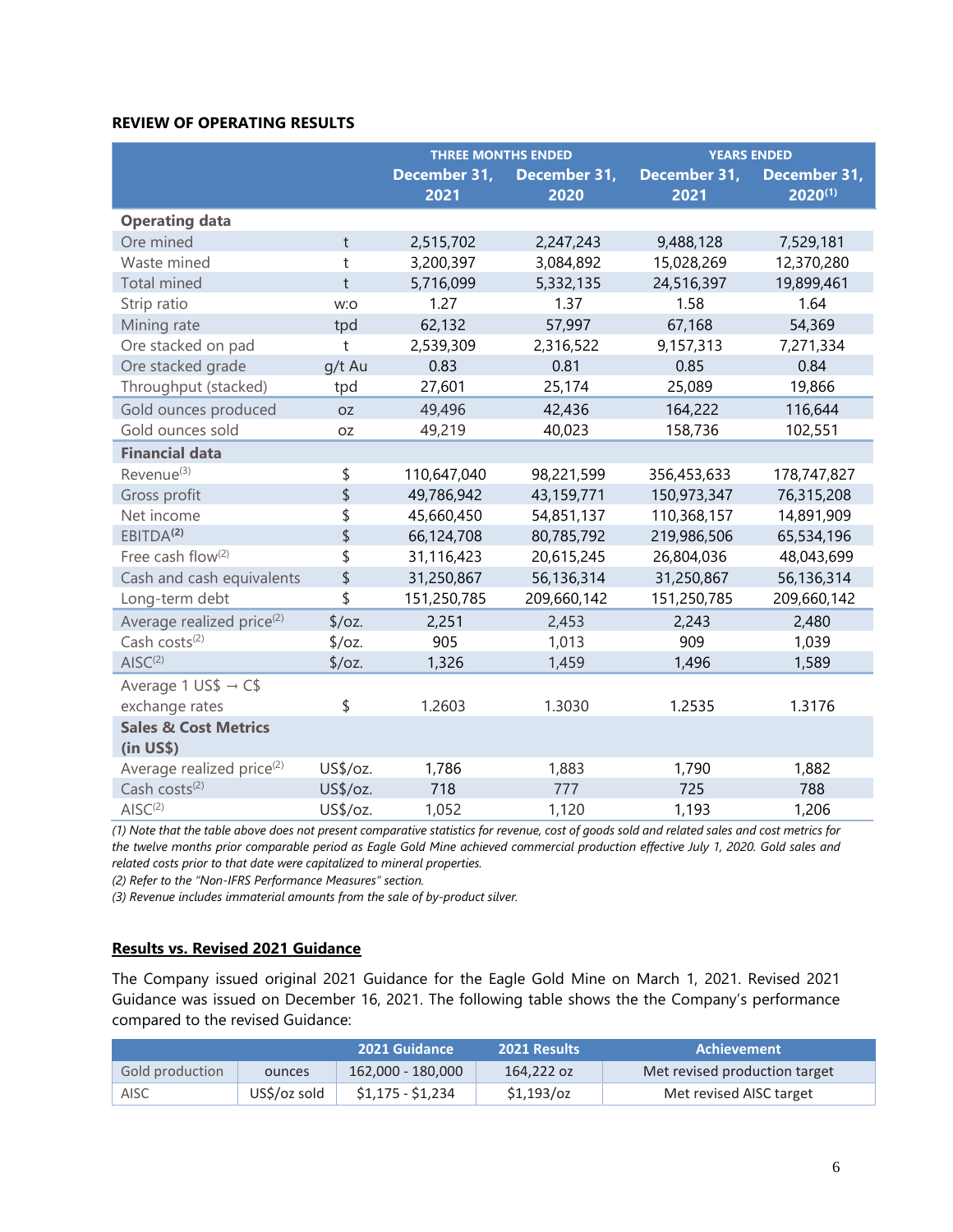#### **Operations Discussion**

#### *Gold production and sales*

During the three months ended December 31, 2021, the Eagle Gold Mine produced 49,496 ounces of gold, compared to 42,436 ounces of gold production in Q4 2020. The 17% increase in gold production is attributed to the increase in ore mined and stacked during the current and preceding quarters along with higher grades.

During the year ended December 31, 2021, the Eagle Gold Mine produced 164,222 ounces of gold, compared to 116,644 ounces of gold produced in 2020. The 41% increase in gold production is attributable to the increase in ore mined and stacked along with higher ore grades.

During the three months ended December 31, 2021, the Company sold 49,219 ounces of gold, compared with 40,023 gold ounces sold in Q4 2020. The 23% increase in gold sold is primarily attributed to the increase in gold produced.

During the year ended December 31, 2021, the Company sold 158,736 ounces of gold, compared with 102,551 gold ounces sold in 2020. The 55% increase in gold sold is attributed to the increase in gold produced.

# *Mining*

During the three months ended December 31, 2021, a total of 2.5 million tonnes of ore were mined, at a strip ratio of 1.3:1 with a total of 5.7 million tonnes of material mined. In comparison, a total of 2.2 million tonnes of ore were mined, at a strip ratio of 1.4:1 with a total of 5.3 million tonnes of material mined for the prior comparable period in 2020.

Total tonnes mined were 7% higher during the three months ended December 31, 2021 as a result of higher stacking rates allowing for higher mining rates.

During the year ended December 31, 2021, a total of 9.5 million tonnes of ore were mined, at a strip ratio of 1.6:1 with a total of 24.5 million tonnes of material mined. In comparison, a total of 7.5 million tonnes of ore were mined, at a strip ratio of 1.6:1 with a total of 19.9 million tonnes of material mined for the prior comparable period in 2020.

Total tonnes mined were 23% higher during the year ended December 31, 2021 as a result of higher stacking rates allowing for higher mining rates.

#### *Processing*

During the three months ended December 31, 2021, a total of 2.5 million tonnes of ore was stacked on the heap leach pad at a throughput rate of 27.6 k tonnes per day. A total of 2.3 million tonnes of ore was stacked on the heap leach pad at a throughput rate of 25.2 k tonnes per day for the prior comparable period in 2020.

Ore stacked on the pad increased by 10% for the three months ended December 31, 2021 as increased efficiencies started to materialize from ongoing improvement efforts.

Ore for the quarter had an average grade of 0.83 g/t Au, compared to 0.81 g/t Au in the prior comparable period in 2020 due to mine sequencing.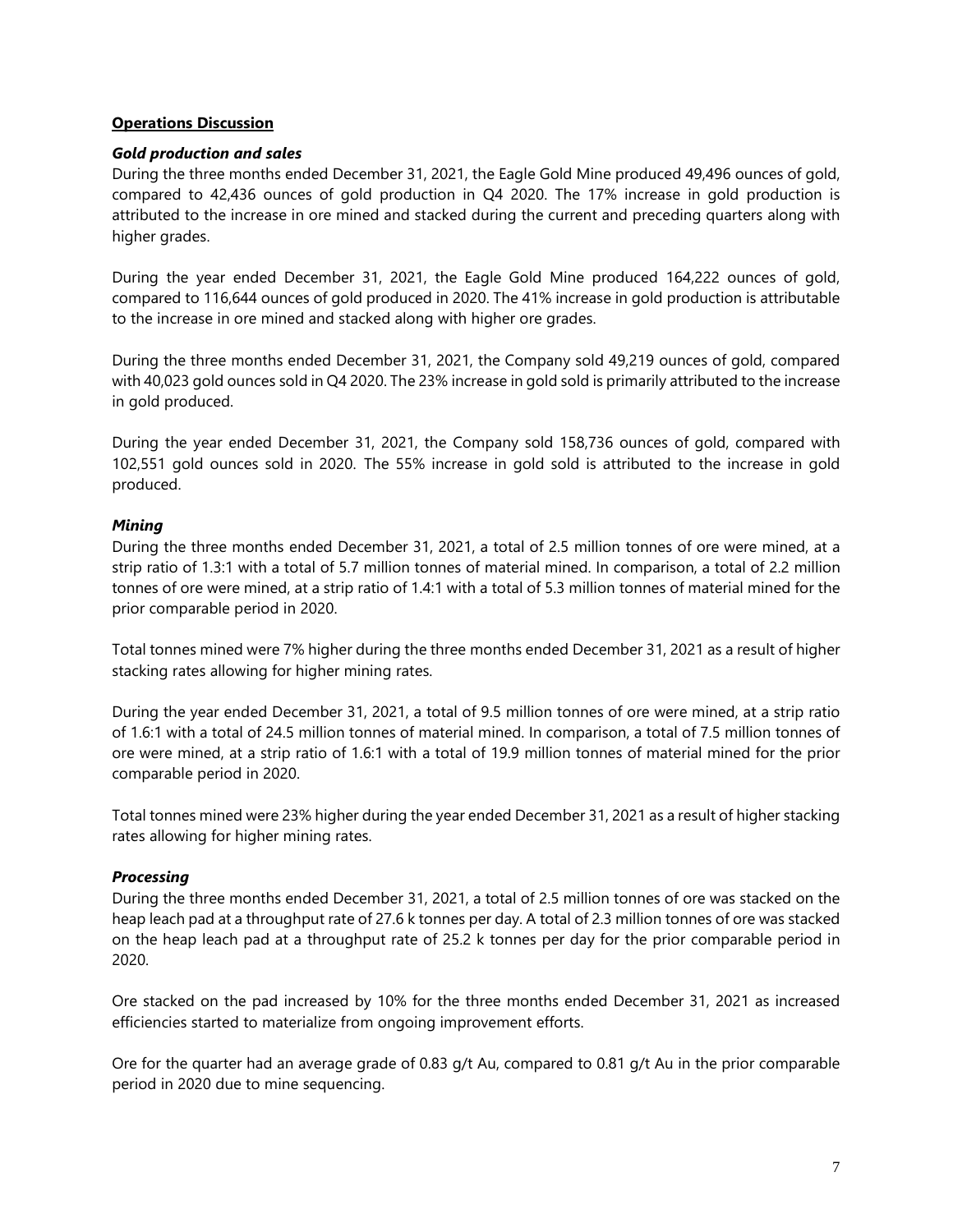During the year ended December 31, 2021, a total of 9.2 million tonnes of ore was stacked on the heap leach pad at a throughput rate of 25.1 k tonnes per day. A total of 7.3 million tonnes of ore was stacked on the heap leach pad at a throughput rate of 19.9 k tonnes per day for the prior comparable year in 2020.

Ore stacked on the pad increased by 26% during the year ended December 31, 2021 due to improved material handling.

Ore for the year had an average grade of 0.85 g/t Au, compared to 0.84 g/t Au in the prior comparable year in 2020 due to mine sequencing.

As at December 31, 2021, the Company estimates there are 104,015 recoverable ounces within mineral inventory.

# *Capital*

The Company incurred a total of \$24.8 million in capital expenditures during the three months ended December 31, 2021: (1) sustaining capital of \$15.0 million (including scheduled capital component rebuilds on mobile mining fleet of \$2.9 million, expansion to the heap leach pad of \$2.8 million and continued construction of the truck shop and water treatment facility of \$8.0 million); (2) capitalized stripping activities of \$4.3 million; (3) \$4.1 million spend on growth capital expenditures (growth exploration and mine expansion) and; (4) \$1.4 million adjustment to the Company's asset retirement obligation during the quarter.

The Company incurred a total of \$107.6 million in capital expenditures during the year ended December 31, 2021: (1) sustaining capital of \$59.9 million (including upgrades to the material handling system including chute liners of \$12.8 million, scheduled capital component rebuilds on mobile mining fleet of \$14.6 million, expansion to the heap leach pad of \$5.9 million, \$7.0 million for light vehicle and machinery purchases and construction of the truck shop and water treatment facility of \$18.0 million); (2) capitalized stripping activities of \$31.0 million; (3) \$5.7 million spend on growth capital expenditures (growth exploration and mine expansion), and; (4) \$11.0 million adjustment to the Company's asset retirement obligation during the year ended December 31, 2021.

# <span id="page-8-0"></span>**2022 OUTLOOK**

Outlook includes forward-looking statements which are subject to risks, uncertainties and other factors that could cause actual results to differ materially from expected results. See page 1 "FORWARD-LOOKING STATEMENTS".

Victoria's operational outlook assumes that operations will continue without any significant COVID-19 related interruptions. The Company has taken precautions to mitigate the risk of COVID-19 on operations. However, the COVID-19 pandemic and any future emergence and spread of similar pathogens could have a material adverse impact on our business, operations and operating results, financial condition, liquidity and market for our securities. Refer to the "Risk and Uncertainties" section of this MD&A.

Production at the Eagle Gold Mine for 2022 is estimated to be between 165,000 and 190,000 ounces.

Mining, crushing, irrigation of ore on the heap leach pad and gold production are all expected to operate at full capacity during 2022. Stacking of ore on the heap leach pad was paused for six weeks in the first quarter of 2022 (late January through early March 2022) for regularly scheduled maintenance activities. Gold production, which lags stacking activities in heap leach operations will have a seasonal bias due to the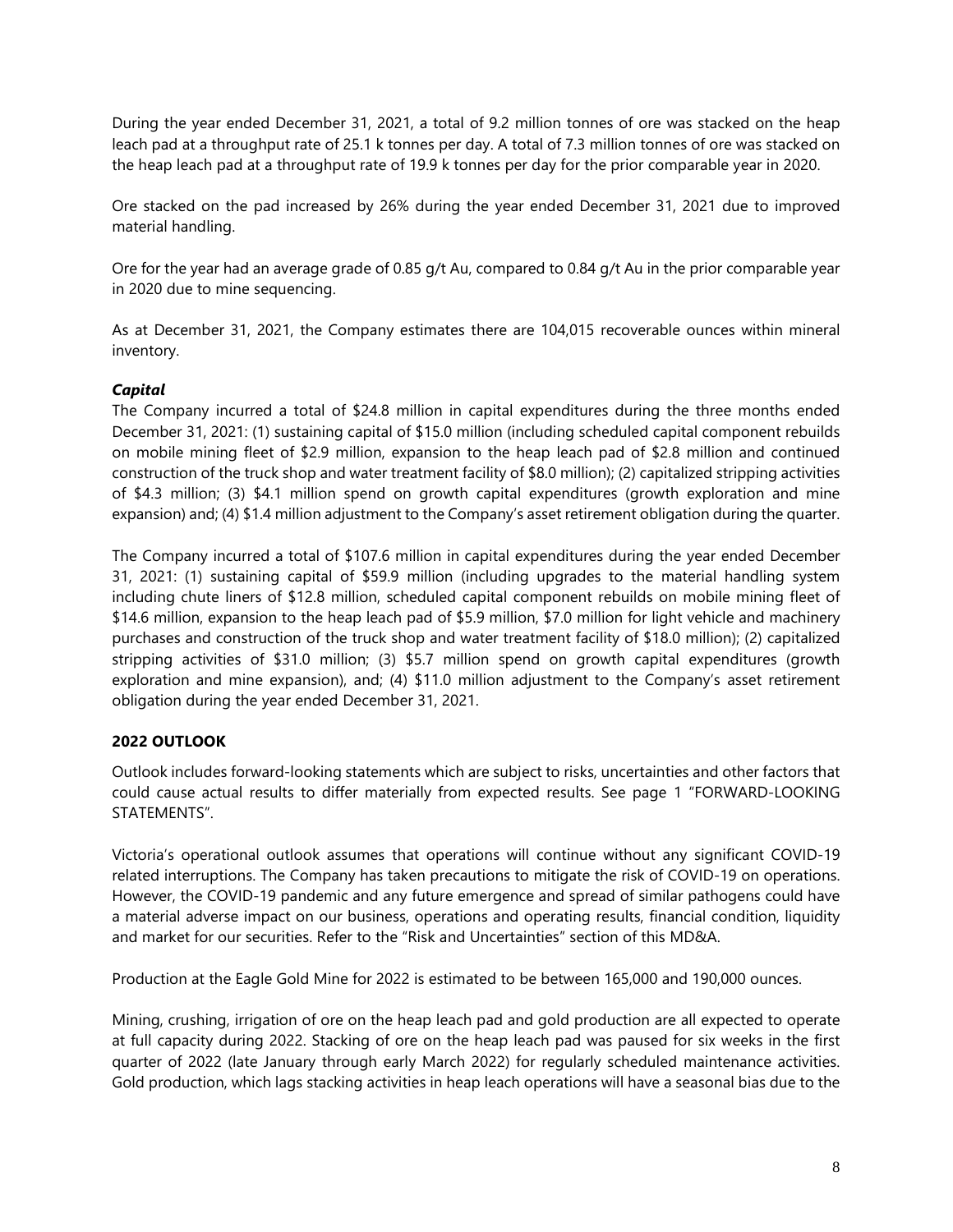winter scheduled maintenance program which will result in lower gold production in the first half of 2022 and higher production in the last half of 2022, similar to 2021.

<span id="page-9-0"></span>AISC<sup>[1](#page-9-1)</sup> for 2022 are expected to be between US\$1,225 and US\$1,425 per oz of gold sold.

Sustaining capital, not including waste stripping, is estimated at US\$55 million for 2022. Sustaining capital will be high in 2022 compared with future years due to one-time infrastructure expenditures including construction of the water treatment plant (US\$17 million) and higher than normal mobile equipment rebuilds (US\$8 million higher than normal).

[C](#page-9-0)apitalized waste stripping is estimated at US\$21 million and is included in AISC<sup>1</sup> but is not included in the sustaining capital above. Waste stripping will be expensed or capitalized based on the actual quarterly stripping ratio versus the expected life of mine stripping ratio and may be quite variable quarter over quarter and year over year. This accounting treatment for waste stripping will affect earnings and capital but will not affect  $AISC<sup>1</sup>$  $AISC<sup>1</sup>$  $AISC<sup>1</sup>$  or cash flow.

Growth capital related to Eagle Gold Mine expansion initiatives is estimated at US\$40 million for 2022. In addition, growth exploration spendingin 2022 is estimated to be US\$20 million.

The Company has initiated 'Project 250' aimed at increasing the average annual gold production of the Eagle Gold Mine toward 250,000 ounces of gold during 2023. The two primary opportunities to increase production are the scalping of fine ore from the crushing circuit and adjusting the seasonal stacking plan.

Scalping of fine ore is expected to reduce wear and energy requirements as well as increase overall capacity of the crushing circuit. There is potential to increase design throughput of the crushing circuit by approximately 15%, thereby increasing potential annual ore stacking on the heap leach pad by approximately 1.5 million tonnes annually. Detailed engineering and procurement of equipment is underway to enable construction to start in H2 2022 to benefit 2023 production.

The Company also intends to reduce the winter stacking curtailment down to one month increasing annual stacking to 11 months. Project 250 will require the addition of two 785 haul trucks and a loader.

<span id="page-9-2"></span><span id="page-9-1"></span><sup>&</sup>lt;sup>1</sup> Refer to "Non-IFRS Performance Measures" section.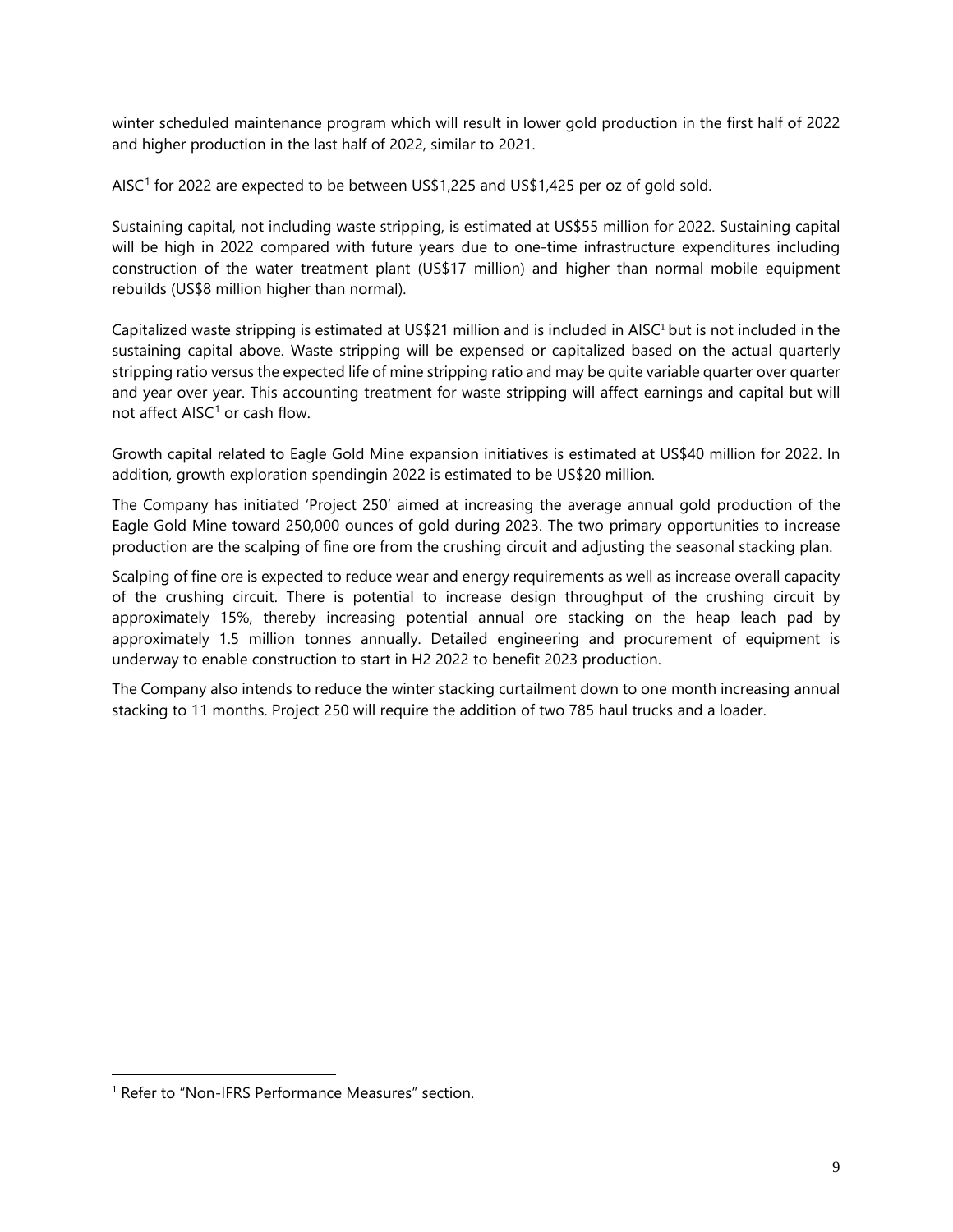# <span id="page-10-0"></span>**PROPERTY INFORMATION**

The Dublin Gulch property includes the Eagle Gold Deposit, the Olive Deposit, the Wolf Tungsten Deposit, the Potato Hills Trend including the Nugget, Raven, Lynx, Popeye, Rex-Peso, East Potato Hills, Eagle West, Falcon, as well as other targets. The property is located 85 km by road north of the village of Mayo in the Yukon, Canada. The property is centered on the confluence of the Haggart Creek and Dublin Gulch, at approximately 64º02' N and 135º50' W. The property comprises an aggregate area of approximately 555 square kilometers.

*On December 4, 2019,* the Company released the results of an updated National Instrument 43-101 technical report on its 100% owned Eagle Gold Mine. The technical report was prepared under the direction of JDS Energy & Mining ("JDS").

# **Technical Report Highlights**

- Reserves of 3.3 million ozs Au
- Annual average production of approximately 210,000 ozs Au
- Cash Costs $^{(1)}$  per Au ounce: US\$577
- All-in Sustaining Costs ("AISC")<sup>(2)</sup> per Au ounce: US\$774
- Post tax Net Present Value  $\omega$  5% discount = \$1,034 million
	- 1. Cash Costs include: mining, processing and general & administrative costs.
	- 2. AISC include: Cash Costs plus refining, royalties, sustaining capital, reclamation, corporate and sustaining exploration costs.
	- 3. Non-IFRS Measures disclosure: The Company has included certain non-IFRS measures including "Cash Cost per Au ounce" and "All-in Sustaining Cost per Au ounce" in this press release which are not in accordance with International Financial Reporting Standards ("IFRS"). Cash Cost per Au ounce is equal to production costs divided by gold ounces produced. All-in Sustaining Cost per Au ounce is equal to production costs plus corporate general and administrative, sustaining exploration, royalties, refining, and sustaining capital expenditures divided by gold ounces produced. The Company believes that these measures provide investors with an alternative view to evaluate the economics of the Company. Non-IFRS measures do not have any standardized meaning prescribed under IFRS. Therefore, they may not be comparable to similar measures employed by other companies. The data is intended to provide additional information and should not be considered in isolation or as a substitute for measures of performance prepared in accordance with IFRS.

| Economic Sensitivities<br>After Tax NPV @ 5% (Cdn\$ Millions) |                    |                                                                                       |       |       |       |       |       |       |       |       |       |  |
|---------------------------------------------------------------|--------------------|---------------------------------------------------------------------------------------|-------|-------|-------|-------|-------|-------|-------|-------|-------|--|
| <b>FX</b>                                                     | Au Price - US\$/oz |                                                                                       |       |       |       |       |       |       |       |       |       |  |
| US\$/C\$                                                      | 1,000              | 1,100<br>1,300<br>1,400<br>1600<br>1,900<br>1,200<br>1,500<br>1,700<br>1,800<br>2,000 |       |       |       |       |       |       |       |       |       |  |
| 0.90                                                          | 310                | 454                                                                                   | 592   | 725   | 850   | 974   | 1,098 | 1,222 | 1,345 | 1,468 | 1,592 |  |
| 0.85                                                          | 390                | 539                                                                                   | 683   | 817   | 948   | 1,079 | 1,210 | 1,341 | 1,471 | 1,602 | 1,732 |  |
| 0.80                                                          | 479                | 633                                                                                   | 779   | 919   | 1,058 | 1,197 | 1,336 | 1,475 | 1,614 | 1,752 | 1,891 |  |
| 0.75                                                          | 576                | 736                                                                                   | 886   | 1,034 | 1,183 | 1,331 | 1,479 | 1,627 | 1,775 | 1,923 | 2,070 |  |
| 0.70                                                          | 685                | 848                                                                                   | 1,007 | 1,166 | 1,325 | 1,483 | 1,642 | 1,800 | 1,959 | 2,117 | 2,275 |  |
| 0.65                                                          | 804                | 976                                                                                   | 1,147 | 1,318 | 1,489 | 1,659 | 1,830 | 2,000 | 2,171 | 2,341 | 2,511 |  |
| 0.60                                                          | 939                | 1124                                                                                  | 1,310 | 1,495 | 1,680 | 1,864 | 2,049 | 2,234 | 2,418 | 2,602 | 2,787 |  |

# Table 1: Gold Price Sensitivity Table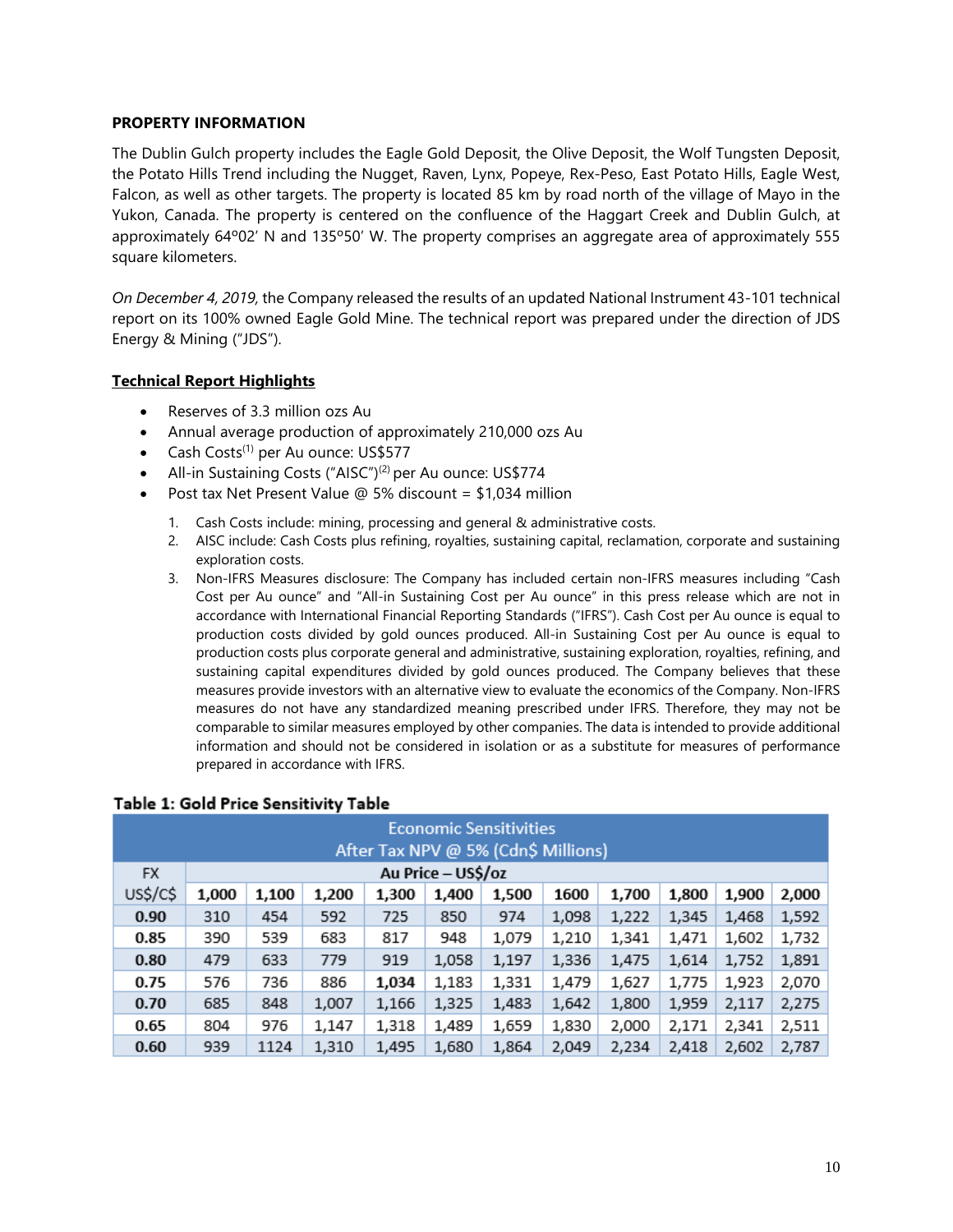#### **Developments since December 4, 2019, the effective date of the Technical Report**

The information in this section provides a reconciliation to the Mineral Reserves and Resources of the Company since December 4, 2019 and has been reviewed and approved by Paul D. Gray, P. Geo, as the a "qualified person" for purposes of National Instrument 43-101 – *Standards of Disclosure for Mineral Projects* ("**NI 43-101**").

Since the date of the Technical Report (defined herein), the Company has produced gold from its Eagle Mine. The Company had production of 164,222 ounces of gold in 2021 along with production from December 4, 2019 to December 31, 2020 of 123,543 ounces. There is no new material scientific or technical information that would make the disclosure of mineral resources, mineral reserves or results of the Technical Report inaccurate or misleading. The following tables indicate the gold mineral reserves as at December 31, 2021, with a comparison as at the date of the Technical Report demonstrating the depletion due to production activities at the Eagle Gold Mine.

#### **2019 – 2021 Mineral Reserve Reconciliation**

#### **Gold Reserves – Proven and Probable**

|                                      |                |                | Mineral Reserves as per the<br>December 6, 2019 Technical Report |       | Reserves remaining<br>as of December 31, 2021 |       |                 |  |
|--------------------------------------|----------------|----------------|------------------------------------------------------------------|-------|-----------------------------------------------|-------|-----------------|--|
| Area                                 | Classification | <b>Tonnes</b>  | Contained<br>Grade                                               |       | <b>Tonnes</b>                                 | Grade | Contained<br>Au |  |
|                                      |                | (Mt)           | (Au)                                                             | (koz) | (Mt)                                          | (Au)  | (koz)           |  |
|                                      | Proven         | 30             | 0.71                                                             | 694   | 23                                            | 0.67  | 499             |  |
| Eagle                                | Probable       | 118            | 0.63                                                             | 2,366 | 103                                           | 0.61  | 2,003           |  |
|                                      | <b>Total</b>   | 148            | 0.64                                                             | 3,061 | 126                                           | 0.62  | 2,502           |  |
|                                      | Proven         | $\overline{c}$ | 1.02                                                             | 58    | 2                                             | 1.02  | 58              |  |
| Olive                                | Probable       | 5              | 0.93                                                             | 142   | 5                                             | 0.93  | 142             |  |
|                                      | <b>Total</b>   | 7              | 0.67                                                             | 200   | 7                                             | 0.67  | 200             |  |
| <b>Total Gold</b><br><b>Reserves</b> | <b>Total</b>   | 155            | 0.65                                                             | 3,261 | 133                                           | 0.65  | 2,702           |  |

Notes:

- (1) A gold price of US\$1,275/oz is assumed.
- (2) Reserve based on original topo with no depletion from preproduction/ramp up period up to December 4, 2019.
- (3) A US\$:C\$ exchange rate of 0.75.
- (4) Cut-off grades, dilution and recovery factors are applied as per open pit mining method.
- (5) Reserve reflects ore depleted as of December 31, 2021.
- (6) Since the start of mining, 22M tonnes at 0.80 g/t Au for 559 Koz of gold were mined. The difference between the tonnes mined and the updated Reserve statement are the result of additional ore not captured in the Reserve model.
- (7) Since the start of mining, geological contact refinement resulted in a certain amount of material, both within and an outside of the Eagle Mineral Reserve that was previously characterized as waste, to be converted to ore during mining activities.
- (8) Total gold ounces may not add up due to rounding.
- (9) Depletion includes all ounces extracted from the Eagle deposit, including those produced and in inventory, both in ore stockpiles and the heap leach pad.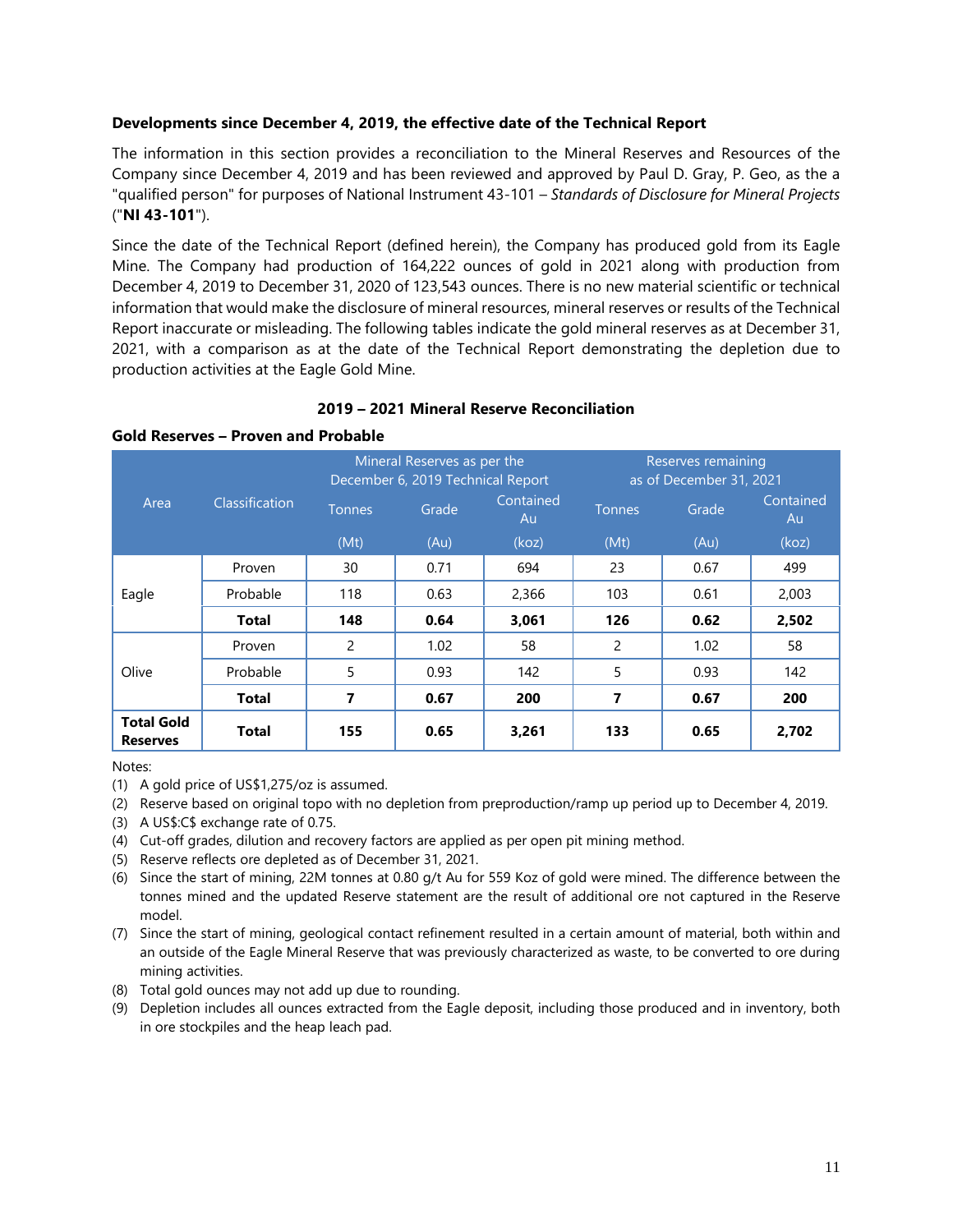# **2019 – 2021 Mineral Resource Reconciliation**

#### **Gold Resources – Measured, Indicated and Inferred**

|              | Classification           |                | Mineral Resources Contained as per the<br>December 6, 2019 Technical Report |                 | <b>Resources</b> remaining<br>as of December 31, 2021 |       |                 |  |
|--------------|--------------------------|----------------|-----------------------------------------------------------------------------|-----------------|-------------------------------------------------------|-------|-----------------|--|
| Area         |                          | <b>Tonnes</b>  | Grade                                                                       | Contained<br>Au | <b>Tonnes</b>                                         | Grade | Contained<br>Au |  |
|              |                          | (Mt)           | (Au)                                                                        | (koz)           | (Mt)                                                  | (Au)  | (koz)           |  |
| Eagle        | Measured                 | 37             | 0.71                                                                        | 850             | 31                                                    | 0.67  | 654             |  |
| $0.15$ g/t   | Indicated                | 180            | 0.61                                                                        | 3,547           | 167                                                   | 0.60  | 3,209           |  |
| $cut-off(2)$ | <b>Combined</b><br>(M&l) | 217            | 0.63                                                                        | 4,397           | 197                                                   | 0.61  | 3,863           |  |
|              | Inferred <sup>(8)</sup>  | 22             | 0.52                                                                        | 361             | 21                                                    | 0.52  | 361             |  |
| Olive        | Measured                 | $\overline{c}$ | 1.19                                                                        | 75              | 2                                                     | 1.19  | 75              |  |
| $0.40$ g/t   | Indicated                | 8              | 1.05                                                                        | 254             | 8                                                     | 1.05  | 254             |  |
| $cut-off(2)$ | <b>Combined</b><br>(M&I) | 10             | 1.08                                                                        | 329             | 10                                                    | 1.08  | 329             |  |
|              | Inferred $(8)$           | 7              | 0.89                                                                        | 210             | 7                                                     | 0.89  | 210             |  |

Notes:

(1) CIM definitions were followed for Mineral Resources

- (2) Mineral Resources are estimated at a cut-off of 0.15 g/t Au for Eagle and 0.40 g/t Au for Olive
- (3) Gold price used for this estimate was US\$1,700/oz
- (4) High-grade caps were applied as per the text of the report
- (5) Specific gravity was estimated for each block based on measurements taken from core specimens.
- (6) Resources are in-pit resources as defined by pit parameters described in the text of the Technical Report.
- (7) Mineral resources are not mineral reserves and do not have demonstrated economic viability. There is no certainty that all or any part of the mineral resources estimated will be converted into mineral reserves. The estimate of mineral resources may be materially affected by environmental, permitting, legal, title, taxation, socio-political, marketing, or other relevant issues. However, there are no currently known issues that negatively impact the stated mineral resources.
- (8) The inferred mineral resources have a lower level of confidence than that applying to measured and indicated mineral resources and must not be converted to mineral reserves. It is reasonably expected that the majority of inferred mineral resources could be upgraded to indicated mineral resources with continued exploration.
- (9) Since the start of mining, 22M tonnes at 0.80 g/t Au for 559 Koz of gold were mined. The difference between the tonnes and ounces mined and the updated Resource statement result from the use of different cut-off grades for the Resource and mining.
- (10) Resource reflects ore depleted as of December 31, 2021
- (11) Total gold ounces may not add up due to rounding.
- (12) Depletion includes all ounces extracted from the Eagle deposit, including those produced and in inventory, both in ore stockpiles and the heap leach pad.

# <span id="page-12-1"></span><span id="page-12-0"></span>**EXPLORATION AND DEVELOPMENT ACTIVITIES**

#### **a) Exploration and Development Update**

The Company has incurred exploration and evaluation expenditures since inception through December 31, 2021, net of property acquisitions, sales, transfers and impairments, totalling \$49.4 million. During the year ended December 31, 2021, the Company incurred net exploration and evaluation expenditures totalling \$8.3 million.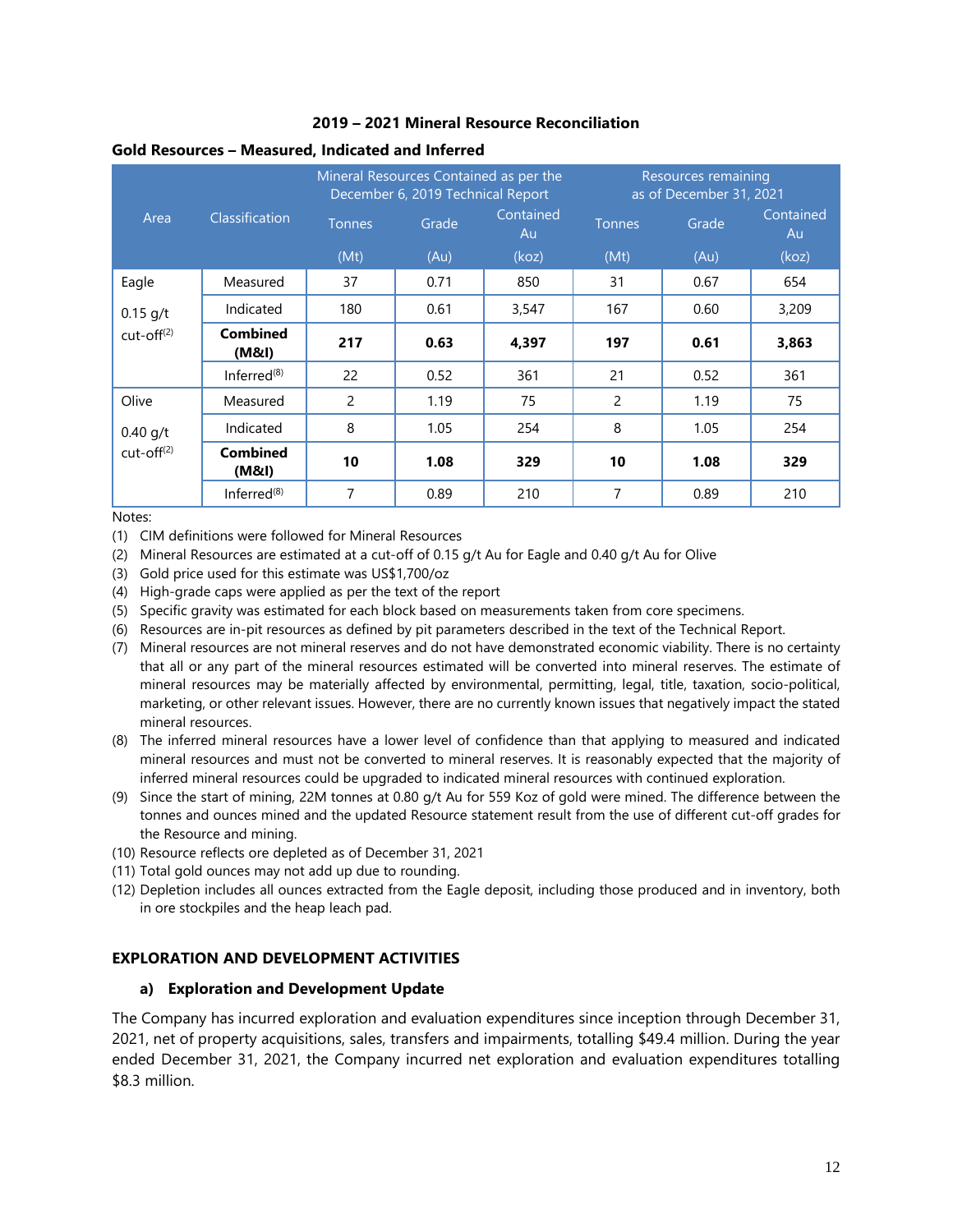Comparatively, the Company had incurred exploration and evaluation expenditures since inception through December 31, 2020, net of property acquisitions, sales, transfers and impairments, totalling \$41.0 million. During the year ended December 31, 2020, the Company incurred net exploration and evaluation expenditures totalling \$8.1 million.

|                                               |                  | Other property |                     |            |       |               |    |               |
|-----------------------------------------------|------------------|----------------|---------------------|------------|-------|---------------|----|---------------|
|                                               | interest         |                | <b>Dublin Gulch</b> |            | Other |               |    |               |
|                                               |                  | (Nevada)       |                     | (Yukon)    |       | properties ** |    | Total         |
| Balance December 31, 2020                     | 10,419,030<br>S. |                | \$                  | 29.040.083 | \$    | 1.566.929     | S  | 41,026,042    |
|                                               |                  |                |                     |            |       |               |    |               |
| Sale of property interest                     |                  |                |                     |            |       | (131, 250)    |    | (131,250)     |
| Salaries and benefits                         |                  | 725,708        |                     | 837,088    |       |               |    | 1,562,796     |
| Land claims and royalties                     |                  | 676,158        |                     | 115,800    |       | 64,845        |    | 856,803       |
| Drilling and indirects                        |                  | 859.128        |                     | 4.136.413  |       | 4.500         |    | 5.000.041     |
| Other exploration                             |                  | 538,132        |                     | 1.614.012  |       | 78.148        |    | 2,230,292     |
| Exploration and evaluation costs for the year |                  | 2,799,126      |                     | 6,703,313  |       | 147,493       |    | 9,649,932     |
| Currency translation                          |                  | (1, 191, 247)  |                     |            |       |               |    | (1, 191, 247) |
| <b>Balance December 31 2021</b>               | \$               | 12,026,909     | S                   | 35.743.396 | \$    | 1,583,172     | \$ | 49,353,477    |

*\*\* Other properties include interests in Donjek, Aurex, CanAlask and Clear Creek in Yukon Territory.*

For the year ended December 31, 2021, the Company incurred \$6.7 million in property exploration and evaluation expenditures on its Dublin Gulch, YT property. \$5.8 million was spent on drilling, drilling indirects, assays and exploration support. There was \$0.8 million incurred for salaries and benefits.

During the year ended December 31, 2020, the Company entered into a transaction with a third-party company, Lahontan Gold Corp. ("Lahontan") in which Victoria Gold received consideration of shares in Lahontan, which provided it with a controlling ownership position of 54% of Lahontan. The primary asset of Lahontan is the Santa Fe property in Nevada.

# <span id="page-13-0"></span>**b) Recently Completed Exploration Activities**

# **Exploration Update**

Drilling at the past-producing Rex-Peso high-grade silver target just west of the Eagle Gold Mine was completed in the third quarter 2021. Final assays are expected to be received in the second quarter 2022.

On March 1, 2022 the Company provided assay results from diamond drillholes received to date from the 2021 Lynx exploration program. Lynx is a newly developing on/near-surface gold target within the Dublin Gulch Gold Camp. During the 2021 season 11 holes for 2,706 m were drilled at Lynx combined with a suite of surface trenches, mapping and soils geochemical surveys. Highlighted assay results received from the first 6 Lynx holes included:

- **2.00 g/t Au over 32.3m in LX21-025C;**
- **1.14 g/t Au over 31.4m in LX21-026C;**
- **2.52 g/t Au over 10.2m in LX21-027C and**
- **3.42 g/t Au over 18.3m in LX21-026C.**

A set of drill sections and plan maps to accompany these Lynx drillholes, along with drill collar data can be found on the company website [\(www.vgcx.com\)](http://www.vgcx.com/).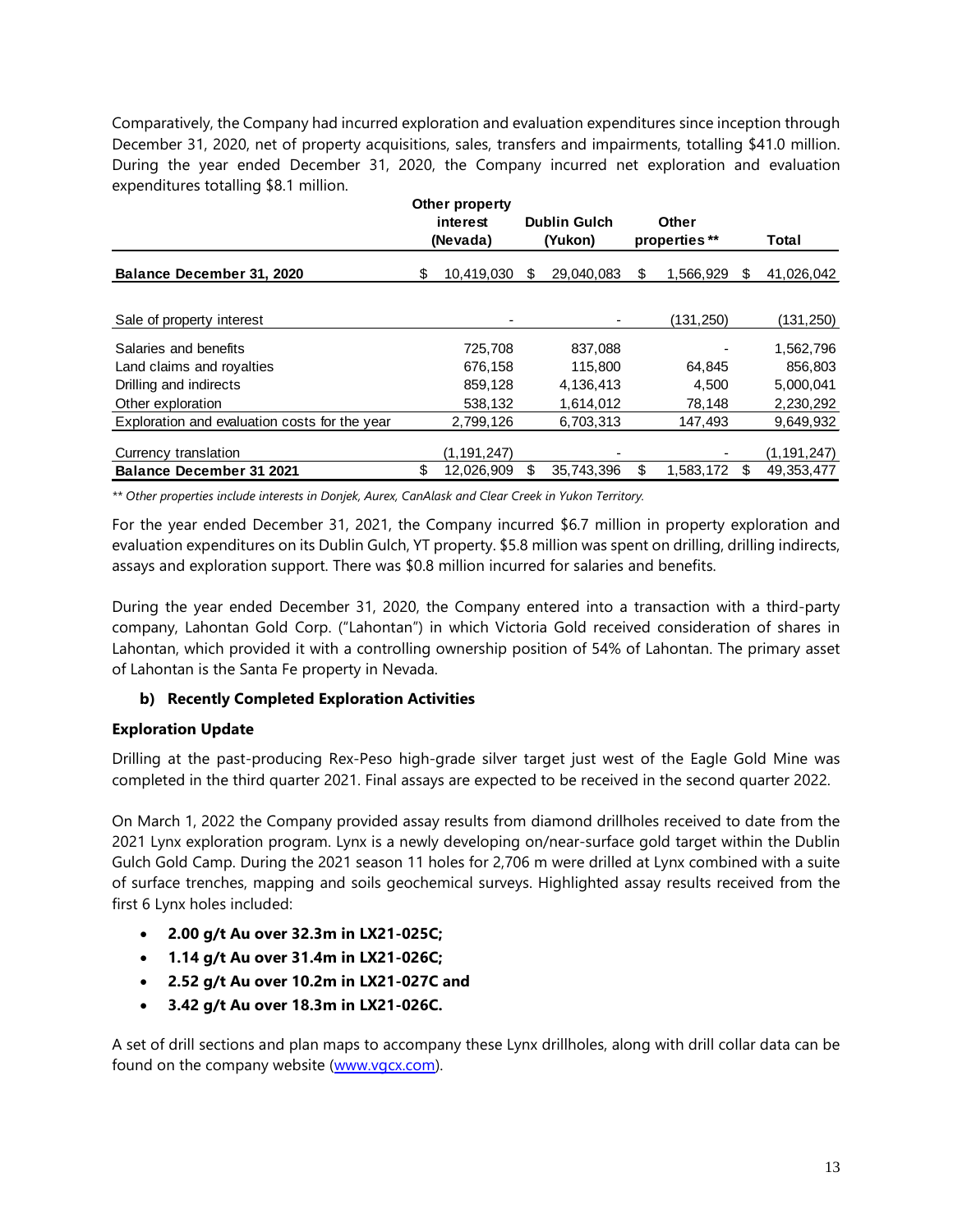On February 28, 2022 the Company provided assay results received to date from 2021 Raven diamond drillholes. Raven is one of several priority on/near-surface gold targets within the Dublin Gulch Gold Camp and was the primary focus of 2021 Dublin Gulch exploration activities. During the 2021 season, 33 drillholes for 8,063 m were completed at Raven. Highlighted assay results from 19 Raven holes included:

- **1.25 g/t Au over 70.0 m from 245.0m in NG21-067C;**
- **1.67 g/t Au over 13.5m from 97.7m in NG21-050C;**
- **1.01 g/t Au over 21.1m from 155.8m in NG21-055C;**
- **1.74 g/t Au over 15.1m from 92.4m in NG21-061C; and**
- **1.49 g/t Au over 21m of from 286.7m in NG21-062C.**

A set of drill sections and plan maps to accompany these Raven drillholes, along with drill collar data has been made available on the company website [\(www.vgcx.com\)](http://www.vgcx.com/).

On February 24, 2022 the Company reported the analytical results from the 2020/21 Eagle Deep exploration program. The program was completed in mid 2021 and comprised of 9 holes for a total of 6,103 meters of diamond drilling with 3,956 samples processed and analyzed. On average, the holes were to a depth of 800 meters.

Highlights of the 2020/21 Eagle Deep exploration program included:

DG21-993C:

- **443.6m @ 0.64 g/t Au from 24.4m**
- **including: 175.0m @ 1.22 g/t Au from 148.0m** DG21-997C:
	- **110.9m @ 0.72 g/t Au from 201.6m**
	- **and: 50.0m @ 0.79 g/t Au from 394.0m**

DG21-1000C:

- **352.0m @ 0.51 g/t Au from 61.0m**
- **including: 126.0m @ 0.80 g/t Au from 278.0m**

# <span id="page-14-0"></span>**c) Exploration Outlook**

Outlook includes forward-looking statements which are subject to risks, uncertainties and other factors that could cause actual results to differ materially from expected results. See page 1 "FORWARD-LOOKING STATEMENTS".

Significant backlogs at third party laboratories have delayed assay results. Results from remainder of the 2021 exploration campaign are expected during the second quarter of 2022.

The 2022 Exploration Program will focus on 2 areas. Further drilling along the western margins of the Eagle Reserve are currently under way and expected to be completed in April 2022. In May 2022, an extensive program at the Raven target, including an estimated 25,000 m of diamond drill, will begin.

# <span id="page-14-1"></span>**FINANCING ACTIVITIES**

On December 18, 2020 the Company announced it had entered into a credit agreement with a syndicate of banks, comprised of Bank of Montreal, CIBC and BNP Paribas, in connection with a secured US\$200 million debt facility (the "Loan Facility"). The Loan Facility is comprised of a US\$100 million term loan (the "Term Facility") and a US\$100 million revolving facility (the "Revolving Credit Facility").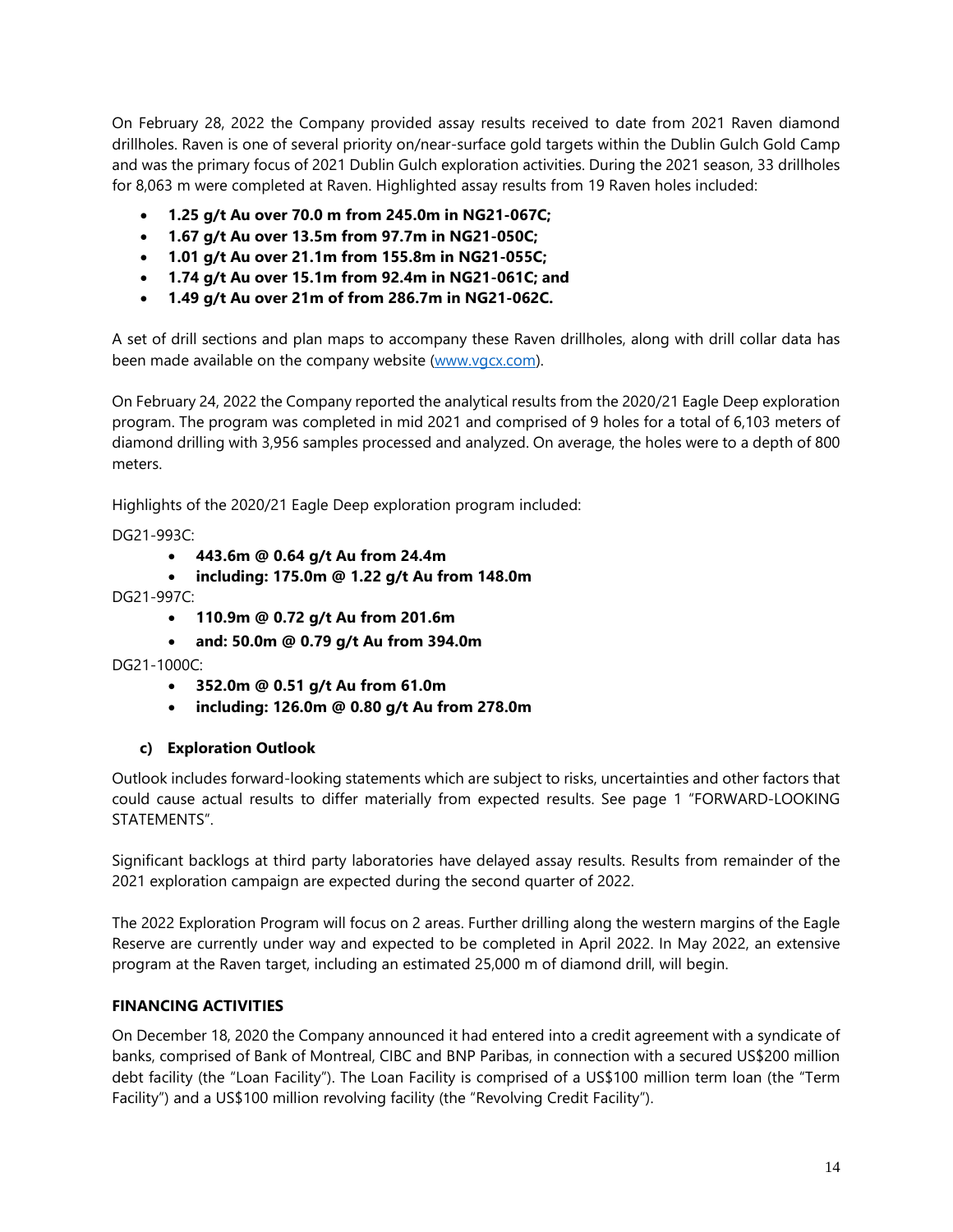The funding from the Loan Facility was used to repay the previously outstanding project finance facility, which included senior and subordinated debt that was used for the construction of the Eagle Gold Mine. The Revolving Credit Facility is available for general corporate purposes subject to customary terms and conditions.

On December 20, 2021 the Company amended the terms of the Loan Facility (both the Revolving Credit Facility and Term Facility). Under the amended agreement, the interest rate would be reduce by 0.50%. Amounts drawn on the Loan Facility are subject to interest at LIBOR plus 2.50% to 3.50% per annum, with the undrawn portion subject to a standby fee of 0.56% to 0.79% per annum. The maturity date of the Revolving Credit Facility has also been extended to December 2024 from December 2023.

The Loan Facility is available by way of US dollar LIBOR loans, with an interest rate ranging from 2.50% to 3.50% over LIBOR (currently one month LIBOR is approximately 0.13%), based on the Company's leverage ratio and other customary terms and conditions.

The Loan Facility includes certain covenants that are calculated and reported each fiscal quarter, which commenced on December 31, 2020. As at December 31, 2021, the Company is in compliance with all covenants.

# **Loan Facilities**

# *Term Facility*

US\$100 million loan facility with the following commercial terms:

- Interest rate of LIBOR plus 2.75%;
- Principal and interest are repayable in 12 equal quarterly installments which began on March 31, 2021.

As at December 31, 2021, principal of US\$66.67 million was outstanding on the Term Facility. Deferred financing charges in the amount of \$2.6 million are being amortized over the term using the effective interest rate method.

# *Revolving Credit Facility*

US\$100 million loan facility with the following commercial terms:

- Interest rate of LIBOR plus 2.75%;
- Accrued interest is repayable quarterly and began on March 31, 2021;
- Principal and accrued interest are due at maturity, on December 31, 2024, and may be repaid early without penalty.

As at December 31, 2021, principal of US\$67.9 million was outstanding on the Revolving Credit Facility. Deferred financing charges in the amount of \$2.6 million are being amortized using the full amount of the facility, including any undrawn amount, over the full term of the facility using the effective interest rate method.

# *Equipment Finance Facility*

US\$50 million facility with Caterpillar Financial Services Limited ("Cat Financial") with the following commercial terms:

- Available for drawdown against the acquisition cost of Cat mining equipment;
- Interest rates of LIBOR plus 2.50-3.50%;
- 4-6 year, amortizing facility, maturing between November 29, 2022 and July 1, 2025;
- Secured by Cat mining equipment.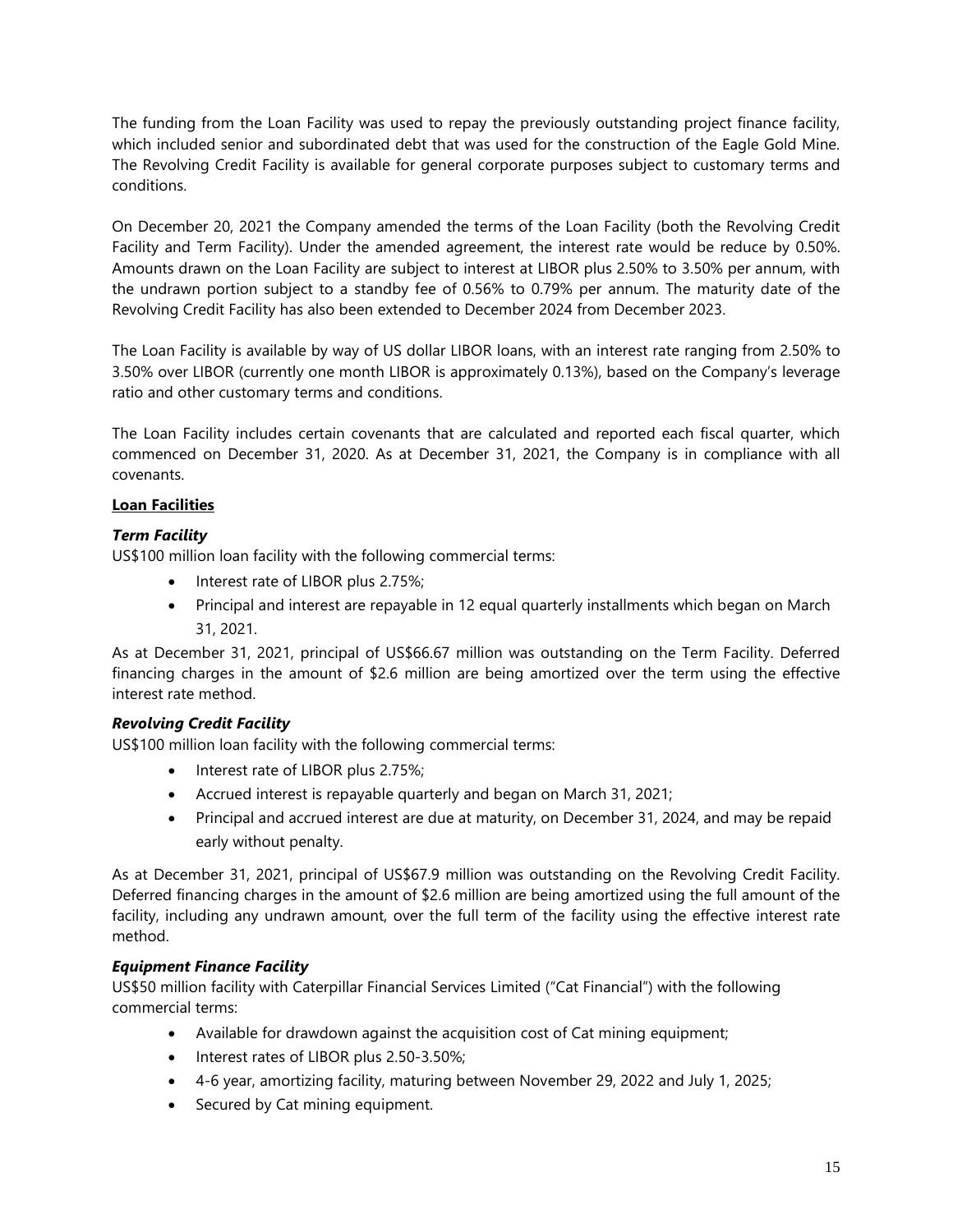As at December 31, 2021, principal of US\$31.1 million was outstanding on the Equipment Finance Facility. Deferred financing charges in the amount of \$2.7 million are being amortized over the term using the effective interest rate method.

On February 3, 2022, the Company closed a financing for gross proceeds of \$20M, issuing 1.0 million Canadian Exploration Expense ("CEE") flow-through common shares at \$20 per share. The Company intends to use the gross proceeds of the offering for continued exploration activities on the Dublin Gulch property with a focus on the Raven target.

# <span id="page-16-0"></span>**SELECTED FINANCIAL INFORMATION**

The following information has been extracted from the Company's audited consolidated financial statements prepared in accordance with International Financial Reporting Standards ("IFRS"), for the year ended December 31, 2021, December 31, 2020 and ten month period ended December 31, 2019.

# *Selected Information for December 31:*

|                               | December 31,<br>2021 |      | December 31,<br>2020 |      | December 31,<br>2019 |
|-------------------------------|----------------------|------|----------------------|------|----------------------|
|                               |                      |      |                      |      |                      |
| Total revenues                | \$<br>356,453,633    | - \$ | 178,747,827 \$       |      |                      |
| Net income (loss)             | \$<br>110,368,157    | S    | 14,891,909           | - \$ | (9,835,212)          |
| Earnings (loss) per share     |                      |      |                      |      |                      |
| Basic                         | \$<br>1.77           | -S   | $0.25$ \$            |      | (0.17)               |
| Diluted                       | \$<br>1.68           | \$   | $0.23$ \$            |      | (0.17)               |
| Total assets                  | \$<br>891,386,863    | \$   | 776,760,617          | -S   | 686,615,731          |
| Total non-current liabilities | \$<br>273,626,397    | \$   | 277,099,442          | -S   | 291,752,840          |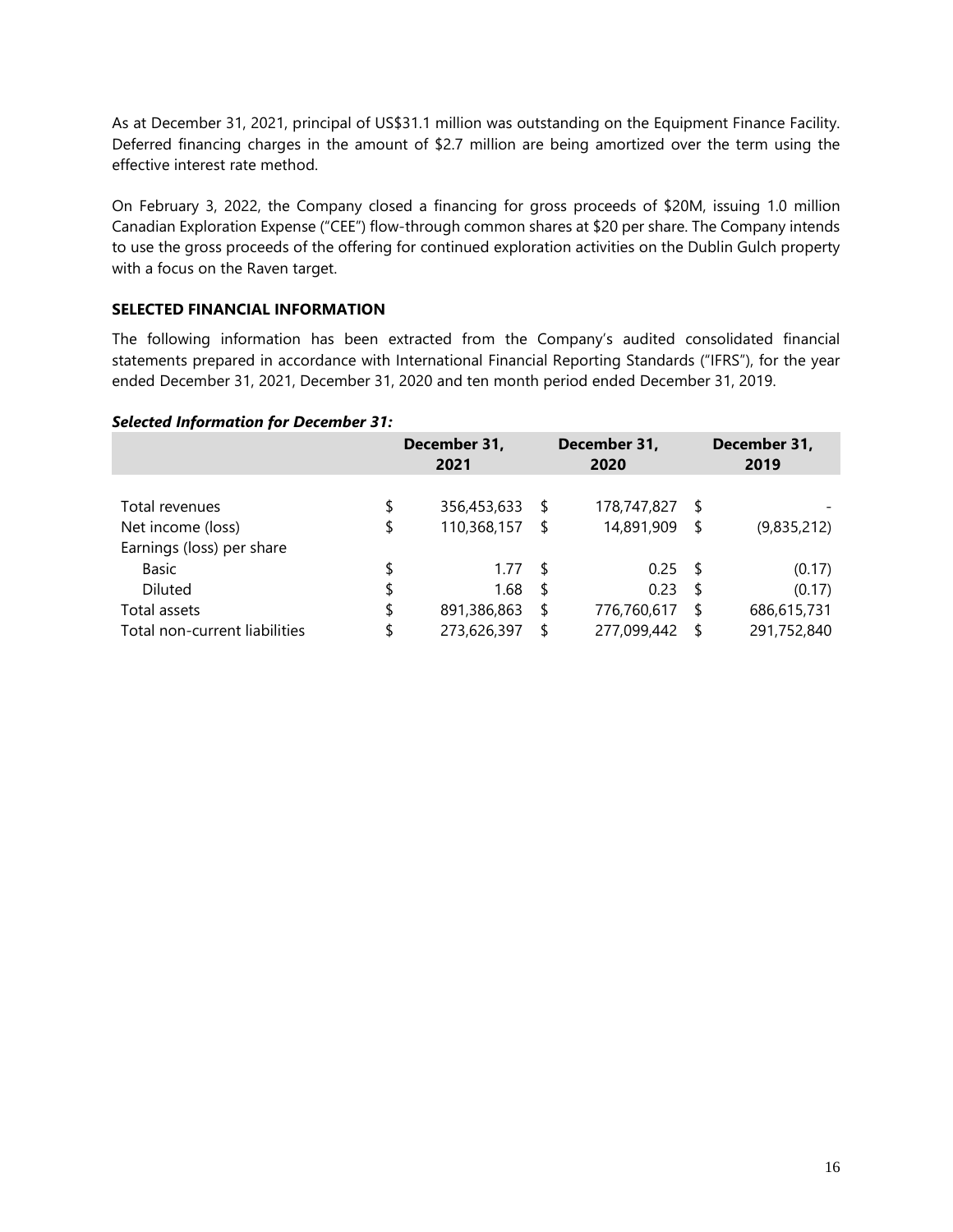#### <span id="page-17-0"></span>**FINANCIAL RESULTS**

# **Three Month Period ended December 31, 2021**

| <b>VARIANCE ANALYSIS</b>                                         | <b>THREE MONTHS ENDED</b> | <b>VARIANCE</b>      |                           |
|------------------------------------------------------------------|---------------------------|----------------------|---------------------------|
|                                                                  | December 31,<br>2021      | December 31,<br>2020 | HIGHER/<br>(LOWER)        |
| Revenue                                                          | \$<br>110,647,040\$       | 98,221,599 \$        | 12,425,441                |
| Cost of goods sold                                               | 44,548,458                | 40,929,335           | 3,619,123                 |
| Depreciation and depletion                                       | 16,311,640                | 14,132,493           | 2,179,147                 |
| <b>Gross profit</b>                                              | 49,786,942                | 43,159,771           | 6,627,171                 |
| Corporate general and administration                             | 2,347,509                 | 3,386,185            | (1,038,676)               |
| <b>Operating earnings</b>                                        | 47,439,433                | 39,773,586           | 7,665,847                 |
| Finance income                                                   | 12,782                    | 27,276               | (14, 494)                 |
| Finance costs                                                    | (3, 276, 003)             | (7, 424, 414)        | 4,148,411                 |
| Foreign exchange gain (loss)                                     | 1,005,112                 | 11,781,073           | (10, 775, 961)            |
| Unrealized gain (loss) on marketable securities                  | 2,360,916                 | (482, 978)           | 2,843,894                 |
| Unrealized and realized gain (loss) on derivative<br>instruments | (1,431,731)               | 12,964,267           | (14, 395, 998)            |
|                                                                  | (1,328,924)               | 16,865,224           | (18, 194, 148)            |
| Income before taxes                                              | 46,110,510                | 56,638,810           | (10, 528, 301)            |
| Current income taxes                                             | (3,707,779)               | 2,672,327            | (6,380,106)               |
| Deferred tax (expense) recovery                                  | 3,257,720                 | (4,460,000)          | 7,717,720                 |
| <b>Net income</b>                                                | \$<br>45,660,450 \$       |                      | 54,851,137 \$ (9,190,687) |

#### *Revenue*

For the three months ended December 31, 2021, the Company recognized revenue of \$110.6 million compared to \$98.2 million for the previous year's comparable period. The increase in revenue is attributed to a higher number of gold ounces sold, partially offset by a lower average realized price. Revenue is net of treatment and refining charges, which were \$0.5 million for the three months ended December 31, 2021. The Company sold 49,219 ounces of gold at an average realized price of \$2,251 (US\$1,786) (see "Non-IFRS Performance Measures" section), compared to 40,023 ounces at an average realized price of \$2,453 (US\$1,883) (see "Non-IFRS Performance Measures" section), in the fourth quarter of 2020.

# *Cost of goods sold*

Cost of goods sold was \$44.5 million for the three months ended December 31, 2021 compared to \$40.9 million for the previous year's comparable period. The increase in cost of goods sold is primarily attributed to the increase in production costs as a result of higher tonnes mined and gold ounces produced, (including mining, processing, site services and site general and administration costs), royalty and selling costs.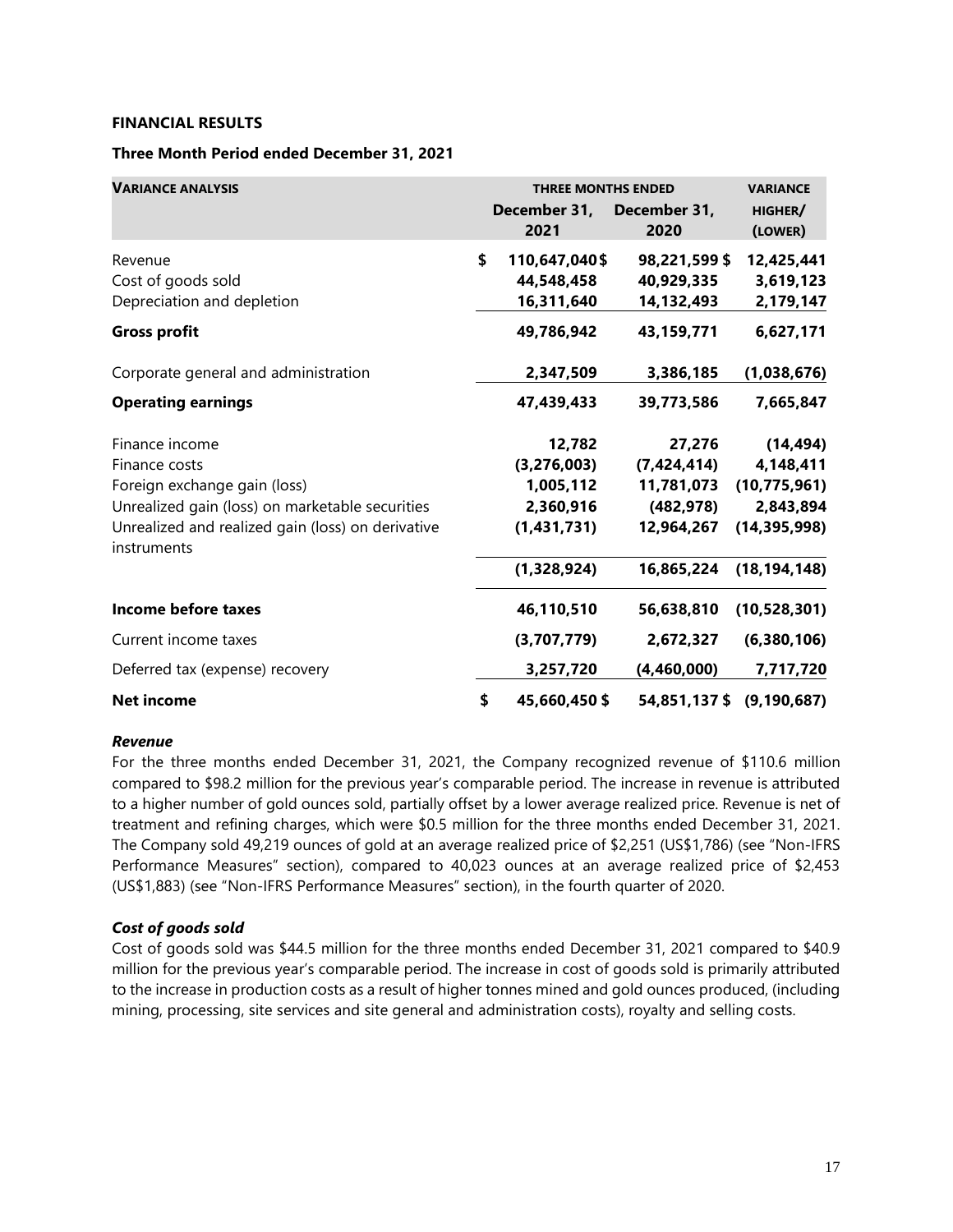# *Depreciation and depletion*

Depreciation and depletion was \$16.3 million for the three months ended December 31, 2021 compared to \$14.1 million for the previous year's comparable period. Assets are depreciated on a straight-line basis over their useful life, or depleted on a units-of-production basis over the reserves to which they relate.

# *Corporate general and administration*

For the three months ended December 31, 2021, the Company had corporate general and administrative costs of \$2.3 million compared to \$3.4 million for the previous year's comparable period. The decrease is a result of share-based payments which were \$1.9 million lower than previous year's comparable period due to the number, value and vesting schedule of employee option issuances, partially offset by higher reported salaries and benefits of \$0.6 million during the three month period ended December 31, 2021, versus \$0.3 million for the previous year's comparable period. In addition, office and administrative costs are \$0.3 million higher than the prior year as a result of increased usage.

# *Finance costs, net*

For the three months ended December 31, 2021, the Company recorded net finance costs of \$3.3 million compared to net finance costs of \$7.4 million for the previous year's comparable period. Finance costs are composed mostly of interest incurred on the Company's long-term debt facilities, and amortization of deferred financing charges. Finance costs were lower during the current period due to lower debt balances and lower effective interest rates compared to the previous year's comparable period.

The decrease in finance income for the period is a result of lower returns earned on lower cash balances year over year.

# *Foreign exchange gain (loss)*

The Company reported a gain on foreign exchange during the three month period ended December 31, 2021 of \$1.0 million compared to a gain of \$11.8 million in the previous year's comparable period. This is due to fluctuations in the Canadian dollar and US dollar exchange rate.

# *Unrealized gain (loss) on marketable securities*

During the three month period ended December 31, 2021, the Company reported a gain in the fair value of marketable securities of \$2.4 million compared to a loss of \$0.5 million in the previous year's comparable period.

# *Unrealized and realized gain (loss) on derivative instruments*

During the three month period ended December 31, 2021, the Company reported a loss in the fair value of derivative instruments of \$1.4 million compared to a gain of \$13.0 million in the previous year. Due to strengthening of the US dollar, partially offset by a decrease in gold price, the zero-cost collar contributed a loss of \$1.3 million, gold put options contributed a \$0.9 million loss and gold calls contributed a \$1.4 million loss. Due to a decrease in the Company's share price over the period, the common stock purchase warrants had a \$2.2 million gain.

# *Net income*

The Company reported net income of \$45.7 million (basic and diluted earnings per share of \$0.73 and \$0.69 respectively) for the three month period ended December 31, 2021, compared to net income of \$54.9 million (basic and diluted income per share of \$0.89 and \$0.83 respectively) for the previous year's comparable period. The decrease in net income for the three month period ended December 31, 2021 is the result of unrealized and realized loss on derivative instruments, lower foreign exchange gain and higher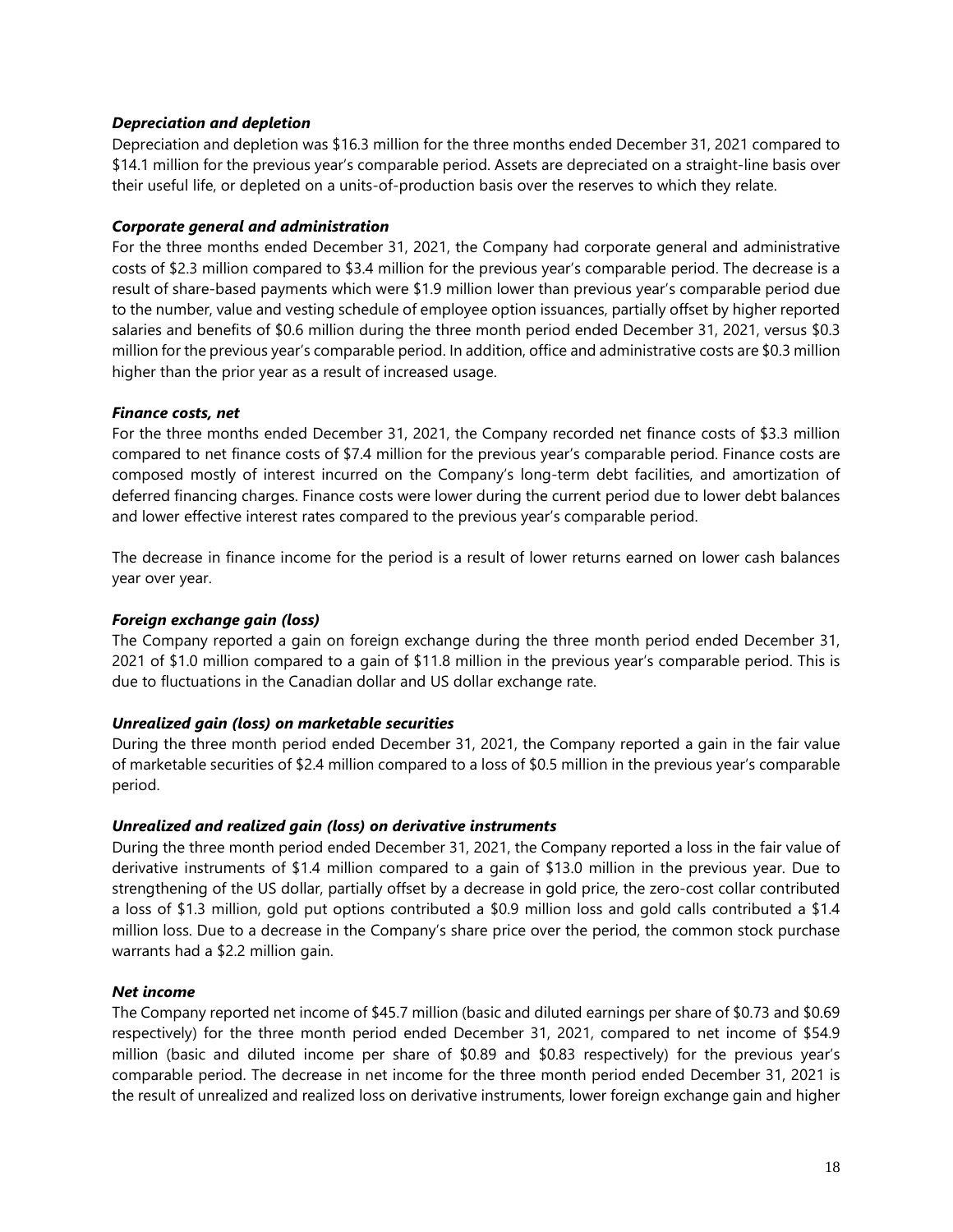current income and mining taxes, partially offset by higher operating earnings, unrealized gains on marketable securities and deferred tax recovery.

#### **For the year ended December 31, 2021**

| <b>VARIANCE ANALYSIS</b>                                         | <b>FOR THE YEARS ENDED</b><br>December 31,<br>2021 | December 31,<br>2020 | <b>VARIANCE</b><br>HIGHER/<br>(LOWER) |  |
|------------------------------------------------------------------|----------------------------------------------------|----------------------|---------------------------------------|--|
| Revenue                                                          | \$<br>356,453,633 \$                               | 178,747,827 \$       | 177,705,806                           |  |
| Cost of goods sold                                               | 145,529,073                                        | 75,304,328           | 70,224,745                            |  |
| Depreciation and depletion                                       | 59,951,213                                         | 27,128,291           | 32,822,922                            |  |
| <b>Gross profit</b>                                              | 150,973,347                                        | 76,315,208           | 74,658,139                            |  |
| Corporate general and administration                             | 8,398,622                                          | 9,389,637            | (991, 015)                            |  |
| <b>Operating earnings</b>                                        | 142,574,725                                        | 66,925,571           | 75,649,154                            |  |
| Finance income                                                   | 44,847                                             | 216,445              | (171, 598)                            |  |
| Finance costs                                                    | (13, 479, 399)                                     | (13, 379, 451)       | (99, 948)                             |  |
| Foreign exchange gain (loss)                                     | 232,380                                            | 4,217,047            | (3,984,667)                           |  |
| Other                                                            |                                                    | 6,721,000            | (6,721,000)                           |  |
| Unrealized gain (loss) on marketable securities                  | 2,282,842                                          | 2,643,935            | (361,093)                             |  |
| Unrealized and realized gain (loss) on derivative<br>instruments | 12, 173, 198                                       | (44, 837, 302)       | 57,010,500                            |  |
|                                                                  | 1,253,868                                          | (44, 418, 326)       | 45,672,194                            |  |
| <b>Income before taxes</b>                                       | 143,828,593                                        | 22,507,245           | 121,321,348                           |  |
| Current income taxes                                             | (7,967,779)                                        | (1,634,488)          | (6,333,291)                           |  |
| Deferred tax (expense) recovery                                  | (25, 492, 657)                                     | (5,980,848)          | (19,511,809)                          |  |
| <b>Net income</b>                                                | \$<br>110,368,157 \$                               | 14,891,909 \$        | 95,476,258                            |  |

#### *Revenue*

For the year ended December 31, 2021, the Company recognized revenue of \$356.5 million compared to \$178.7 million for the previous year's, which only includes six months of revenue as the Company was primarily focused on operational ramp up throughout the first half of 2020 and declared commercial production on July 1, 2020. Revenue is net of treatment and refining charges, which were \$1.0 million for the year ended December 31, 2021.

# *Cost of goods sold*

Cost of goods sold of \$145.5 million for the year ended December 31, 2021 compared to \$75.3 million for the previous year's are comprised of production costs, (including mining, processing, site services and site general and administration costs), royalty and selling costs.

# *Depreciation and depletion*

Depreciation and depletion was \$60.0 million for the year ended December 31, 2021 compared to \$27.1 million for the previous year's comparable period. Assets are depreciated on a straight-line basis over their useful life, or depleted on a units-of-production basis over the reserves to which they relate.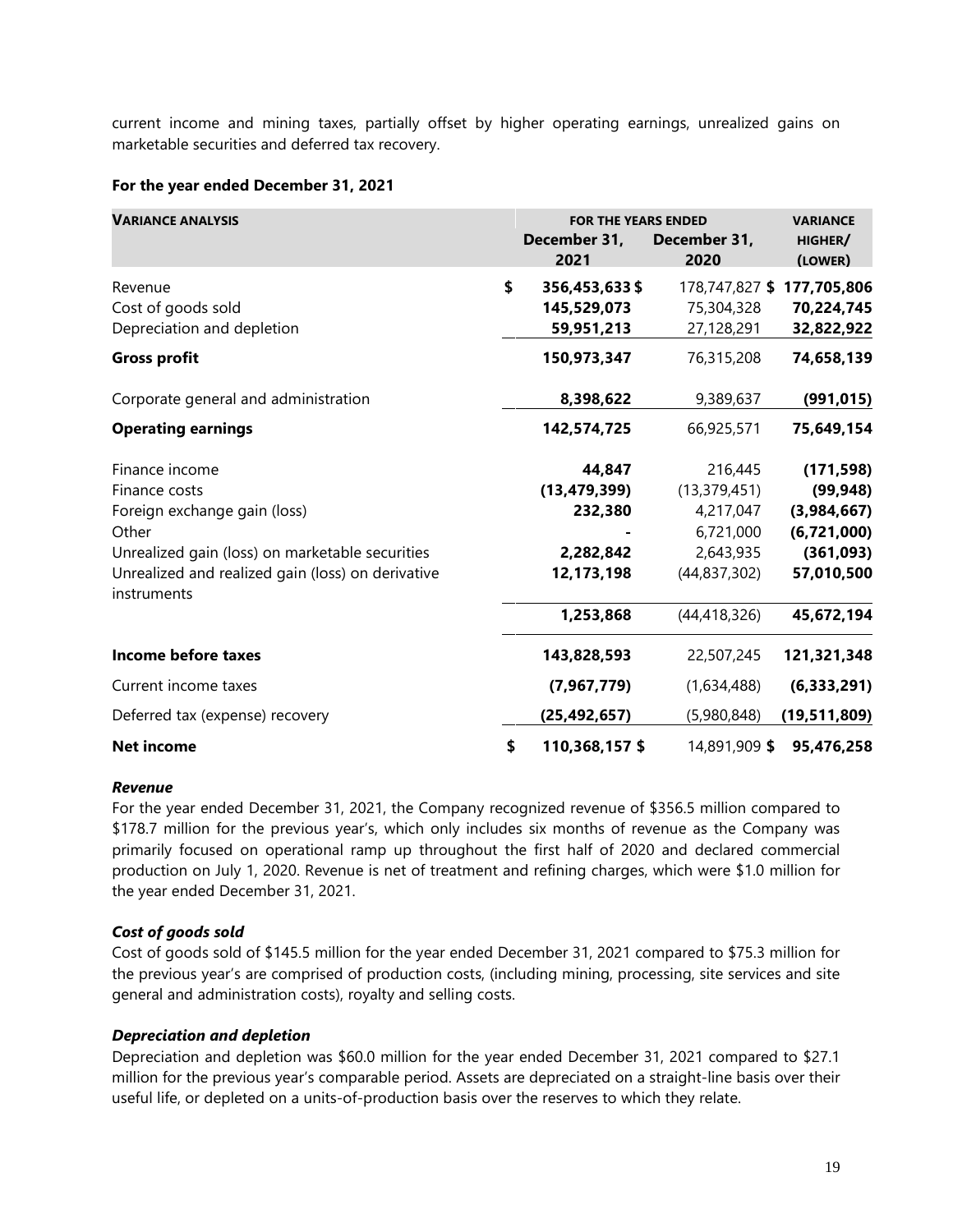#### *Corporate general and administration*

During the year ended December 31, 2021, the Company had corporate general and administrative costs of \$8.4 million compared to \$9.4 million for the previous year. The decrease is a result of share-based payments which were \$0.5 million lower than previous year due to the number, value and vesting schedule of employee option issuances. Professional fees, which include legal, accounting and consulting costs are \$0.7 million for the year ended December 31, 2021 versus \$1.6 million for the previous year's comparable period. The lower costs are a result of decreased usage. This is partially offset by higher reported salaries and benefits of \$0.2 million and higher marketing expnses of \$0.1 million.

#### *Finance costs, net*

For the year ended December 31, 2021, the Company recorded net finance costs of \$13.4 million compared to net finance costs of \$13.2 million for the previous year's. Finance costs are composed mostly of interest incurred on the Company's long-term debt facilities, and amortization of deferred financing charges. Annualized finance costs were significantly lower during the current 12 month period due to lower debt balances and lower effective interest rates compared to the previous year', which only includes 6 months. Prior to the achievement of commercial production in July 2020, interest expense and amortization of deferred financing charges associated with the Company's debt facilities were capitalized.

The decrease in finance income for the year is a result of lower returns earned on lower cash balances year over year.

# *Foreign exchange gain (loss)*

The Company reported a gain on foreign exchange during the year ended December 31, 2021 of \$0.2 million compared to a gain of \$4.2 million in the previous year's. This is due to fluctuations in the Canadian dollar and US dollar exchange rate.

#### *Unrealized gain (loss) on marketable securities*

During the year ended December 31, 2021, the Company reported a gain in the fair value of marketable securities of \$2.3 million compared to a gain of \$2.6 million in the previous year's.

# *Unrealized and realized gain (loss) on derivative instruments*

During the year ended December 31, 2021, the Company reported a gain in the fair value of derivative instruments of \$12.2 million compared to a loss of \$44.8 million in the previous year. Due to a material decrease in gold price, the zero-cost collar contributed a gain of \$12.9 million, gold put options contributed a \$2.7 million loss and gold calls contributed a \$2.7 million gain. Due to an increase in the Company's share price over the period, the common stock purchase warrants had a \$0.7 million loss.

#### *Net income*

The Company reported net income of \$110.4 million (basic and diluted earnings per share of \$1.77 and \$1.68 respectively) for the year ended December 31, 2021, compared to a net income of \$14.9 million (basic and diluted income per share of \$0.25 and \$0.23) for the previous year. The increase in net income for the year ended Decmeber 31, 2021 is the result of operating earnings and unrealized and realized gains on derivative instruments, partially offset by lower foreign exchange gains, higher current income and mining taxes and higher deferred taxes.

Total assets increased by \$114.6 million from \$776.8 million to \$881.6 million during the period from January 1, 2021 to December 31, 2021. Current assets increased by \$34.5 million (see "Liquidity and Capital Resources" herein). Property, plant and equipment increased by \$46.8 million primarily due to \$28.6 million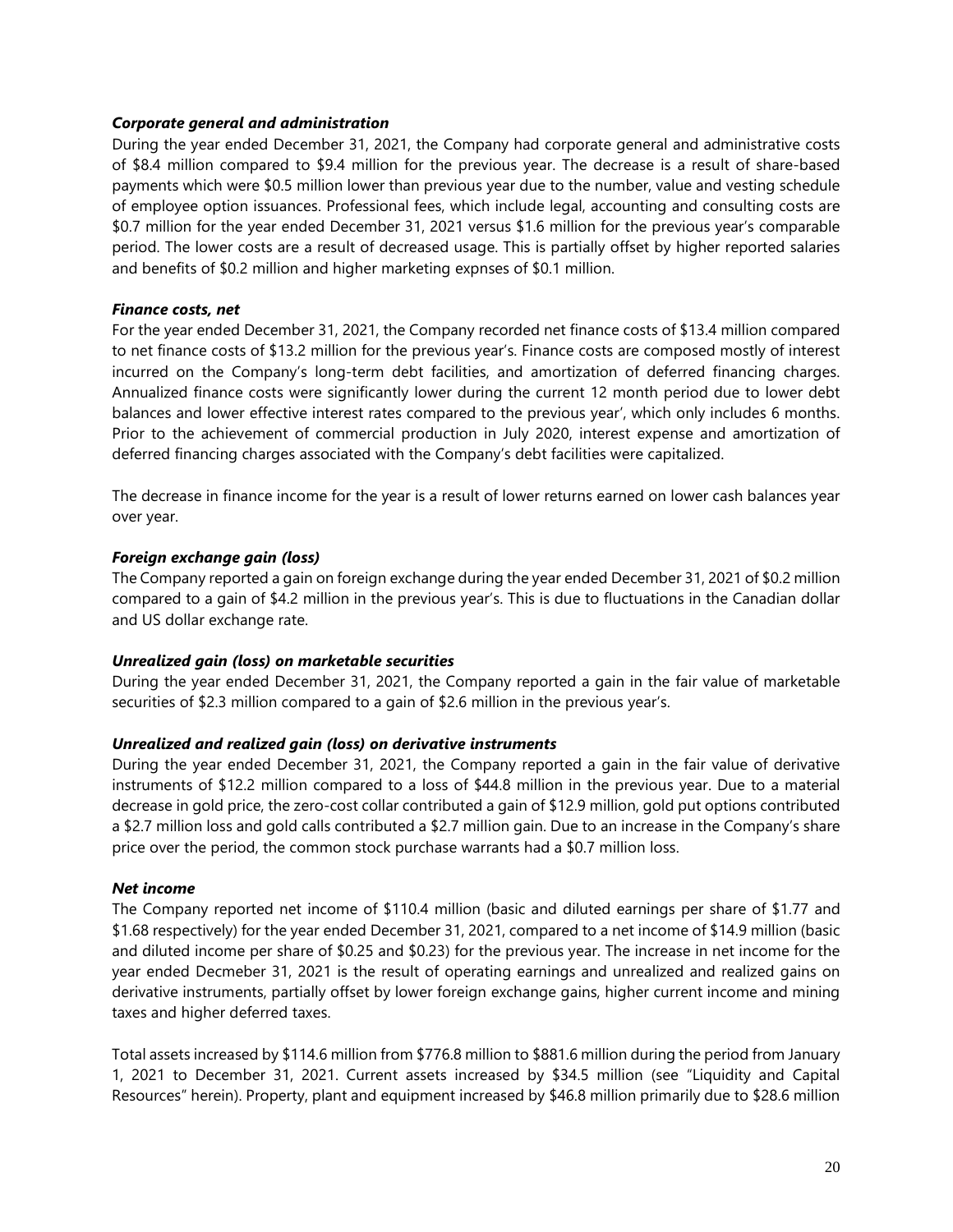in net capitalized stripping costs. Exploration and evaluation assets increased by \$8.3 million due to continued exploration and evaluation expenditures. Total liabilities, primarily accounts payable and accrued liabilities, taxes, derivative instruments and long-term debt decreased by \$6.4 million primarily due to repayment of short and long-term liabilities from continued operations at the Eagle Gold Mine and US dollar debt translation, partially offset by increased current and deferred tax liabilities.

|                                   | 31 DEC 21        | 30 SEPT 21        |     | <b>30 JUNE 21</b>   | <b>31 MAR 21</b> |
|-----------------------------------|------------------|-------------------|-----|---------------------|------------------|
| <b>Total Revenues</b>             | \$110,647,040    | \$119,548,442     |     | \$63,509,127        | \$62,749,024     |
| Net income                        | \$<br>45,660,450 | \$<br>31,615,252  | \$  | 1,291,527           | \$<br>31,800,928 |
| Basic earnings per share          | \$<br>0.73       | \$<br>0.51        | \$  | 0.02                | \$<br>0.51       |
| Diluted earnings per share        | \$<br>0.69       | \$<br>0.48        | \$  | 0.02                | \$<br>0.48       |
|                                   | 31 DEC 20        | <b>30 SEPT 20</b> |     | <b>30 JUNE 20</b>   | <b>31 MAR 20</b> |
| <b>Total Revenues</b>             | \$98,221,599     | \$<br>80,526,228  | \$  | $\omega_{\rm{max}}$ | \$               |
| Net income (loss)                 | \$54,851,137     | \$<br>20,272,444  |     | \$(12,865,589)      | \$(47,366,083)   |
| Basic earnings (loss) per share   | \$<br>0.89       | \$<br>0.33        | -\$ | (0.21)              | \$<br>(0.82)     |
| Diluted earnings (loss) per share | \$<br>0.83       | \$<br>0.31        | \$  | (0.21)              | \$<br>(0.82)     |

# *Summary of Unaudited Quarterly Results:*

# <span id="page-21-0"></span>**LIQUIDITY AND CAPITAL RESOURCES**

At December 31, 2021, the Company had cash and cash equivalents of \$31.3 million (December 31, 2020 - \$56.1 million) and a working capital surplus of \$62.8 million (December 31, 2020 – \$25.4 million surplus). The decrease in cash and cash equivalents of \$24.9 million over the year ended December 31, 2020, was due to changes in working capital primarily an increase in inventory (\$55.2 million decrease in cash), a decrease in investing activities (\$96.0 million decrease in cash) primarily from property, plant and equipment purchases and a decrease in financing activities (\$60.9 million decrease in cash) from principal and interest repayments made on credit facilities. This is partially offset by an increase in operating activities (\$187.2 million increase in cash).

The following table details the Company's expected remaining contractual cash flow requirements for its financial liabilities based on repayment or maturity periods as of December 31, 2021. The amounts presented are based on the contractual undiscounted cash flows, these balances may not agree with the carrying amounts on the consolidated statements of financial position: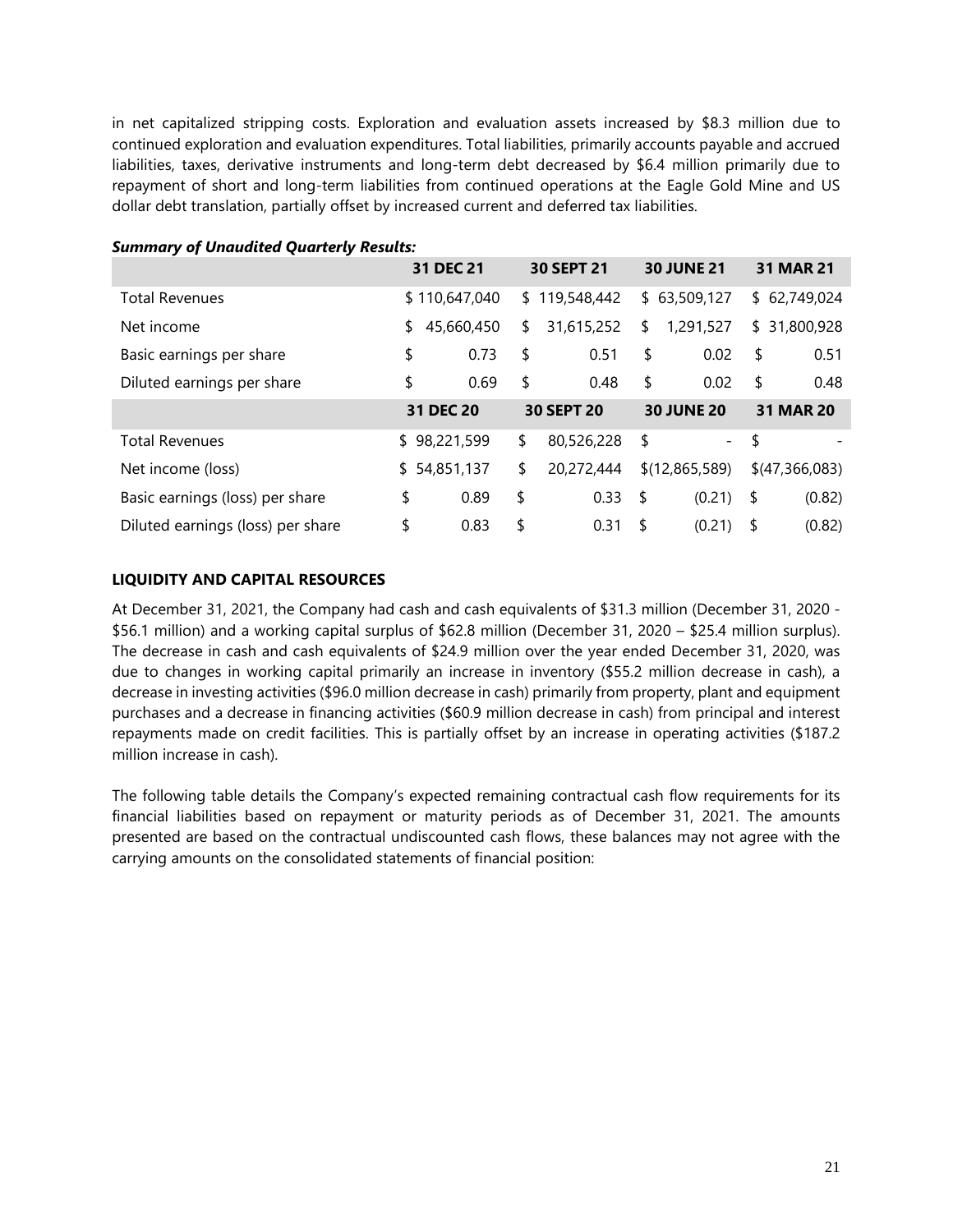|                                             | $< 1$ YEAR               | $1 - 3$ YEARS              | $3 - 5$ YEARS    | <b>TOTAL</b>     |
|---------------------------------------------|--------------------------|----------------------------|------------------|------------------|
| Non-derivatives:                            |                          |                            |                  |                  |
| Accounts payable and accrued<br>liabilities | 60,487,577<br>\$         | <b>S</b><br>$\sim 10^{-1}$ | \$               | \$<br>60,487,577 |
| Lease liability                             | 382,130                  | 215,779                    | 790.040          | 1,387,948        |
| Debt                                        | 55,702,552               | 158,423,481                |                  | 214,126,033      |
| <b>Total</b>                                | \$116,572,259            | \$158,639,260              | \$790,040        | \$276,001,558    |
| Derivatives:                                |                          |                            |                  |                  |
| Derivative instruments                      | $\overline{\phantom{a}}$ |                            | 18,873,989       | 18,873,989       |
| <b>Total</b>                                | \$<br>۰.                 | \$                         | 18,873,989<br>S. | 18,873,989<br>\$ |

The Company's future is currently dependent upon the existence and successful processing of economically recoverable mineral reserves to generate sufficient positive cashflows from operations to continue to fund the repayment of current debt which is \$55.7 million for the period January 1, 2022 to December 31, 2022. The Company periodically seeks financing to continue the exploration and evaluation of its exploration and evaluation assets, and to meet its future administrative requirements. Although the Company has been successful in raising funds to date, there can be no assurances that the steps management is taking, and will continue to take, will be successful in future reporting periods. These material uncertainties lend significant doubt about the Company's ability to continue as a going concern and, accordingly, the appropriateness of the use of accounting principles applicable to a going concern and therefore these consolidated financial statements do not reflect the adjustments to the carrying values of assets and liabilities and the reported expenses and balance sheet classifications that would be necessary if the company were unable to realize its assets and settle its liabilities as a going concern in the normal course of operations. Such adjustments could be material.

The Company is in the process of advancing certain mineral properties and the recoverability of the amounts shown for mineral properties and related deferred costs is dependent upon the ability of the Company to obtain the necessary financing to complete the development and/or upon future profitable production or proceeds from disposition of the mineral properties. The amounts shown as mineral property costs represent incurred costs to date and do not necessarily represent future values.

The Company holds the predominant amount of its cash in chequing and investment accounts at a major Canadian bank. The investment accounts predominantly invest in Government of Canada treasury bills.

# <span id="page-22-0"></span>**OPERATING ACTIVITIES**

During the year ended December 31, 2021, operating activities, including non-cash working capital changes, provided funding of \$132.1 million (\$112.1 million for the year ended December 31, 2020). The year over year increase in cash flows from operating activities is due to increased higher net adjusted earnings, partially offset by decreases in working capital.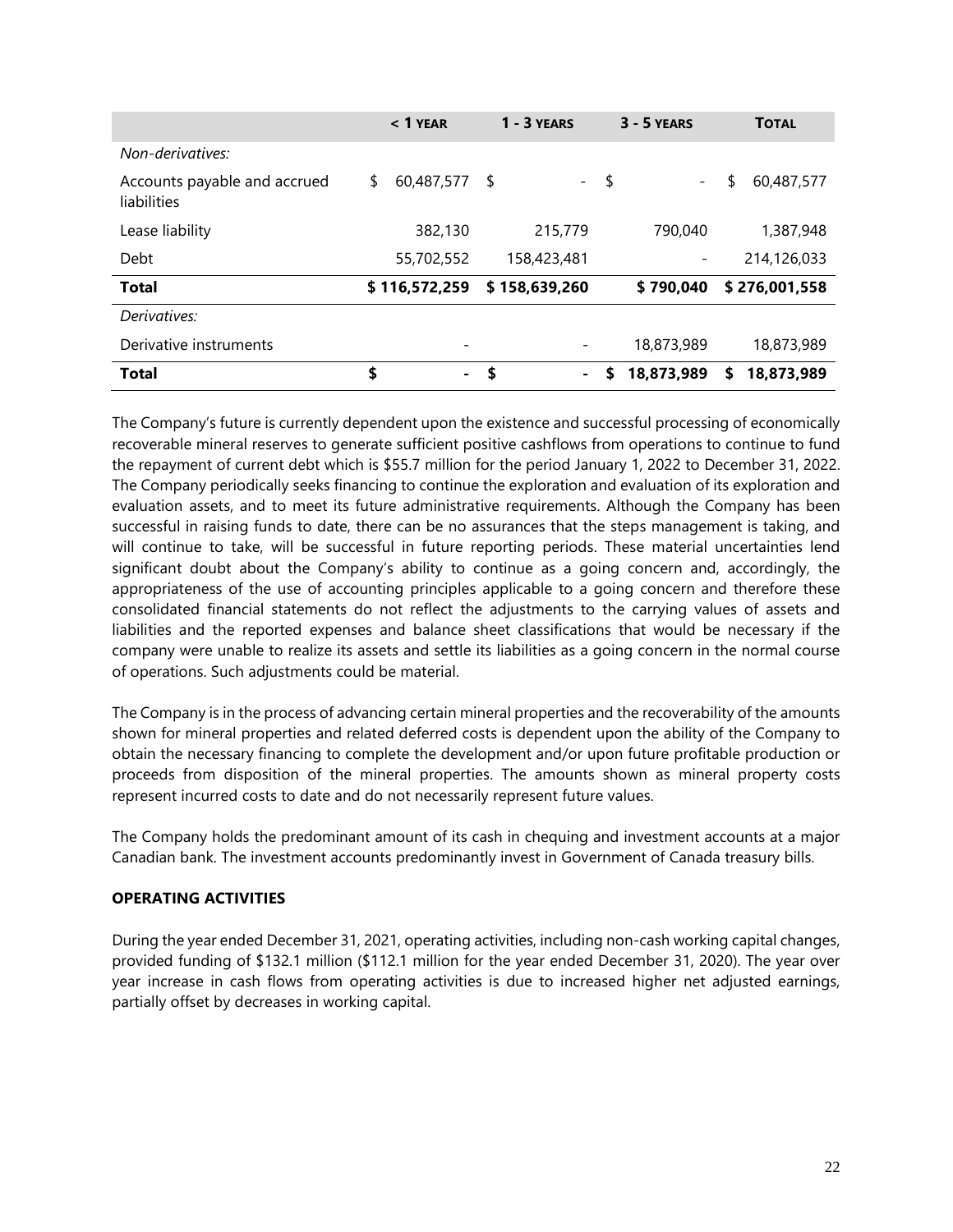# <span id="page-23-0"></span>**RELATED PARTY TRANSACTIONS**

Related parties include key management personnel, Coeur Mining, Inc., the Board of Directors, close family members and enterprises which are controlled by these individuals as well as certain persons performing similar functions.

The remuneration of directors and key management of the Company for the year ended December 31, 2021 and December 31, 2020 were as follows:

|                                                   | December 31,<br>2021 | December 31,<br>2020 |
|---------------------------------------------------|----------------------|----------------------|
| Salaries and other short term employment benefits | \$3.360.782          | 3,139,640            |
| Share-based compensation                          | \$2,664,920          | 1.164.519            |

# <span id="page-23-1"></span>**OUTSTANDING SHARE DATA**

The authorized capital of the Company consists of an unlimited number of common shares without par value. As of March 23, 2022, the number of issued common shares was 63,726,540 (66,931,702 on a fully diluted basis).

As at March 23, 2022, there were 1,538,496 director, employee and consultant stock options outstanding with an exercise price ranging from \$7.50 to \$12.10 per share and expiring between April 15, 2022 and December 14, 2023. This represents approximately 2.4% of the issued and outstanding common shares. As at March 23, 2021, there were 1,666,667 warrants outstanding with an exercise price of \$9.375 per share and an expiration date of April 13, 2023.

# <span id="page-23-2"></span>**RISK AND UNCERTAINTIES**

Operation, exploration and acquisition of mineral properties involves a number of risks and uncertainties, many of which are beyond the Company's control. In addition to the risks noted above, risks related to Financial Instruments as set forth in this MD&A and those risk factors described in the Company's audited MD&A for the year ended December 31, 2021 and Annual Information Form "AIF" dated March 24, 2022 which is available on SEDAR, special consideration should be given when evaluating trends, risk and uncertainties relating to the Company's business. Other factors may arise that are not currently foreseen by management of the Company that may present additional risks in the future. Current and prospective security holders of Victoria should carefully consider these risk factors

# *International Conflict*

On February 24, 2022, Russia commenced a military invasion of Ukraine. In response, many jurisdictions have imposed strict economic sanctions against Russia and its interests, including Canada, the United States, the European Union, the United Kingdom, and others. While we do not have any operations in Ukraine or Russia, our business may be impacted by the ongoing conflict between Russia and Ukraine and the related economic sanctions. The conflict and economic sanctions may also give rise to additional indirect impacts, including increased fuel prices, supply chain challenges, logistics and transport disruptions and heightened cybersecurity disruptions and threats. Increased fuel prices and ongoing volatility of such prices may have adverse impacts on our costs of doing business.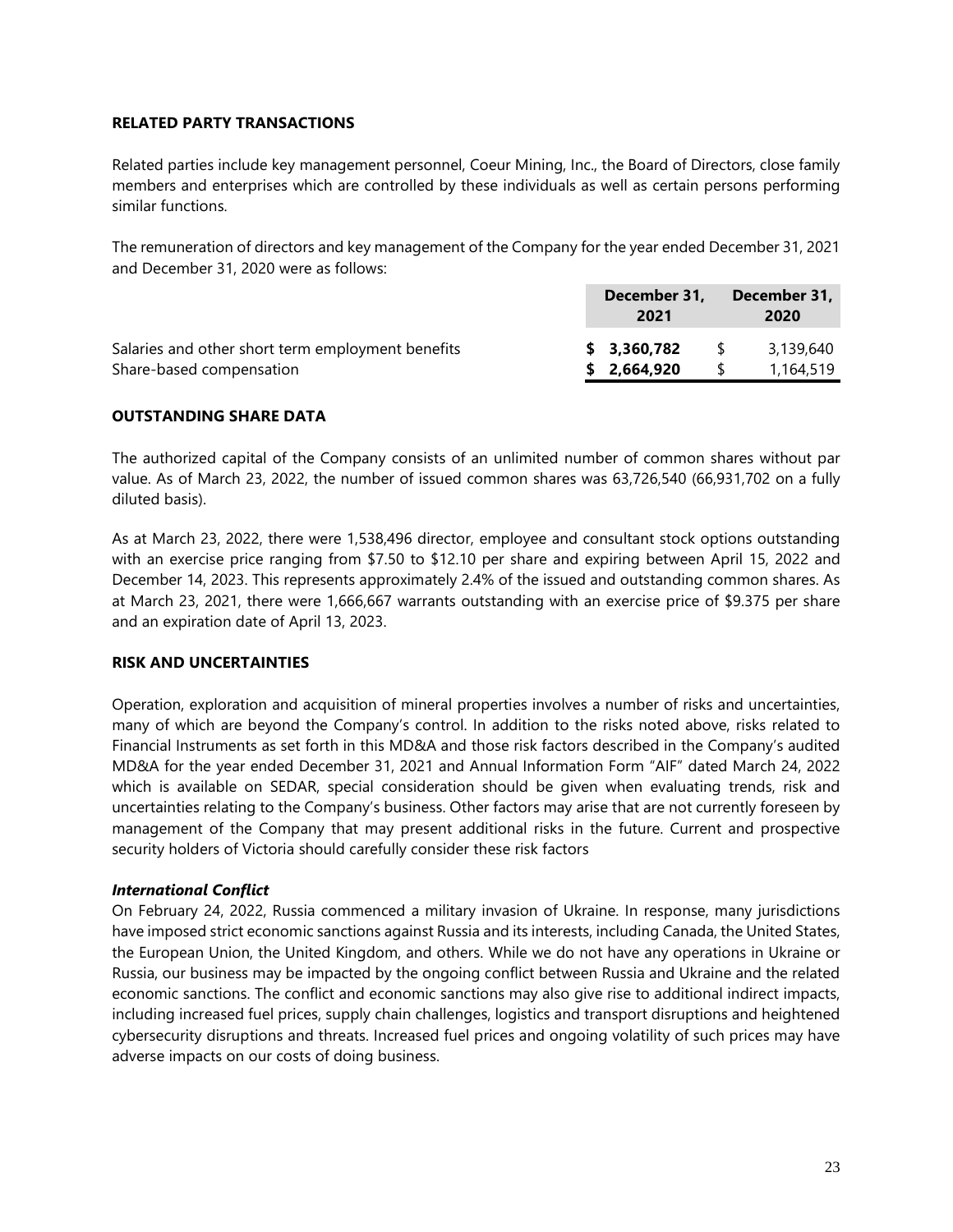#### *Coronavirus ("COVID-19")*

The Company's business, operations and financial condition could be materially and adversely affected by the outbreak of epidemics or pandemics or other health crises, including the recent COVID-19 pandemic. To date, there have been a large number of temporary business closures, quarantines and a general reduction in consumer activity in a number of countries including Canada, where the Company operates. COVID-19 has caused various levels of governments to impose travel, gathering and other public health restrictions. While these restrictions are expected to be temporary and some have already been removed, the duration of the various disruptions to businesses locally and internationally and the related financial impact cannot be reasonably estimated at this time. Such public health crises can result in volatility and disruptions in the supply and demand for gold and other metals and minerals, global supply chains and financial markets, as well as declining trade and market sentiment and reduced mobility of people, all of which could affect commodity prices, interest rates, credit ratings, credit risk, share prices and inflation.

The risks to the Company of such public health crises also include risks to employee health and safety, shortages of employees, unavailability of contractors and subcontractors, a slowdown or temporary suspension of operations in geographic locations impacted by an outbreak, increased labor and fuel costs, regulatory changes, political or economic instabilities or civil unrest. At this point, the full extent to which COVID-19 will or may impact the Company is uncertain and these factors are beyond the Company's control; however, it is possible that COVID-19 and its related impacts may impact the Company's operating and exploration activities and ability to service its debt obligations or obtain financial resources, and over a longer term may have a material adverse effect on the Company's business, results of operations and financial condition.

The Company continues to monitor its ability to access refining operations run by third parties, whom could be subject to any of their own operational restrictions. The Company has implemented various measures to help protect its employees, contractors and communities. To date, the Company's Eagle Mine continues to operate and mining operations have been deemed an essential service in the Yukon. The Company has and continues to engage in discussions with Yukon government and local First Nations, to adjust to the dynamic conditions.

# *Mineral reserve and resource estimates*

Mineral reserve and resource figures are estimates, and there is a risk that any of the mineral resources and mineral reserves identified at the Eagle Gold Mine will not be realized. In addition, the quantity of mineral resources and mineral reserves may vary depending on, among other things, precious metal prices. Any material change in quantity of mineral resources, mineral reserves or percent extraction of those mineral reserves recoverable by open pit mining techniques may affect the economic viability of any project undertaken by the Company. In addition, there is a risk that metal recoveries during production do not reach anticipated rates.

Mineral resources that are not mineral reserves do not have demonstrated economic viability, and there is a risk that they will never be mined or processed profitably.

# *Dependence on single project*

The only material property interest of the Company is the Eagle Gold Mine. Unless the Company acquires additional property interests or advances its other exploration properties, any adverse developments affecting the Eagle Gold Mine could have a material adverse effect upon the Company and would materially and adversely affect the profitability, financial performance and results of operations of the Company. While the Company may seek to develop and acquire additional mineral properties that are consistent with its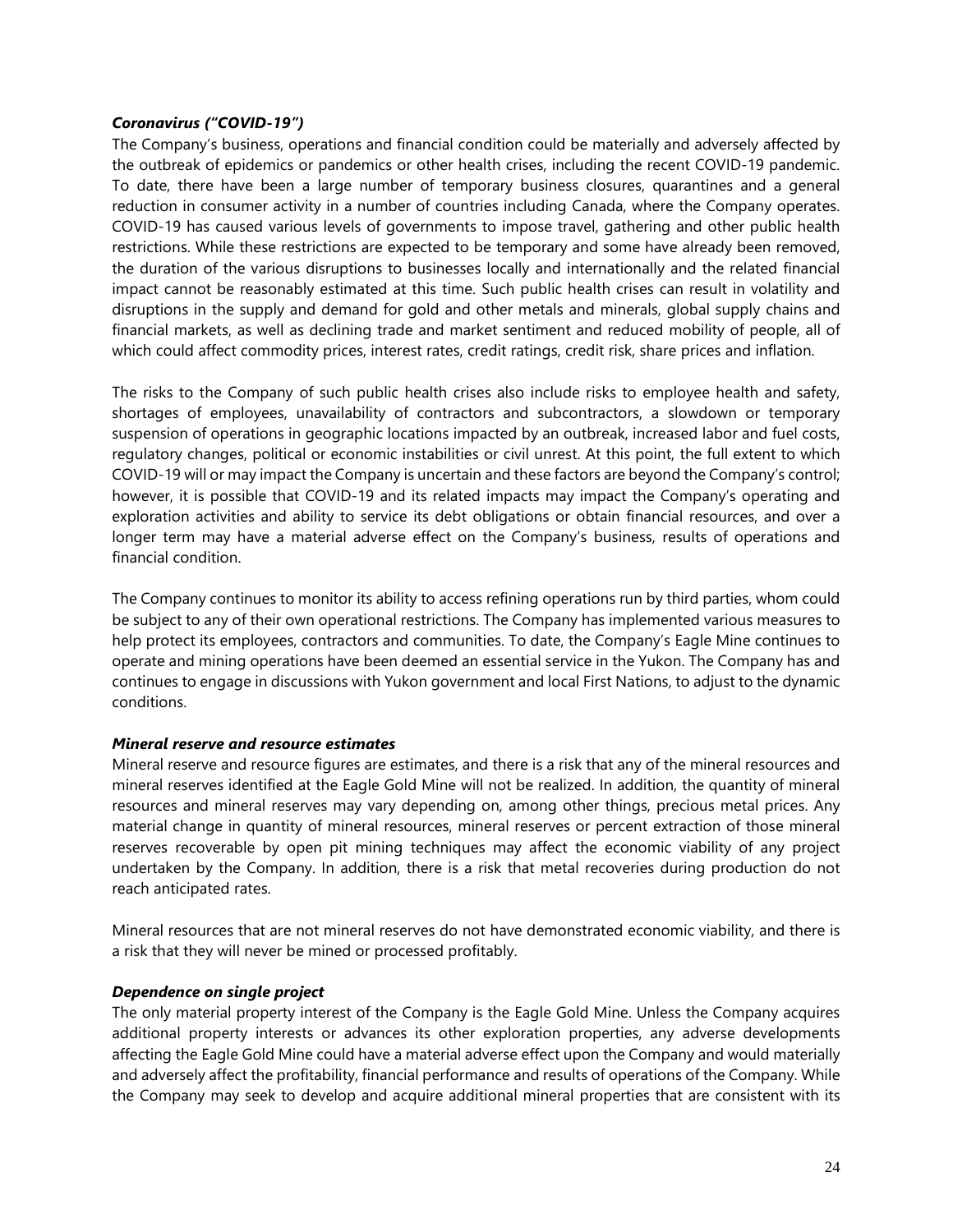business objectives, there can be no assurance that the Company will be able to identify suitable additional mineral properties or, if it does identify suitable properties, that it will have sufficient financial resources to acquire such properties or that such properties will be available on terms acceptable to the Company or at all.

# *Exploration and mining risks*

The business of exploration for minerals and mining involves a high degree of risk. Few properties that are explored are ultimately developed into producing mines.

# *Financial capability and additional financing*

The Company has limited financial resources and has no assurance that additional funding will be available to it for further exploration and evaluation, including construction, of its projects. Although the Company has been successful in the past in financing its activities through the sale of equity securities and drawing on debt facilities, there can be no assurance that it will be able to obtain sufficient financing in the future to execute its business plan.

# *Fluctuating prices*

Factors beyond the control of Victoria may affect (i) the ability of Victoria to raise additional capital and (ii) the marketability of any gold or any other minerals discovered. Among such factors is the prevailing price for natural resources, including gold, which prices may fluctuate widely and which are affected by numerous considerations beyond Victoria's control. The effect of these factors cannot accurately be predicted.

# *Dependence on key personnel*

Many of Victoria's personnel are specialized, highly skilled and experienced. The Company's current operations and future exploration and development success will depend to a significant extent on its ability to attract and retain qualified personnel. While Victoria has not experienced any significant difficulties to date in attracting and retaining personnel, there can be no assurance that this will continue. The loss of key personnel could have a material adverse effect on the Company's operations and business prospects. In addition, Victoria's ability to keep essential operating staff in place may also be challenged as a result of potential COVID-19 outbreaks or quarantines.

# *Health and safety*

Exploration and mining operations represent inherent safety hazards and maintaining the health and safety of the Company's employees and contractors is of paramount importance to the Company. Health and safety hazard assessments are carried out regularly throughout the lifecycle of the Company's activities, and robust policies, procedures and controls are in place. Significant potential risks include, but are not limited to, fires, rock blasting accidents, vehicle accidents, fall from heights, and contact with energized sources. Any incident resulting in serious injury or death could result in litigation and/or regulatory action (including, but not limited to suspension of operations and/or development activities and/or fines and penalties), or otherwise adversely affect the Company's reputation and ability to meet its objectives.

# *Government regulations and permitting*

Victoria's exploration, development and operations activities are subject to laws and regulations governing health and worker safety, employment standards, waste disposal, protection of the environment, mine development and protection of endangered and protected species, treatment of indigenous peoples and other matters. Each jurisdiction in which Victoria has properties regulates mining and mineral exploration activities. It is possible that future changes in applicable laws, regulations, agreements or changes in their enforcement or regulatory interpretation could result in changes in legal requirements or in the terms and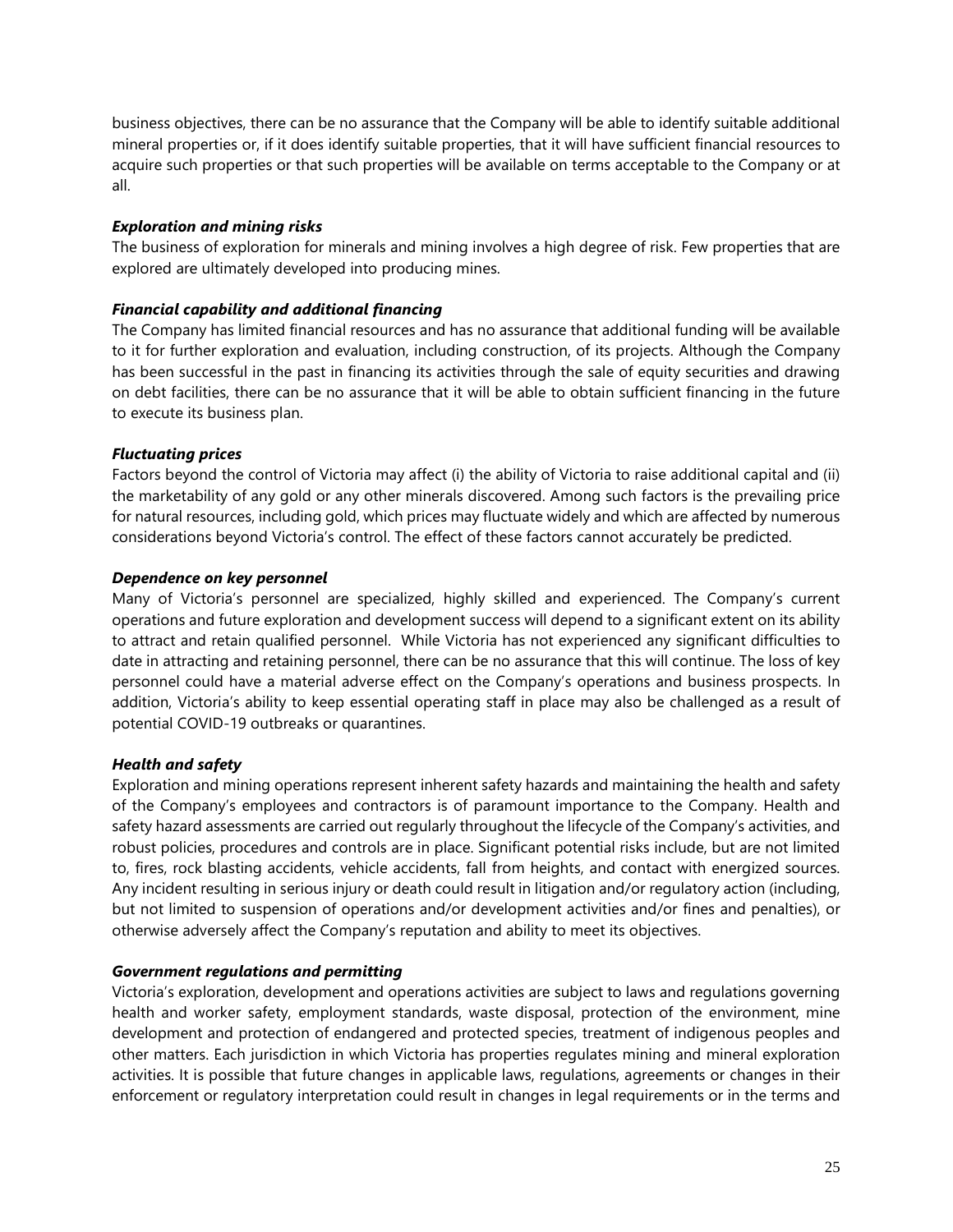conditions of existing permits and agreements applicable to Victoria or its properties, which could have a material and adverse effect on Victoria's current exploration, development and operations activities. Where required, obtaining necessary permits can be a complex, time-consuming process and Victoria cannot provide assurance whether any necessary permits will be obtainable on acceptable terms, in a timely manner, or at all. The costs and delays associated with obtaining necessary permits and complying with these permits and applicable laws and regulations could stop or materially delay or restrict Victoria from proceeding with the development of an exploration project or the operation or further development of a mine. Any failure to comply with applicable laws and regulations or permits, even if inadvertent, could result in interruption or closure of exploration, development or mining operations or material fines, penalties or other liabilities.

# *Title*

The acquisition of title to mineral properties is a very detailed and time consuming process. Title to, and the area of, mineral concessions and claims may be disputed. While Victoria believes it has diligently investigated title to the mineral concessions and claims underlying its properties, Victoria cannot guarantee that title to any such properties will not be challenged, or that title to such properties will not be affected by an unknown title defect. Victoria has not surveyed the boundaries of all of its mineral properties and consequently the boundaries of the properties may be disputed.

# *Estimates contained in production and cost guidance may not be achieved*

Victoria utilizes certain assumptions for it's estimates of future production, cash costs and capital costs for operations. Despite the Company's best efforts to budget and estimate such costs, many unforeseen factors can impact the Company's future production and total cash costs of production, such as the cost of inputs used in mining and processing operations, including the cost of fuel, energy, consumables, labour and equipment; regulatory factors; grades and recoveries; royalties and taxes; Canadian dollar to U.S. dollar foreign exchange rates; adverse climatic conditions and natural phenomena; and industrial accidents can impact the accuracy of these projections. No assurance can be given that such estimates will be achieved. Many other factors may result in our failure to achieve our production estimates or materially increase our costs, either of which would have an adverse impact on our future cash flows, results of operations, and financial condition.

# *Reclamation obligations*

There can be no assurance that closure estimates prove to be accurate. The amounts recorded for reclamation costs are estimates unique to a property based on estimates provided by the Company's assessment of the anticipated timing of future reclamation and remediation work required to comply with existing laws and regulations. Actual costs incurred in future periods could differ from amounts estimated. Additionally, future changes to environmental laws and regulations could affect the extent of reclamation and remediation work required to be performed by the Company. Any such changes in future costs could materially impact the amounts charged to operations for reclamation and remediation.

# *Operations*

Victoria's operations are subject to operational risks and hazards inherent in the mineral exploitation, extraction and production industry, including, but not limited to:

- variations in grade
- deposit size
- geological problems, including earthquakes and other Acts of God
- density and other geological problems
- unusual or unexpected mineralogy or rock formations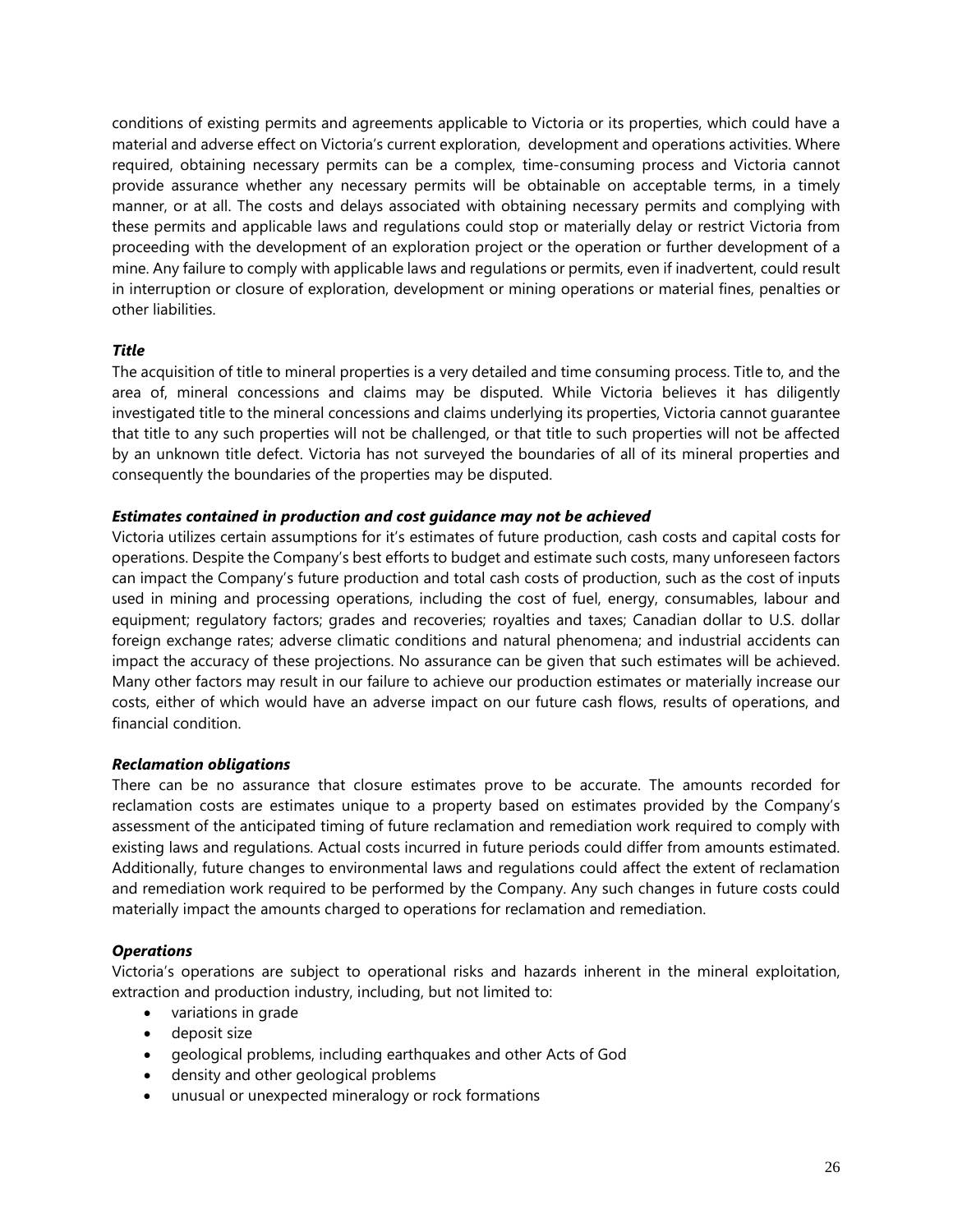- ground or slope failures
- unanticipated ground and water conditions
- hydrological conditions
- flooding or fires
- heap leach pad breaches or failures
- availability or interruption of power supply
- variation in recoveries, metallurgical and other processing challenges
- mechanical equipment performance problems
- periodic interruptions due to inclement or hazardous weather conditions or operating conditions and other force majeure events
- lower than expected ore grades or recovery rates
- accidents
- drill rig shortages
- the unavailability of materials and equipment including fuel
- labour force disruptions, including the ability to keep essential operational staff in place as a result of COVID-19
- unanticipated transportation costs and shipment delays
- delays in receipt of, or failure to receive, necessary government permits
- the results of litigation, including appeals of agency decisions
- unanticipated regulatory changes
- global financial conditions, including market reaction to COVID-19
- unanticipated or significant changes in the costs of supplies including, but not limited to, petroleum and labour
- the failure of equipment or processes to operate in accordance with specifications or expectations
- climate change impacts
- risks related to the COVID-19 outbreak

These risks could result in damage to, or destruction of, our mine, crushing and processing facilities, resulting in partial or complete shutdowns, personal injury or death, environmental or other damage to our properties or the properties of others, delays in mining, reduced production, monetary losses and potential legal liability. Processing operations are subject to hazards, such as equipment failure or failure of retaining dams that may result in personal injury or death, environmental pollution and consequential liabilities.

Should any of these risks and hazards affect any of Victoria's exploration and operation activities, it may cause delays or a complete stoppage in Victoria's exploration or operation activities, which would have a material and adverse effect on the business of Victoria.

# *Information systems and cyber security*

The Company's operations depend on information technology (IT) systems. These IT systems could be subject to network disruptions caused by a variety of sources, including computer viruses, security breaches and cyber-attacks. The Company's operations also depend on the timely maintenance, upgrade and replacement of networks, equipment, IT systems and software, as well as pre-emptive expenses to mitigate the risks of failures. Any of these and other events could result in IT system failures, delays and/or increase in capital expenses. The failure of IT systems or a component of information systems could, depending on the nature of any such failure, adversely impact the Company's reputation and results of operations.

Although to date the Company has not experienced any material losses relating to cyber-attacks or other information security breaches, there can be no assurance that the Company will not incur such losses in the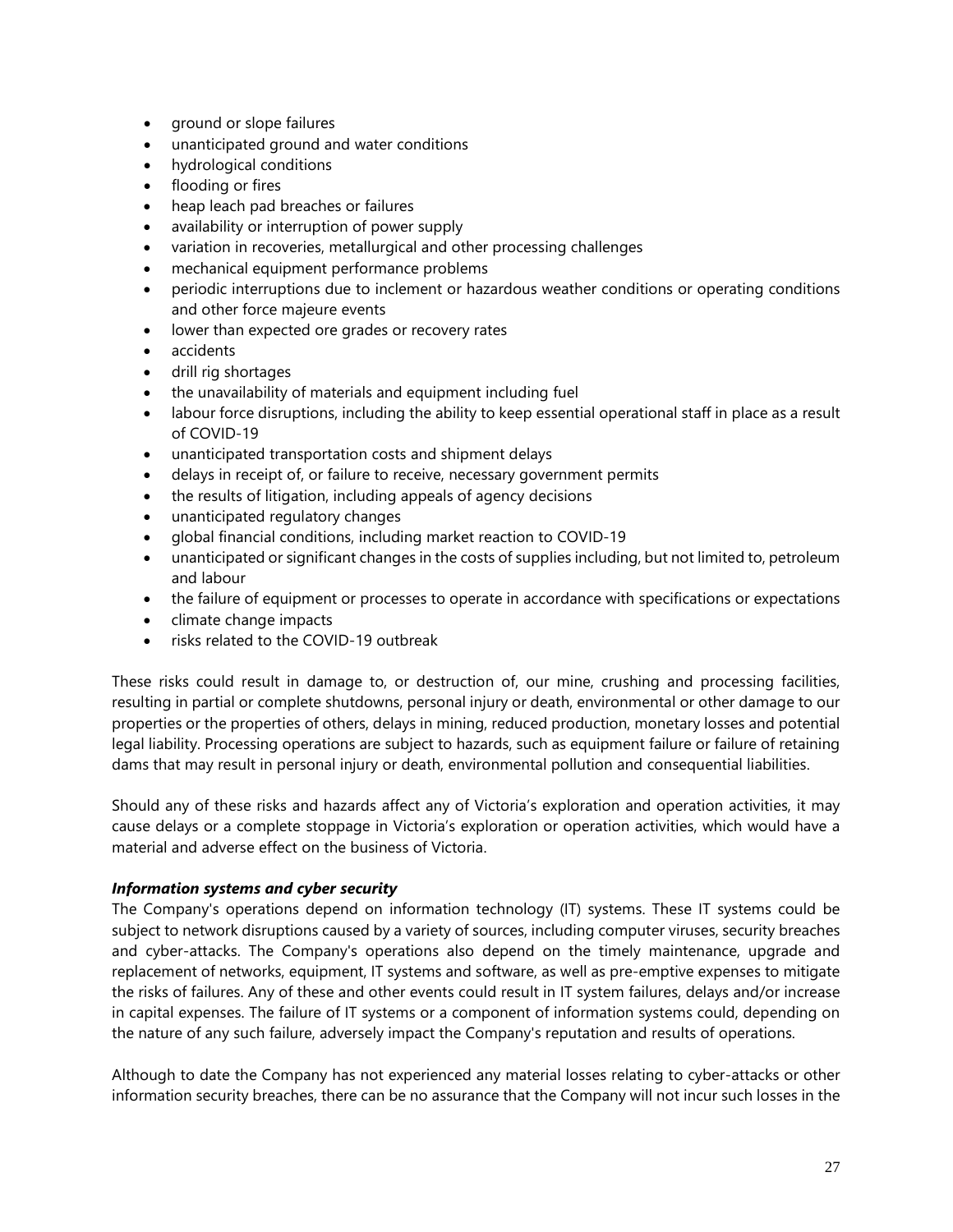future. The Company's risk and exposure to these matters cannot be fully mitigated because of, among other things, the evolving nature of these threats. As a result, cyber security and the continued development and enhancement of controls, processes and practices designed to protect systems, computers, software, data and networks from attack, damage or unauthorized access remain a priority.

# *Litigation risks*

All industries, including the mining industry, are subject to legal claims, with and without merit. The Company may become involved in legal disputes in the future. Defence and settlement costs can be substantial, even with respect to claims that have no merit. Due to the inherent uncertainty of the litigation process, there can be no assurance that the solution of any particular legal proceeding will not have a material adverse effect on the Company's financial position or results of operations.

# *Share price fluctuation*

Securities markets have experienced a high degree of price and volume volatility, and the market price of securities of many companies have experienced wide fluctuations which have not necessarily been related to their operating performance, underlying asset values or prospects. There can be no assurance that these kinds of share price fluctuations or lack of liquidity will not occur in the future, and if they do occur, the Company does not know how severe the impact may be on Victoria's ability to raise additional funds through equity issues. If the Company is unable to generate such revenues or obtain such additional financing, any investment in Victoria may be materially diminished in value or lost.

# *Limited operating history and uncertainty of future revenues*

Victoria has a limited operating history and it is therefore difficult to evaluate Victoria's business and future prospects. The future success of Victoria is dependent on the Company's ability to implement its strategy. While the Victoria leadership team is optimistic about the Company's prospects, there is no certainty that anticipated outcomes and sustainable revenue streams will be achieved. Victoria faces risks regarding its future growth and prospects will depend on its ability to manage growth and to continue to expand and improve operational, financial and management information and quality control systems on a timely basis, while at the same time maintaining effective cost controls. Any failure to expand and improve operational, financial and management information and quality control systems in line with Victoria's growth could have a material adverse effect on the Company's business, financial condition and results of operations.

# *Competition*

Victoria faces strong competition from other mining companies in connection with the identification and acquisition of properties producing, or capable of producing, precious metals. Many of these companies have greater financial resources, operational experience and technical capabilities than the Company. As a result of this competition, the Company may be unable to identify, maintain or acquire attractive mining properties on acceptable terms or at all. Consequently, the Company's future prospects, revenues, operations and financial condition could be materially adversely affected.

# *Fair value of financial instruments*

The carrying values for primary financial instruments, including cash and cash equivalents, accounts receivable, and accounts payable and accrued liabilities, approximate fair values due to their short-term maturities.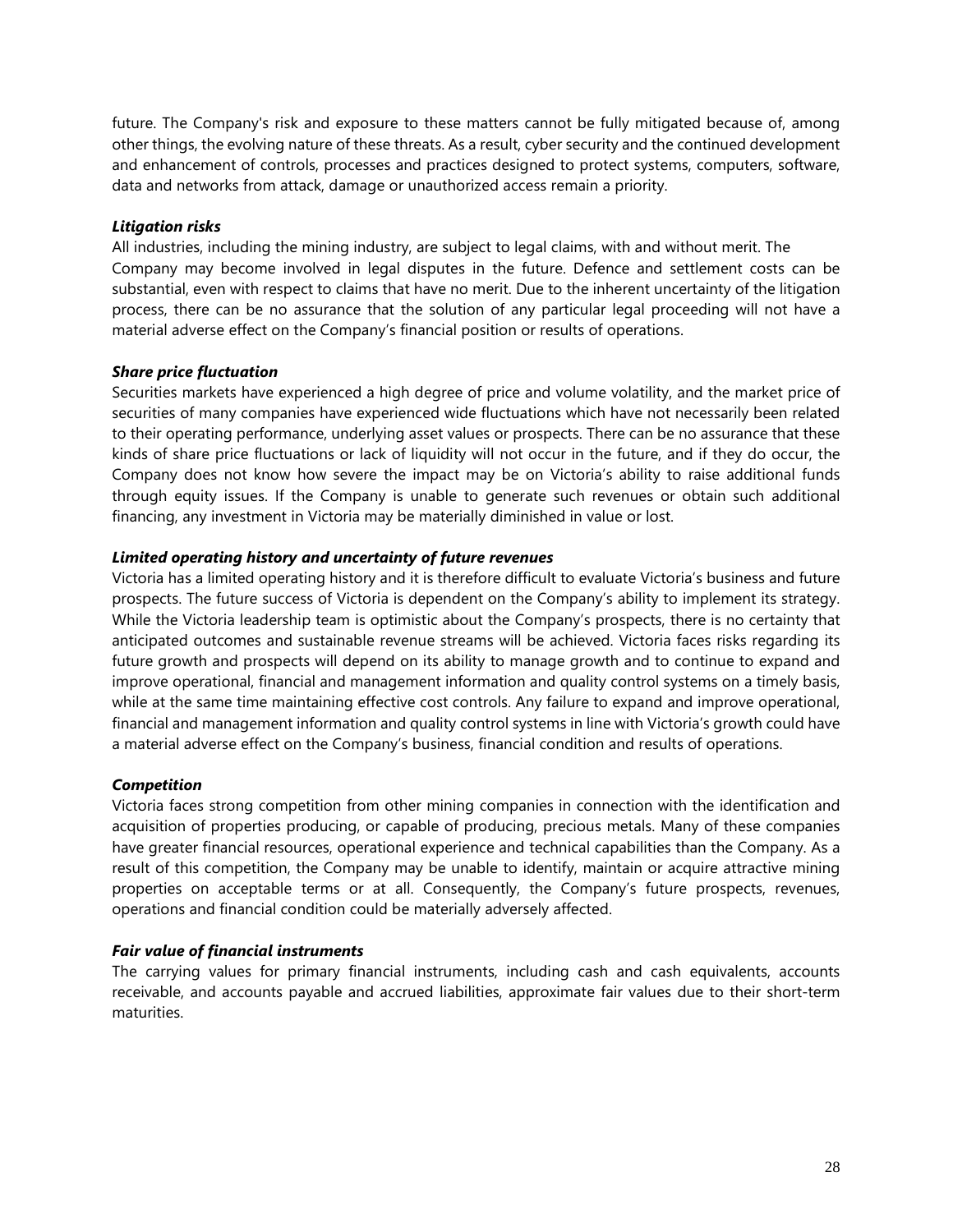#### *Risk exposure is summarized as follows:*

(a) Credit risk

Certain of the Company's financial assets are exposed to a degree of credit risk. The Company endeavours to mitigate credit risk by holding its cash and cash equivalents as cash deposits and short-term government treasury funds with major commercial banks.

Credit risk relating to accounts receivable and restricted cash arises from the possibility that any counterparty to an instrument fails to perform. The Company's accounts receivables include GST, HST and trade receivables. Restricted cash is comprised of reclamation bonds. Reclamation bonds reflect non-interest bearing cash deposits held with governmental agencies representing the state of Nevada, held by Wells Fargo. The Company does not feel there is significant counterparty risk that could have an impact on the fair value of cash and cash equivalents, restricted cash and receivables. The maximum exposure is limited to amounts of cash and cash equivalents, restricted cash and receivables on the statement of financial position.

(b) Liquidity risk

Liquidity risk is the risk that the Company will not be able to meet its financial obligations as they fall due. The Company manages liquidity risk through the management of its capital structure and financial leverage. Accounts payables and accrued liabilities are due within the current operating period, from January 1, 2022 through March 31, 2022.

- (c) Market risk
	- I. Interest rate risk

Interest rate risk is the impact that changes in interest rates could have on the Company's investments and liabilities. The Company's cash balances are not subject to significant interest rate risk as balances are current. The Credit Facilities are subject to a variable LIBOR rate. Significant changes in the LIBOR rate could have a significant impact on the Company's loans payable balance in the consolidated statements of financial position and interest expense on debt facilities in the consolidated statements of income and comprehensive income.

II. Foreign currency risk

The Company incurs minimal exploration expenditures in the United States and holds a portion of its restricted cash and cash and cash equivalents in US dollars. The Company also has debt facilities in US dollars. The Company funds certain construction expenditures in US dollars. This gives rise to a risk that its US dollar expenditures and US dollar cash holdings may be adversely impacted by fluctuations in foreign exchange. The Company does not currently undertake currency hedging activities.

III. Price risk

The Company's financial assets and liabilities are exposed to price risk with respect to commodity prices and prices of the Company's equity investments. The price risk on equity investments is limited due to the nature and low balance of the Company's holdings. Commodity price risk refers to the potential adverse impact on earnings and economic value due to commodity price movements and volatilities. The Company purchased gold put and call options (*Note 12*) under the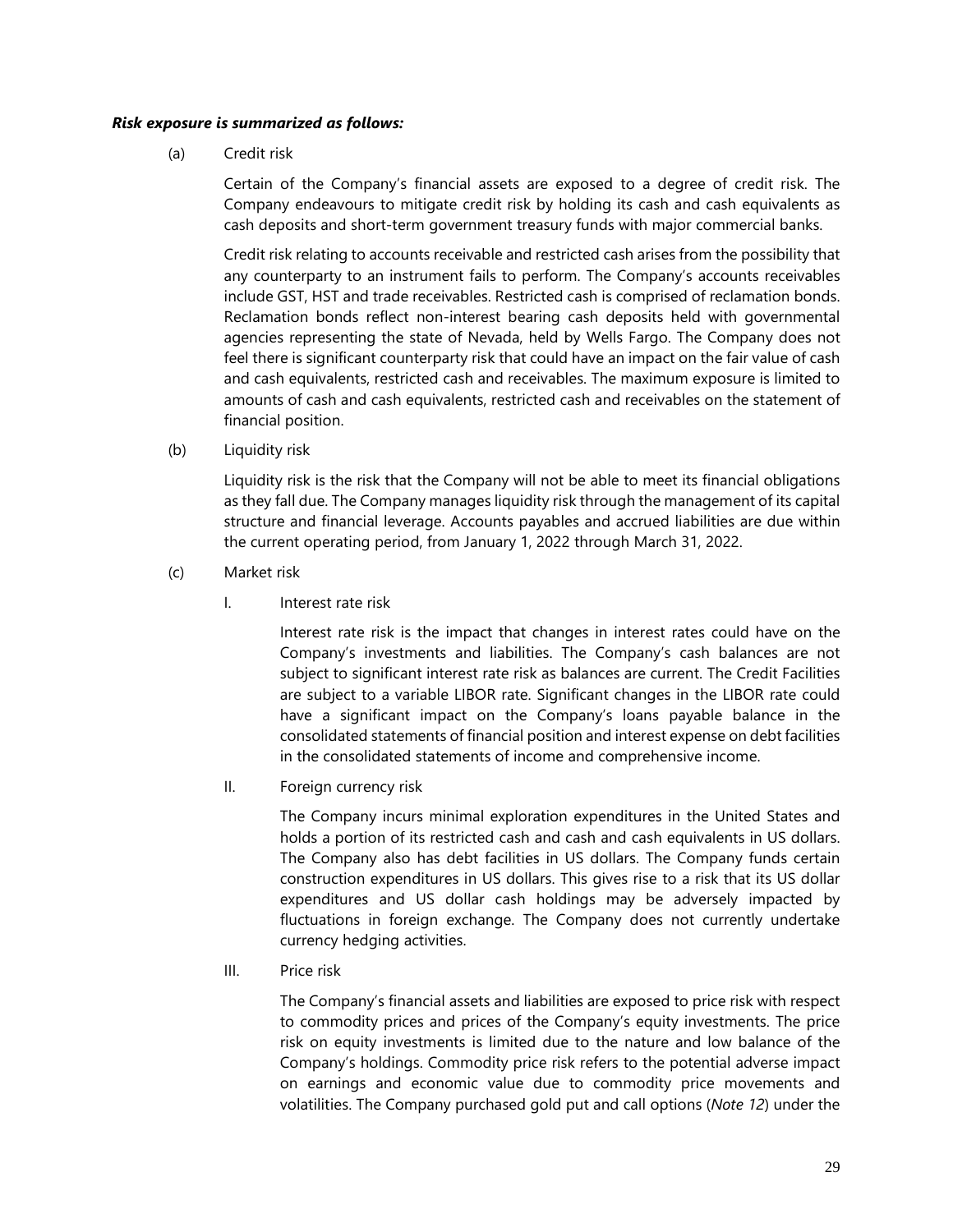Company's hedging policy that was adopted by the Board and continues to monitor prices of precious minerals to determine the appropriate course of action to be taken.

There has been no significant change in the risk factors affecting the Company on a period over period basis.

Where prudent, the Company uses insurance, derivative instruments and other methods to mitigate risks.

# *Sensitivity Analysis:*

The following table summarizes the sensitivity of the Company's cash, cash equivalents and restricted cash to changes in interest rates and foreign exchange rates over the year ended December 31, 2021.

|                                                             | <b>CARRYING</b><br><b>AMOUNT</b> | <b>INTEREST RATE CHANGE</b><br>(1) |            | (2)            | <b>FOREIGN CURRENCY CHANGE</b> |  |
|-------------------------------------------------------------|----------------------------------|------------------------------------|------------|----------------|--------------------------------|--|
|                                                             |                                  | $+1%$                              | $-1%$      | $+10%$         | $-10%$                         |  |
| Cash & cash equivalents (Cdn<br>\$)                         |                                  |                                    |            |                |                                |  |
| Cash - Cdn\$ denominated                                    | 12,339,453                       | 123,395                            | (123, 395) |                |                                |  |
| Cash - US\$ denominated                                     | 18,720,295                       | 187,203                            | (187, 203) | 1,872,019      | (1,872,029)                    |  |
| Treasury funds - Cdn\$<br>denominated                       | 191,119                          | 1,911                              | (1, 911)   |                |                                |  |
| Total cash & cash equivalents                               | 31,250,867                       | 312,509                            | (312, 509) | 1,872,029      | (1,872,029)                    |  |
| Reclamation bonds - US\$<br>denominated (interest bearing)  | 420,761                          | 4,208                              | (4,208)    | 42,076         | (42,076)                       |  |
| Reclamation bonds - Cdn\$<br>denominated (interest bearing) | 99,000                           | 990                                | (990)      |                |                                |  |
| Total amount or impact - cash<br>and deposits               | 31,770,628                       | 317,707                            | (317, 707) | 1,914,105      | (1, 914, 105)                  |  |
| Total debt - US\$ denominated                               | 206,953,337                      | (3,076,303)                        | 3,076,303  | (20, 695, 334) | 20,695,334                     |  |
| Total impact - cash, deposits<br>and debt                   |                                  | (2,758,596)                        | 2,758,596  | (18, 781, 229) | 18,781,229                     |  |

1) Interest earned on the Company's interest bearing cash accounts, treasury funds and certificates of deposit is at prevailing rates that fluctuate with changes in banking interest rates and Government t-bill rates. Interest expense on the Company's interest bearing debt is at prevailing rates that fluctuate with changes in banking interest rates. Management believes that a plus or minus 1% annual change in rates is a reasonable estimate of variability over a twelve month period.

2) The Company's US dollar cash balance, US dollar reclamation bonds, US dollar based certificates of deposit and US dollar debt balances are subject to foreign exchange risk. Management has shown a sensitivity analysis of a plus or minus change of 10%.

# <span id="page-30-0"></span>**CONTRACTUAL COMMITMENTS**

The Company has no contractual commitments, other than leases of offices and equipment entered into in the normal course of business (*Note 10* of the accompanying audited consolidated financial statements for the year ended December 31, 2021). All mineral property agreement commitments are at the option of the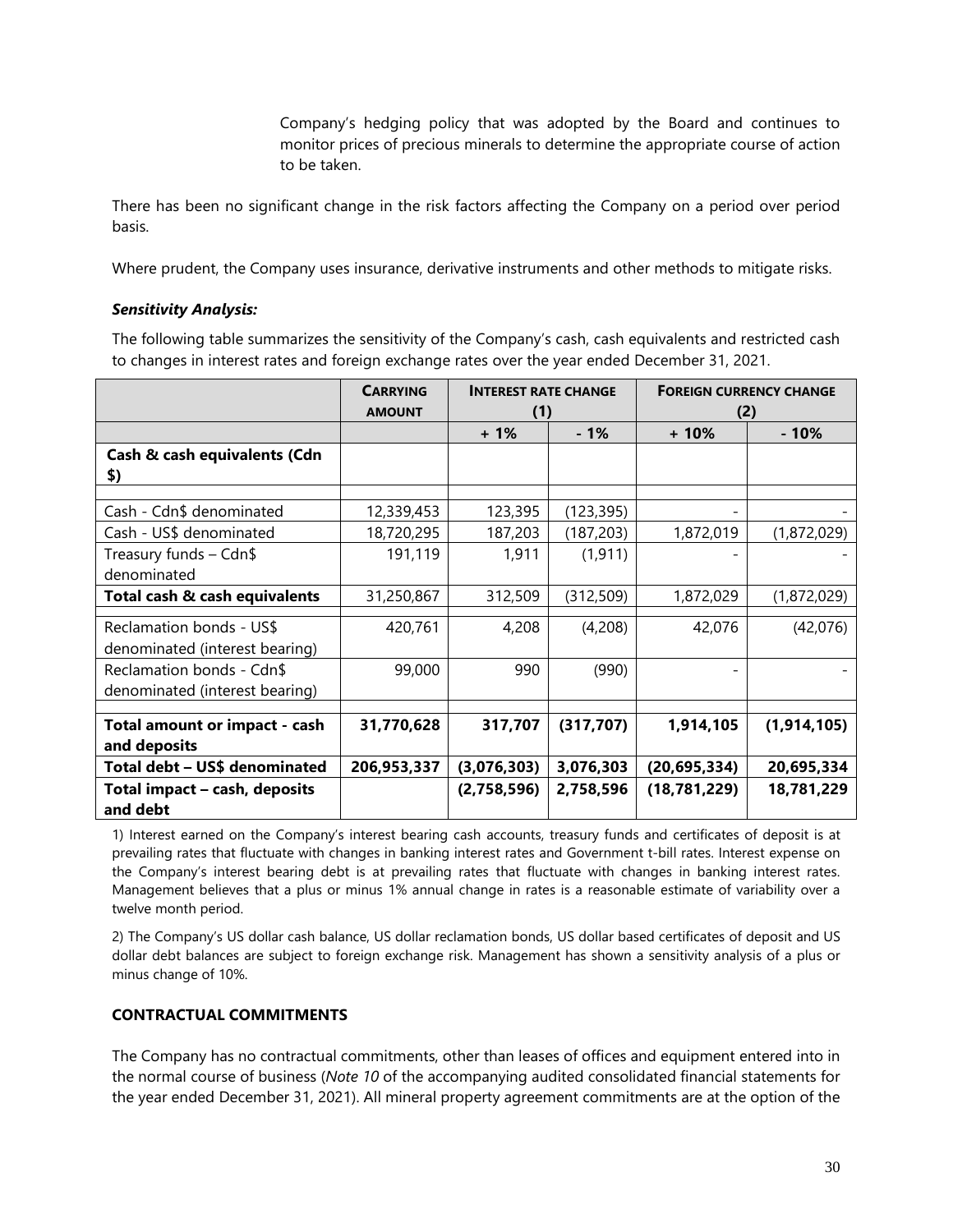Company and the Company can terminate the agreements prior to being required to make payments on the properties.

# <span id="page-31-0"></span>**FOREIGN CURRENCY TRANSLATION**

The Company's operations are entirely in Canada and the functional currency is considered to be the Canadian dollar. The presentation currency of the Company is CAD. The Company's Canadian operations have debt denominated in USD which is subject to fluctuations in the exchange rates (USD/CAD). There is a natural off-set with the USD denominated gold sales the Company earns. Accordingly, fluctuations in the exchange rates (USD/CAD) may impact the consolidated results of operations and the consolidated reported net assets. The effect of changes in currency fluctuations from the functional currency to the presentation currency on the operations' net assets is recorded in the Company's shareholders' equity as a cumulative translation adjustment.

# <span id="page-31-1"></span>**OFF-BALANCE SHEET TRANSACTIONS**

During the most recent twelve months ended December 31, 2021, and up to the date of this report, the Company had no off-balance sheet transactions.

# <span id="page-31-2"></span>**CRITICAL ACCOUNTING ESTIMATES AND ACCOUNTING CHANGES**

The Corporation's audited consolidated financial statements are prepared in accordance with International Financial Reporting Standards ("IFRS") as issued by the International Accounting Standards Board. The significant accounting policies applied and recent accounting pronouncements are described in (*Note 3*) of the Corporation's consolidated financial statements for the year ended December 31, 2021.

The preparation of these audited consolidated financial statements requires management to make estimates and assumptions that affect the reported amounts of assets and liabilities at the date of the consolidated financial statements and reported amounts of expenses during the reporting period. Actual outcomes could differ from these estimates. The audited consolidated financial statements include estimates which, by their nature, are uncertain. The impacts of such estimates are pervasive throughout the audited consolidated financial statements, and may require accounting adjustments based on future occurrences. Revisions to accounting estimates are recognized in the period in which the estimate is revised and the revision affects both current and future periods.

Significant assumptions about the future and other sources of estimation uncertainty that management has made at the balance sheet date, that could result in a material adjustment to the carrying amounts of assets and liabilities, in the event that actual results differ from assumptions made, relate to, but are not limited to, the following:

# *Asset Retirement Obligation (ARO)*

The determination of provisions for environmental rehabilitation and reclamation obligations arising from the Company's evaluation and exploration activities requires the use of estimates and management judgment. Future reclamation costs in relation to changes in estimates are accrued based on management's best estimate at the end of each period of the discounted cash costs expected to be incurred. Accounting for reclamation obligations requires management to make estimates of the future costs the Company will incur to complete the reclamation work required to comply with existing laws and regulations. These estimates are dependent upon labor and materials costs, known environmental impacts, the effectiveness of rehabilitation measures, inflation rates, and pre-tax interest rates that reflect a current market assessment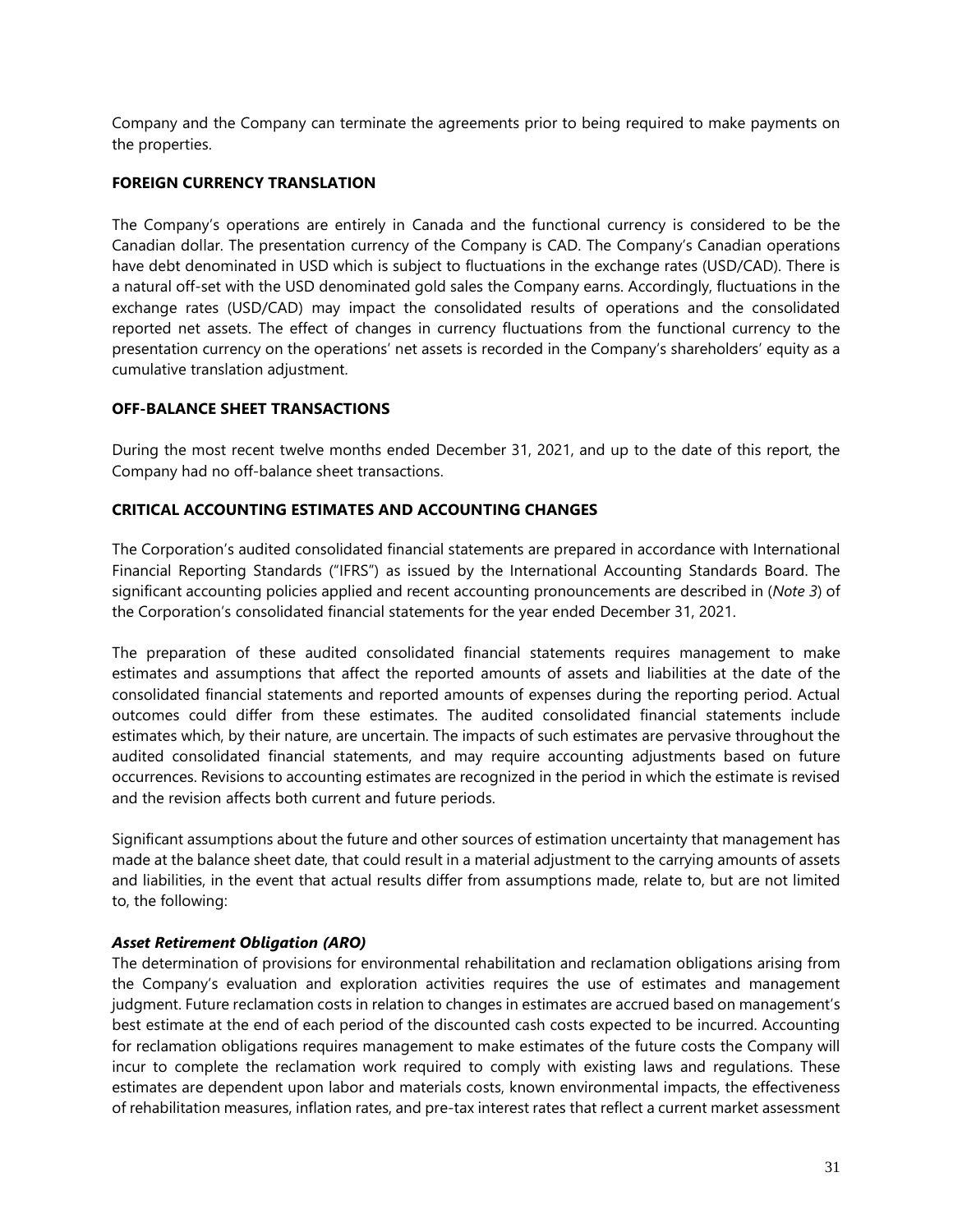of time value for money and the risk specific to the obligation. The Company also estimates the timing of the outlays, which is subject to change depending on continued exploitation and newly discovered mineral resources.

Actual reclamation costs incurred may differ from those amounts estimated by management. Moreover, future changes to environmental laws and regulations could increase the extent of reclamation work required to be performed by the Company, therefore increasing future costs.

# *Inventory valuation*

All inventory is valued at the lower of average costs or net realizable value. Management is required to make various estimates and assumptions to determine the value of stockpiled ore, in-process inventory and finished goods inventory. The estimates and assumptions included surveyed quantities of stockpiled ore, in-process volumes, contained metal content, recoverable metal content, costs to recover saleable metal and metal prices. Changes in these estimates can result in changes to the carrying amounts of inventories and mine operating costs in future periods.

# *Mineral reserves and resources*

Determining mineral reserves and resources is a complex process involving numerous variables and is based on a professional evaluation using accepted international standards for the assessment of mineral reserves. Estimation is a subjective process, and the accuracy of such estimates is a function of the quantity and quality of available data, the assumptions made and judgement used in engineering and geological interpretation. Mineral reserve estimation may vary as a result of changes in the price of gold and silver, production costs, and with additional knowledge of the ore deposits and mining conditions.

Differences between management's assumptions including economic assumptions such as metal prices and market conditions could have a material effect in the future on the Company's results and financial position, particularly a change in the rate of depreciation and depletion of the related mining asset.

# *Income taxes and recovery of deferred tax assets*

The Company is periodically required to estimate the tax basis of assets and liabilities. Where applicable tax laws and regulations are either unclear or subject to varying interpretations, it is possible that changes in these estimates could occur that materially affect the amounts of deferred income tax assets and liabilities recorded in the consolidated financial statements. Changes in deferred tax assets and liabilities generally have a direct impact on income in the period that the changes occur.

Each period, the Company evaluates the likelihood of whether some portion or all of each deferred tax asset will not be realized. This evaluation is based on future expected levels of taxable income, the pattern and timing of reversals of taxable temporary timing differences that give rise to deferred tax liabilities, and tax planning initiatives. Levels of future taxable income are affected by, among other things, market prices, production costs, quantities of proven and probable reserves, and interest rates.

# <span id="page-32-0"></span>**FINANCIAL INSTRUMENTS**

The Company's financial instruments consist of cash and cash equivalents, restricted cash, accounts receivable, loan receivable, accounts payable and accrued liabilities and reclamation bonds. Unless otherwise noted, it is management's opinion that the Company is not exposed to significant interest or credit risks arising from these financial instruments. The reclamation bonds are held with a state of Nevada governmental institution and the Government of Yukon and represent restricted cash, which will be returned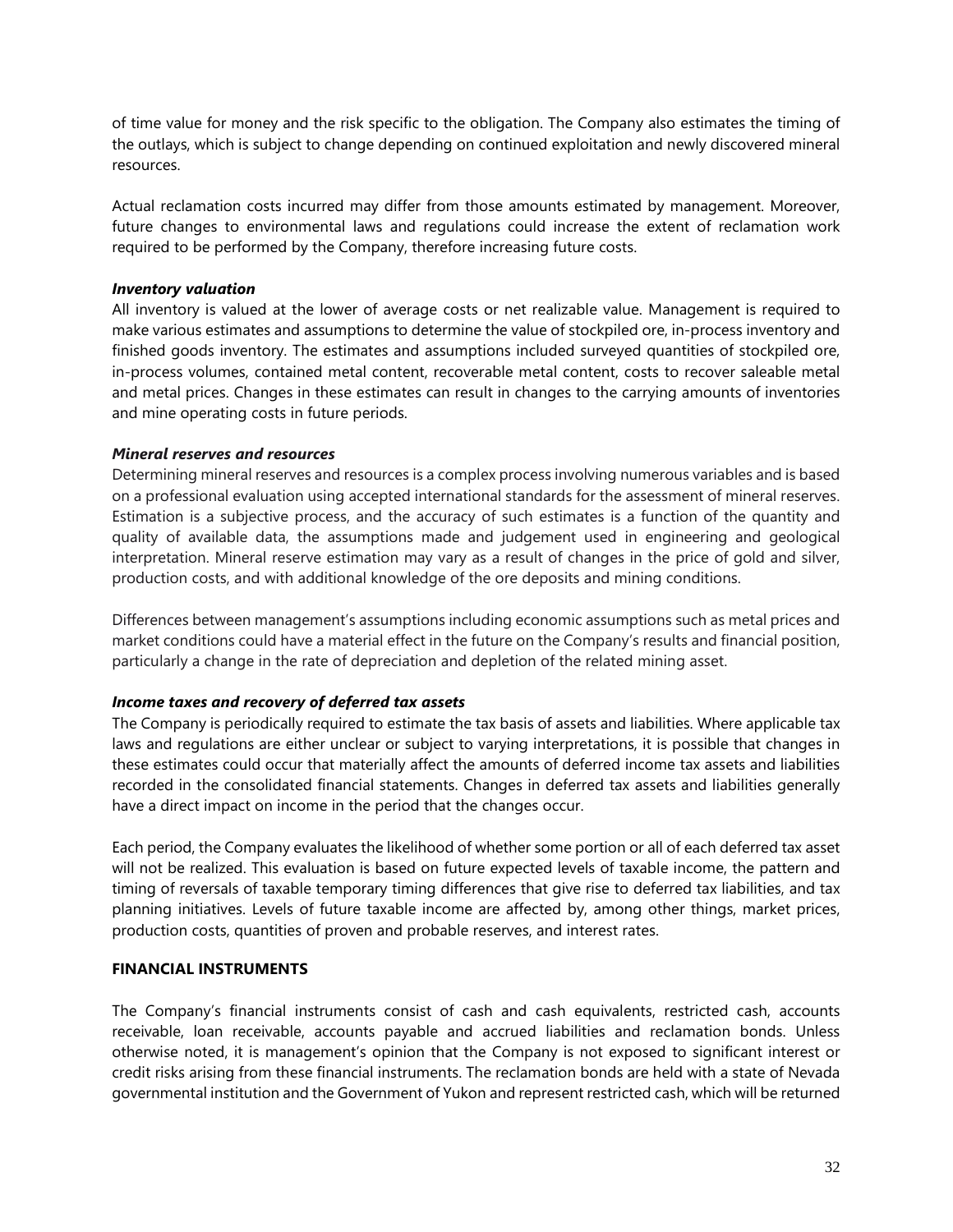to the Company upon the satisfactory completion of reclamation obligations. The reclamation bonds and certain of the Company's cash and cash equivalents, accounts receivable, accounts payable and accrued liabilities are denominated in USD\$ leading to currency risk arising from fluctuations in the CAD\$ and USD\$ exchange rate. The fair value of these financial instruments approximates their carrying values due to the short-term nature of these instruments.

# <span id="page-33-0"></span>**NON-IFRS PERFORMANCE MEASURES**

# **Average realized price per ounce of gold sold**

Average realized price per ounce of gold sold is a non-IFRS measure and does not constitute a measure recognized by IFRS and does not have a standardized meaning defined by IFRS. Average realized price per ounce of gold sold is calculated by dividing gold sales proceeds received by the Company for the relevant period by the ounces of gold sold. It may not be comparable to information in other gold producers' reports and filings.

|                                                     | <b>THREE MONTHS ENDED</b> |             |     |                      |    | <b>YEAR ENDED</b>    | <b>SIX MONTHS</b><br><b>ENDED</b> |             |  |
|-----------------------------------------------------|---------------------------|-------------|-----|----------------------|----|----------------------|-----------------------------------|-------------|--|
|                                                     | December 31.<br>2021      |             |     | December 31.<br>2020 |    | December 31.<br>2021 | December 31,<br>2020              |             |  |
| Revenue per financial statements                    | \$                        | 110,647,040 | \$  | 98,221,599           | \$ | 356,453,633          | S                                 | 178,747,827 |  |
| Treatment and refining charges                      |                           | 529,950     |     | 283,978              |    | 1,031,181            |                                   | 462,565     |  |
| Less: Silver revenue from mining operations         |                           | (392,276)   |     | (320, 872)           |    | (1,403,050)          |                                   | (556, 144)  |  |
| Gold revenue from mining operations (a)             | \$                        | 110,784,714 | S   | 98,184,705           | \$ | 356,081,764          | \$                                | 178,654,248 |  |
| Ounces of gold sold (b)                             |                           | 49,219      |     | 40,023               |    | 158,736              |                                   | 72,052      |  |
| Average realized price gold sold $C$ \$ (c)=(a)/(b) | \$                        | 2,251       | -\$ | 2,453                | \$ | 2,243                | \$                                | 2,480       |  |
| Average 1 US\$ $\rightarrow$ C\$ exchange rate (d)  |                           | 1.2603      |     | 1.3030               |    | 1.2535               |                                   | 1.3176      |  |
| Average realized price gold sold US\$ (c)/(d)       | \$                        | 1,786       |     | 1,883                | S  | 1,790                | S                                 | 1,882       |  |

# **Cash costs per ounce of gold sold**

Cash cost per ounce of gold sold is a non-IFRS performance measure and does not constitute a measure recognized by IFRS and does not have a standardized meaning defined by IFRS. Cash cost per ounce may not be comparable to information in other gold producers' reports and filings. The Company has included this non-IFRS performance measure throughout this document as Victoria believes that this generally accepted industry performance measure provides a useful indication of the Company's operational performance. The Company believes that certain investors use this information to evaluate the Company's performance and ability to generate cash flow. Accordingly, it is intended to provide additional information and should not be considered in isolation or as a substitute for measures of performance prepared in accordance with IFRS. The following table provides a reconciliation of total cash costs per ounce of gold sold to cost of goods sold per the financial statements for the three months and year ended December 31, 2021.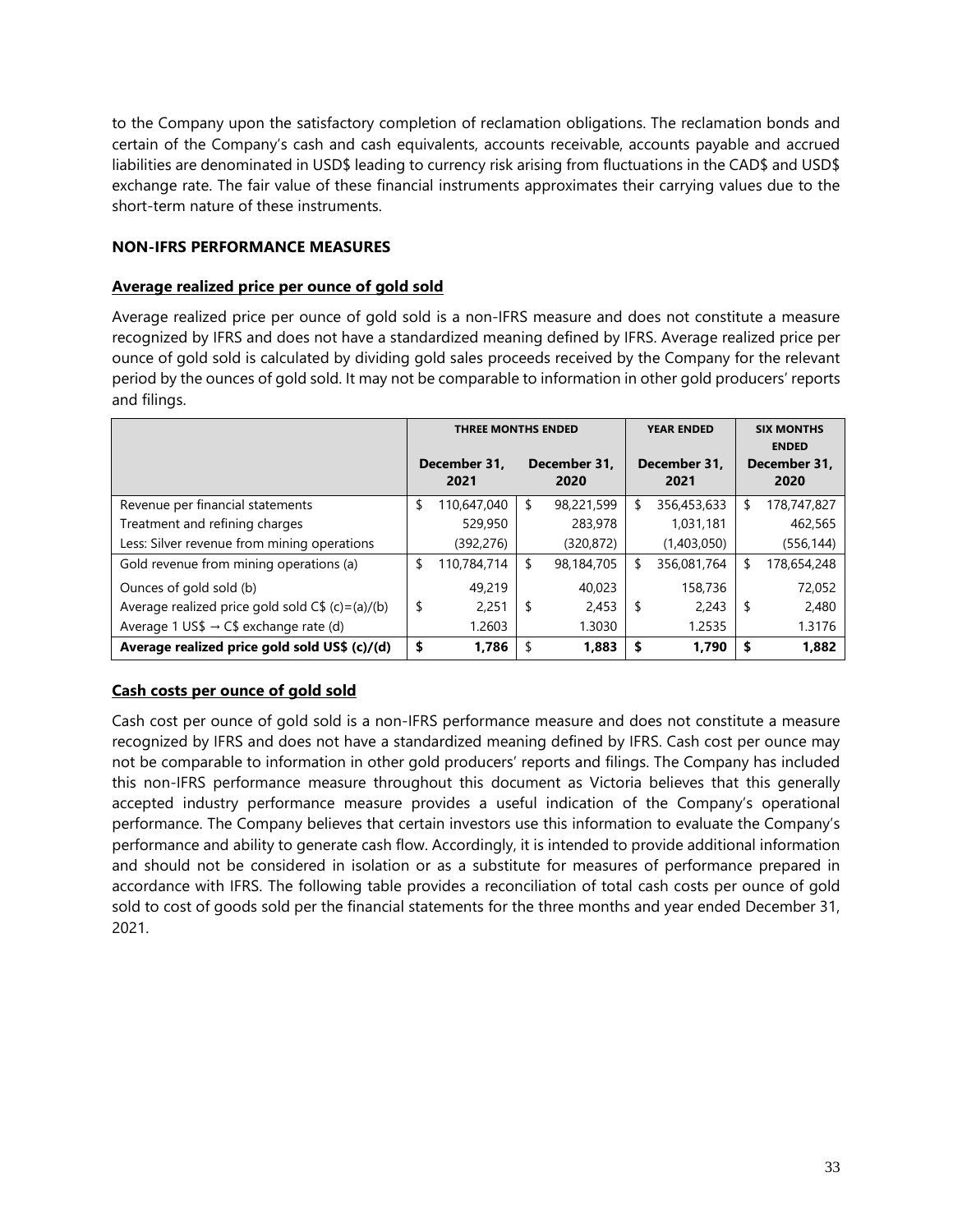|                                                    | <b>THREE MONTHS ENDED</b> |            |                      |            |                      | <b>YEAR ENDED</b> | <b>SIX MONTHS</b><br><b>ENDED</b> |                      |
|----------------------------------------------------|---------------------------|------------|----------------------|------------|----------------------|-------------------|-----------------------------------|----------------------|
|                                                    | December 31.<br>2021      |            | December 31.<br>2020 |            | December 31.<br>2021 |                   |                                   | December 31,<br>2020 |
| Cost of goods sold per financial statements        | \$                        | 44,548,458 | \$                   | 40,929,335 | \$                   | 145,529,073       | \$                                | 75,304,328           |
| Treatment and refining charges                     |                           | 529,950    |                      | 283,978    |                      | 1,031,181         |                                   | 462,565              |
| Less: Site share-based compensation                |                           | (134, 913) |                      | (366, 847) |                      | (871, 528)        |                                   | (366, 847)           |
| Less: Silver revenue from mining operations        |                           | (392, 276) |                      | (320, 872) |                      | (1,403,050)       |                                   | (556, 144)           |
| Cash costs (a)                                     | \$                        | 44,551,219 | \$                   | 40,525,594 | \$                   | 144,285,676       | \$                                | 74,843,902           |
| Ounces of gold sold (b)                            |                           | 49,219     |                      | 40,023     |                      | 158,736           |                                   | 72,052               |
| Cash costs per ounce of gold sold C\$              | \$                        | 905        | \$                   | 1,013      | \$                   | 909               |                                   | 1,039                |
| $(c)=(a)/(b)$                                      |                           |            |                      |            |                      |                   |                                   |                      |
| Average 1 US\$ $\rightarrow$ C\$ exchange rate (d) |                           | 1.2603     |                      | 1.3030     |                      | 1.2535            |                                   | 1.3176               |
| Cash costs per ounce of gold sold US\$             | \$                        | 718        | \$                   | 777        | \$                   | 725               | -\$                               | 788                  |
| (c)/(d)                                            |                           |            |                      |            |                      |                   |                                   |                      |

# **All-in sustaining costs**

All-in sustaining costs ("AISC") include mine site operating costs, sustaining capital, mine site exploration expenditures, reclamation and remediation costs (including accretion and amortization), lease payments related to the mine operations and corporate general and administration expenses. The Company believes that this measure represents the total costs of producing gold from current operations and provides Victoria and other stakeholders with additional information that illustrates the Company's operational performance and ability to generate cash flow. This cost measure seeks to reflect the full cost of gold production from current operations on a per-ounce of gold sold basis. Depreciation and depletion, new project and growth capital, growth exploration, financing costs including interest expense, income tax and Yukon mining tax are not included in AISC.

|                                                           | <b>THREE MONTHS ENDED</b> |            |                      |            |                      | <b>YEAR ENDED</b> | <b>SIX MONTHS</b><br><b>ENDED</b> |                      |  |
|-----------------------------------------------------------|---------------------------|------------|----------------------|------------|----------------------|-------------------|-----------------------------------|----------------------|--|
|                                                           | December 31.<br>2021      |            | December 31.<br>2020 |            | December 31.<br>2021 |                   |                                   | December 31.<br>2020 |  |
| Total cash costs                                          | \$                        | 44.551.219 | \$                   | 40,525,594 | \$                   | 144,285,676       | \$                                | 74,843,902           |  |
| Sustaining capital <sup>(1)</sup>                         |                           | 17,998,639 |                      | 15,769,340 |                      | 83,260,373        |                                   | 35,742,567           |  |
| Accretion on reclamation provision                        |                           | 388,227    |                      | 85,975     |                      | 725,951           |                                   | 171,948              |  |
| Corporate general and administration costs <sup>(2)</sup> |                           | 2,106,833  |                      | 1,785,944  |                      | 8,298,336         |                                   | 3,277,737            |  |
| Payment of lease liabilities                              |                           | 224,935    |                      | 234,934    |                      | 902,632           |                                   | 471,314              |  |
| All-in Sustaining costs (AISC) (a)                        | \$                        | 65,269,853 | \$                   | 58,401,787 | \$                   | 237,472,968       | \$                                | 114,507,468          |  |
| Ounces of gold sold (b)                                   |                           | 49,219     |                      | 40.023     |                      | 158,736           |                                   | 72,052               |  |
| AISC $C$ \$ (c)=(a)/(b)                                   | \$                        | 1,326      | \$                   | 1,459      | \$                   | 1,496             | -\$                               | 1,589                |  |
| Average 1 US\$ $\rightarrow$ C\$ exchange rate (d)        |                           | 1.2603     |                      | 1.3030     |                      | 1.2535            |                                   | 1.3176               |  |
| AISC US\$ (c)/(d)                                         | \$                        | 1,052      | \$                   | 1,120      | \$                   | 1,193             | \$                                | 1,206                |  |

*(1) Sustaining capital of \$18.0 million for the three months ended December 31, 2021 are related to \$3.0 million for the cash component of capitalized stripping activities, and \$15.0 million for sustaining equipment and infrastructure expenditures. Non-sustaining growth exploration of \$4.0 million relating to the Eagle Deep drilling campaign and \$1.4 million relating to the Company's asset retirement obligation adjustment for the three months ended December 31, 2021 have been excluded from AISC. Sustaining capital of \$83.3 million for the year ended December 31, 2021 are related to \$23.4 million for the cash component of capitalized stripping activities, and \$59.9 million for sustaining equipment and infrastructure expenditures. Non-sustaining growth exploration of \$5.7 million relating to the Eagle Deep drilling campaign and \$11.0 million relating to the Company's asset retirement obligation adjustment for the year December 31, 2021 have been excluded from AISC.*

*(2) Corporate general and administration costs is net of amortization for the three months and year ended December 31, 2021.*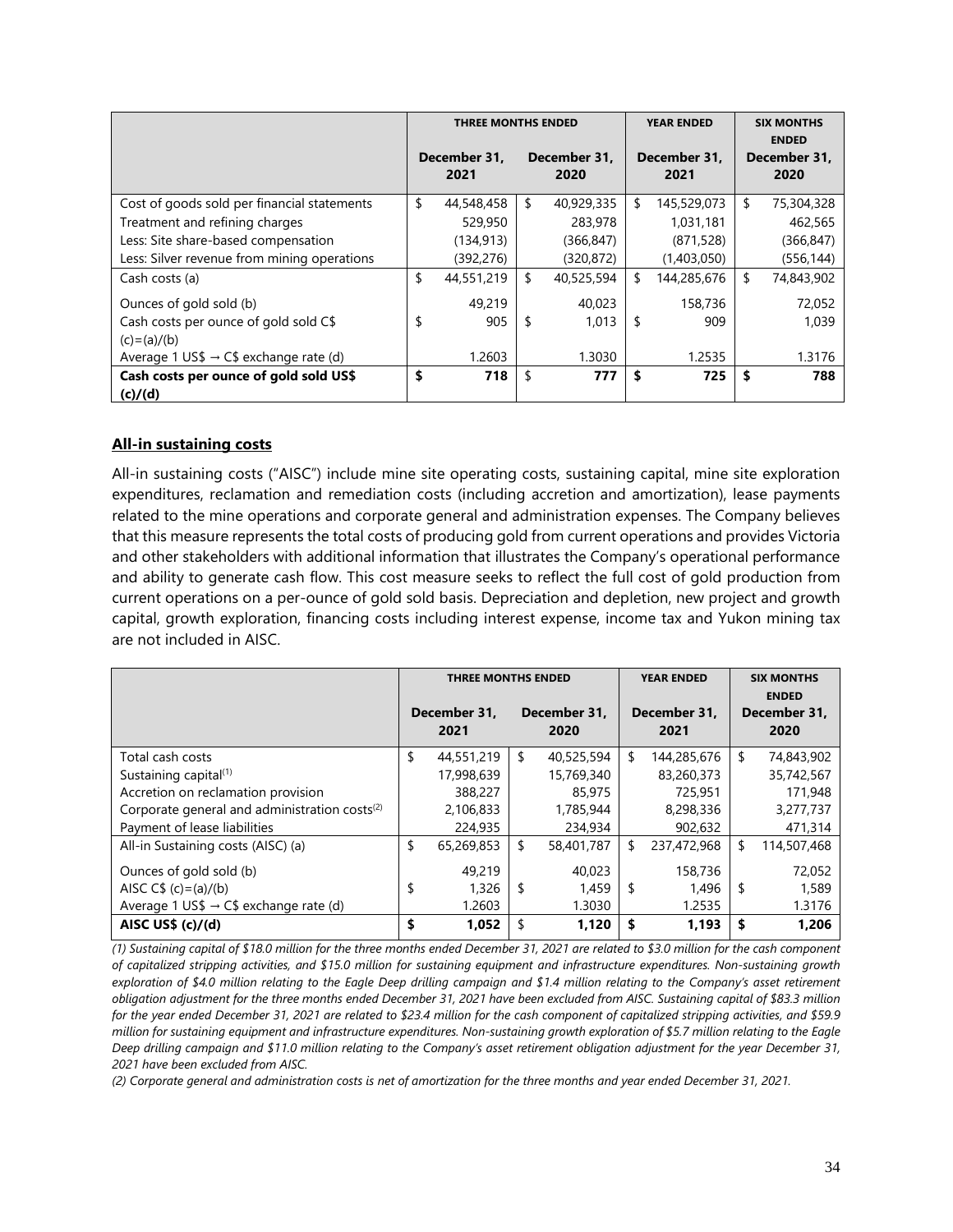# **Free cash flow**

Free cash flow is a non-IFRS performance measure with no standardized meaning under IFRS. Free cash flow is calculated by taking net cash from operating activities less cash flows from (used in) investing activities (primarily consisting of sustaining capital and capitalized stripping costs) and interest paid. Free cash flow per share is calculated by dividing free cash flow by the weighted average number of shares outstanding for the period.

|                                                       | <b>THREE MONTHS ENDED</b> |    |                      | <b>YEAR ENDED</b>    | <b>SIX MONTHS</b><br><b>ENDED</b> |                      |  |
|-------------------------------------------------------|---------------------------|----|----------------------|----------------------|-----------------------------------|----------------------|--|
|                                                       | December 31.<br>2021      |    | December 31.<br>2020 | December 31.<br>2021 |                                   | December 31,<br>2020 |  |
| Net cash flows from operating activities per          |                           |    |                      |                      |                                   |                      |  |
| financial statements                                  | \$<br>53,197,712          | \$ | 40,111,872           | \$<br>132,097,962    | \$                                | 112,744,674          |  |
| Net cash flows used in investing activities           | (20,092,405)              |    | (14,519,924)         | (96,018,885)         |                                   | (55, 171, 340)       |  |
| Interest paid                                         | (1,988,887)               |    | (4,976,703)          | (9,275,041)          |                                   | (9,529,635)          |  |
| Free cash flow (deficiency) (a)                       | \$<br>31,116,420          | \$ | 20,615,245           | \$<br>26,804,036     | \$                                | 48,043,699           |  |
| Weighted average number of shares (b)                 | 62,656,635                |    | 61,947,008           | 62,446,317           |                                   | 61,889,439           |  |
| Per share data<br>Free cash flow (deficiency) (a)/(b) | \$<br>0.50                | S  | 0.33                 | \$<br>0.43           |                                   | 0.78                 |  |

# **EBITDA**

Earnings before interest, taxes and depreciation and amortization ("EBITDA") is a non-IFRS financial measure which excludes the following items from net income: finance costs, finance income, income taxes, capital asset depreciation and depletion, equity-settled share-based compensation expense and gains/losses on assets, liabilities and investment dispositions. The Company believes that, in addition to conventional measures prepared in accordance with IFRS, the Company and certain investors use EBITDA as an indicator of Victoria's ability to generate liquidity by producing operating cash flow to fund working capital needs, service debt obligations and fund capital expenditures. EBITDA is intended to provide additional information to investors and analysts and does not have any standardized definition under IFRS, and should not be considered in isolation or as a substitute for measures of performance prepared in accordance with IFRS. EBITDA excludes the impact of cash costs of financing activities and taxes, and the effects of changes in operating working capital balances, and therefore are not necessarily indicative of operating profit or cash flow from operations as determined under IFRS. Other producers may calculate EBITDA differently. The following table provides a reconciliation of net income in the Company's consolidated financial statements to EBITDA.

|                               | <b>THREE MONTHS ENDED</b> |                      | <b>FOR YEARS ENDED</b> |                      |    |                      |  |
|-------------------------------|---------------------------|----------------------|------------------------|----------------------|----|----------------------|--|
|                               | December 31.<br>2021      | December 31,<br>2020 |                        | December 31.<br>2021 |    | December 31,<br>2020 |  |
| Net income per financial      |                           |                      |                        |                      |    |                      |  |
| statements                    | \$<br>45,660,450          | \$<br>54,851,137     | \$                     | 110,368,157          | \$ | 14,891,909           |  |
| Adjustments for:              |                           |                      |                        |                      |    |                      |  |
| Income and mining tax expense | 450,059                   | 1,787,673            |                        | 33,460,436           |    | 7,615,336            |  |
| Depreciation and depletion    | 16,311,640                | 14,132,493           |                        | 59,951,213           |    | 27,128,291           |  |
| Amortization                  | 26,807                    | 29,526               |                        | 107,227              |    | 117,384              |  |
| Share-based payments          | 412,531                   | 2,587,825            |                        | 2,664,921            |    | 2,618,270            |  |
| Finance costs                 | 3,276,003                 | 7,424,414            |                        | 13,479,399           |    | 13,379,451           |  |
| Finance income                | (12, 782)                 | (27, 276)            |                        | (44, 847)            |    | (216, 445)           |  |
| <b>EBITDA</b>                 | \$<br>66,124,708          | \$<br>80,785,792     | S                      | 219,986,506          | \$ | 65,534,196           |  |